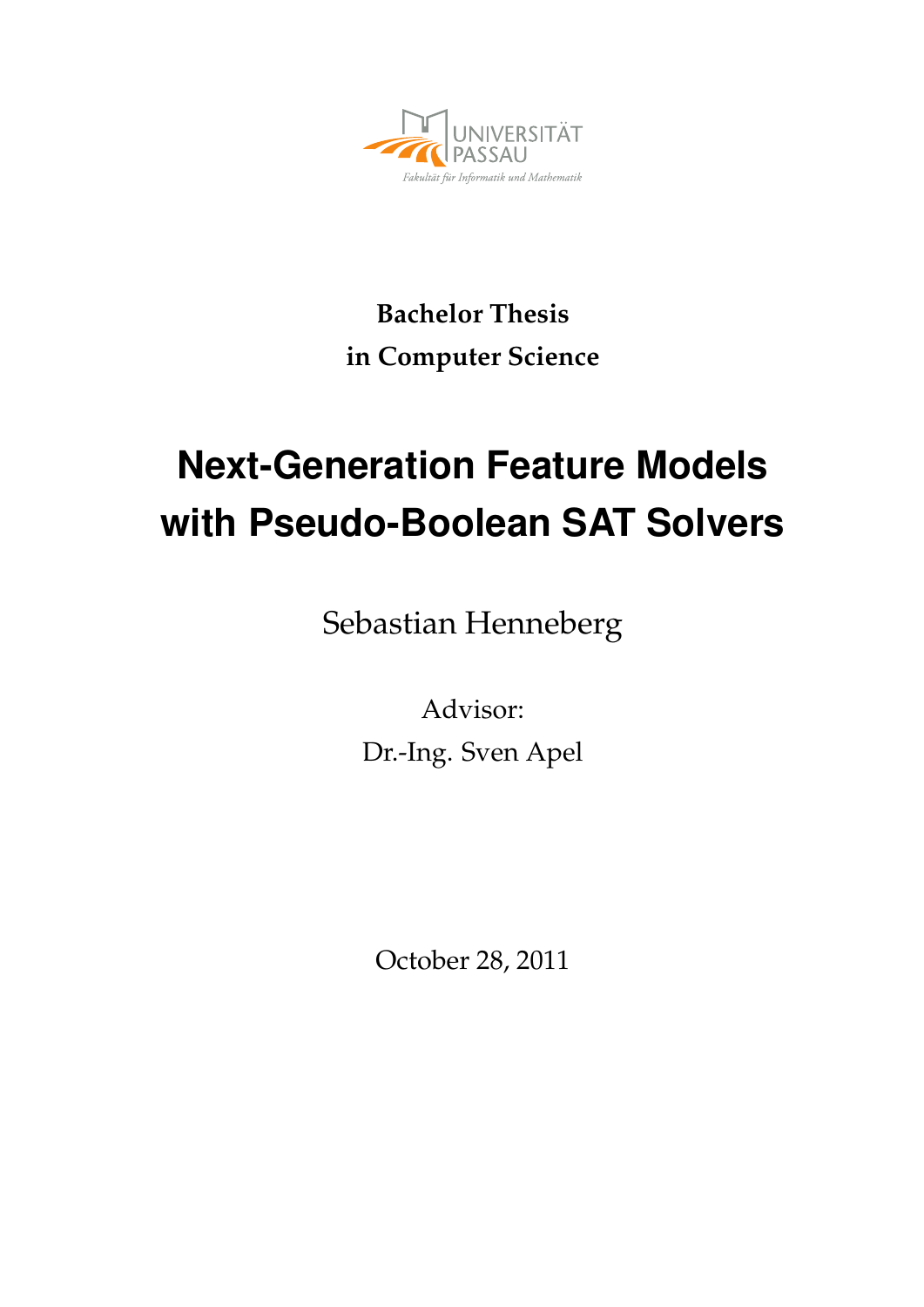#### **Abstract**

Feature models are an important artifact in software product line engineering. They describe commonality and variability of all product line members. This thesis proposes the use of attributes and additional constraints in feature modeling to extend expressiveness and usability. Therefore, new grammars were built to extend traditional feature models by optional integer attributes and additional constraints. We found a mapping that converts extended feature models into pseudo-boolean satisfiability (PBSAT) instances. This allows reasoning of feature models using a PBSAT solver. We took different feature model analysis operations from several authors to show applicability of the PBSAT representation. This required adaptations and led to extensions of known algorithms. We analyzed the scalability of our proposed adaptations by an evaluation of different real-world feature models.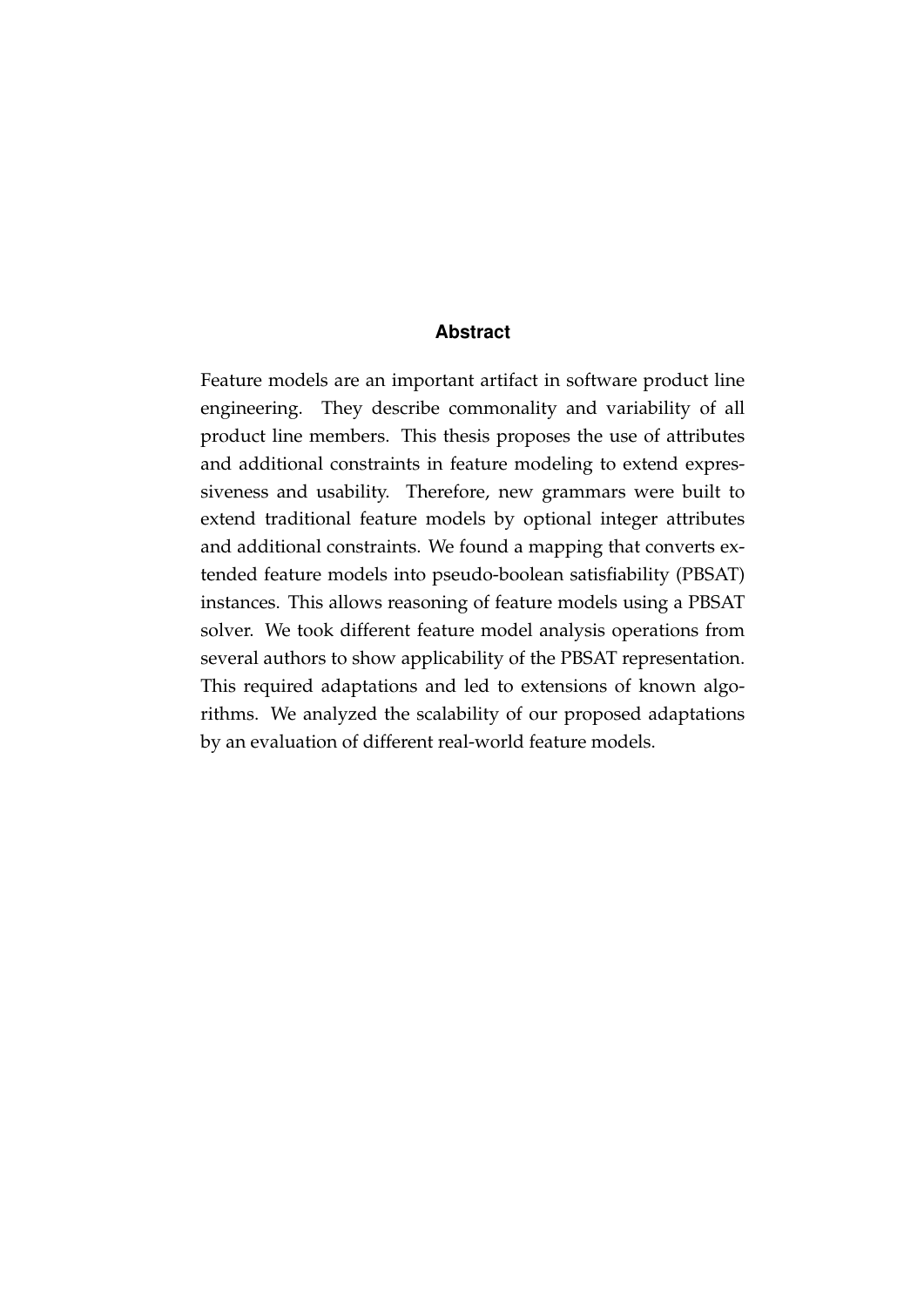# **Contents**

| 1              |                                       | <b>Introduction</b>                                  | $\overline{7}$ |  |  |  |  |  |  |
|----------------|---------------------------------------|------------------------------------------------------|----------------|--|--|--|--|--|--|
| $\overline{2}$ |                                       | <b>Background</b>                                    |                |  |  |  |  |  |  |
|                | 2.1                                   |                                                      | 10             |  |  |  |  |  |  |
|                | 2.2                                   |                                                      | 11             |  |  |  |  |  |  |
|                | 2.3                                   |                                                      | 14             |  |  |  |  |  |  |
|                | 2.4                                   |                                                      | 15             |  |  |  |  |  |  |
| 3              |                                       | <b>Extended feature models</b>                       | 17             |  |  |  |  |  |  |
|                | 3.1                                   |                                                      | 17             |  |  |  |  |  |  |
|                | 3.2                                   |                                                      | 18             |  |  |  |  |  |  |
|                | 3.3                                   |                                                      | 19             |  |  |  |  |  |  |
| 4              | 21<br>Mapping feature models to logic |                                                      |                |  |  |  |  |  |  |
|                | 4.1                                   |                                                      | 21             |  |  |  |  |  |  |
|                | 4.2                                   |                                                      | 22             |  |  |  |  |  |  |
|                | 4.3                                   | Additional pseudo-boolean equations and inequalities | 23             |  |  |  |  |  |  |
| 5              |                                       | <b>Analysis operations</b>                           | 26             |  |  |  |  |  |  |
|                | 5.1                                   |                                                      | 26             |  |  |  |  |  |  |
|                |                                       | 5.1.1                                                | 27             |  |  |  |  |  |  |
|                |                                       | 5.1.2                                                | 28             |  |  |  |  |  |  |
|                |                                       | 5.1.3                                                | 33             |  |  |  |  |  |  |
|                |                                       | 5.1.4                                                | 36             |  |  |  |  |  |  |
|                | 5.2                                   |                                                      | 40             |  |  |  |  |  |  |
|                |                                       | 5.2.1                                                | 40             |  |  |  |  |  |  |
| 6              |                                       | <b>Evaluation</b>                                    | 44             |  |  |  |  |  |  |
|                | 6.1                                   |                                                      | 45             |  |  |  |  |  |  |
|                | 6.2                                   |                                                      | 45             |  |  |  |  |  |  |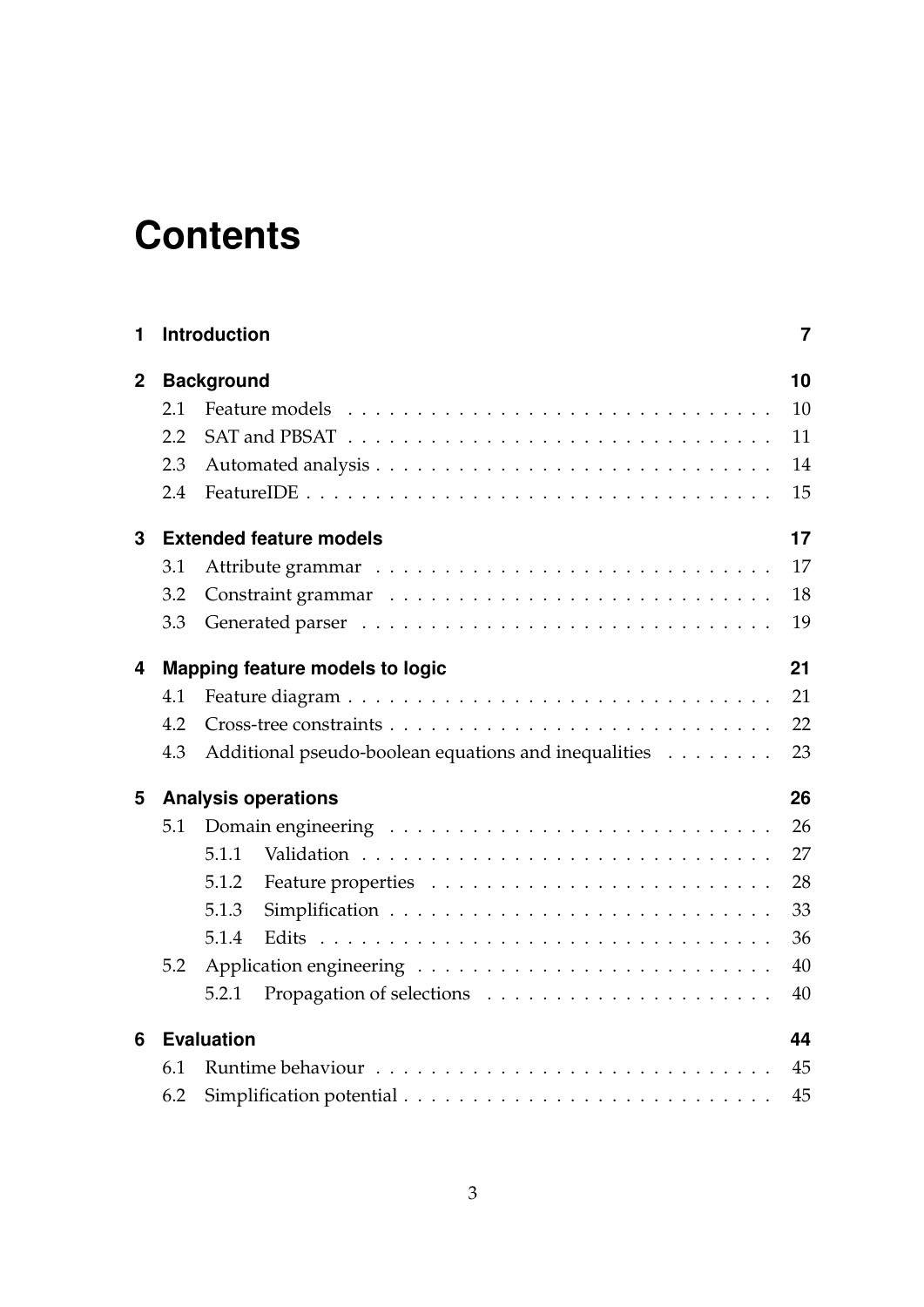|  | <b>7</b> Conclusion | 48 |
|--|---------------------|----|
|  |                     |    |
|  |                     |    |
|  | <b>Bibliography</b> |    |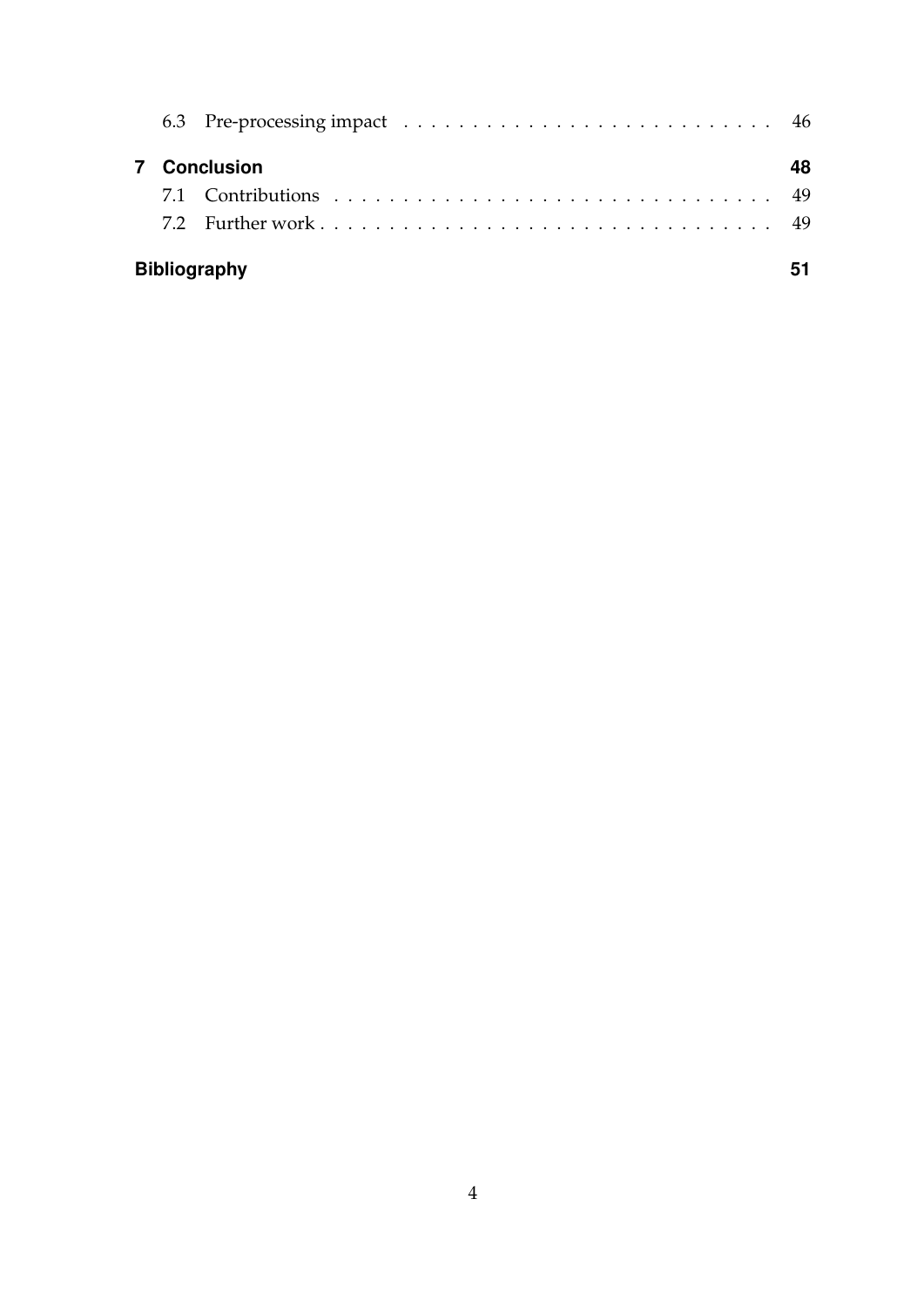# **List of Figures**

| 2.1  | Feature model of a mobile phone product line                            | 10 |
|------|-------------------------------------------------------------------------|----|
| 2.2  |                                                                         | 14 |
| 2.3  | Screenshot of the feature modeling view in FeatureIDE                   | 15 |
| 3.1  |                                                                         | 18 |
| 3.2  |                                                                         | 18 |
| 3.3  |                                                                         | 19 |
| 3.4  |                                                                         | 19 |
| 3.5  | Alternative representation of sample constraint file                    | 19 |
| 4.1  |                                                                         | 23 |
| 4.2  |                                                                         | 23 |
| 5.1  |                                                                         | 27 |
| 5.2  | A feature model that contains features with different properties        | 28 |
| 5.3  | A feature model with emphasised core features                           | 29 |
| 5.4  | A feature model with emphasised dead features                           | 30 |
| 5.5  | A feature model with emphasised variant features                        | 31 |
| 5.6  | A feature model with emphasised false optional features                 | 32 |
| 5.7  | Simplification of a feature model with atomic sets                      | 33 |
| 5.8  | A feature model edit that is classified as generalization               | 36 |
| 5.9  | Types of edits based on set inclusions or rather logical implications . | 37 |
| 5.10 |                                                                         | 43 |
| 5.11 | The propagation of 5.10 represented as graph                            | 43 |
|      |                                                                         |    |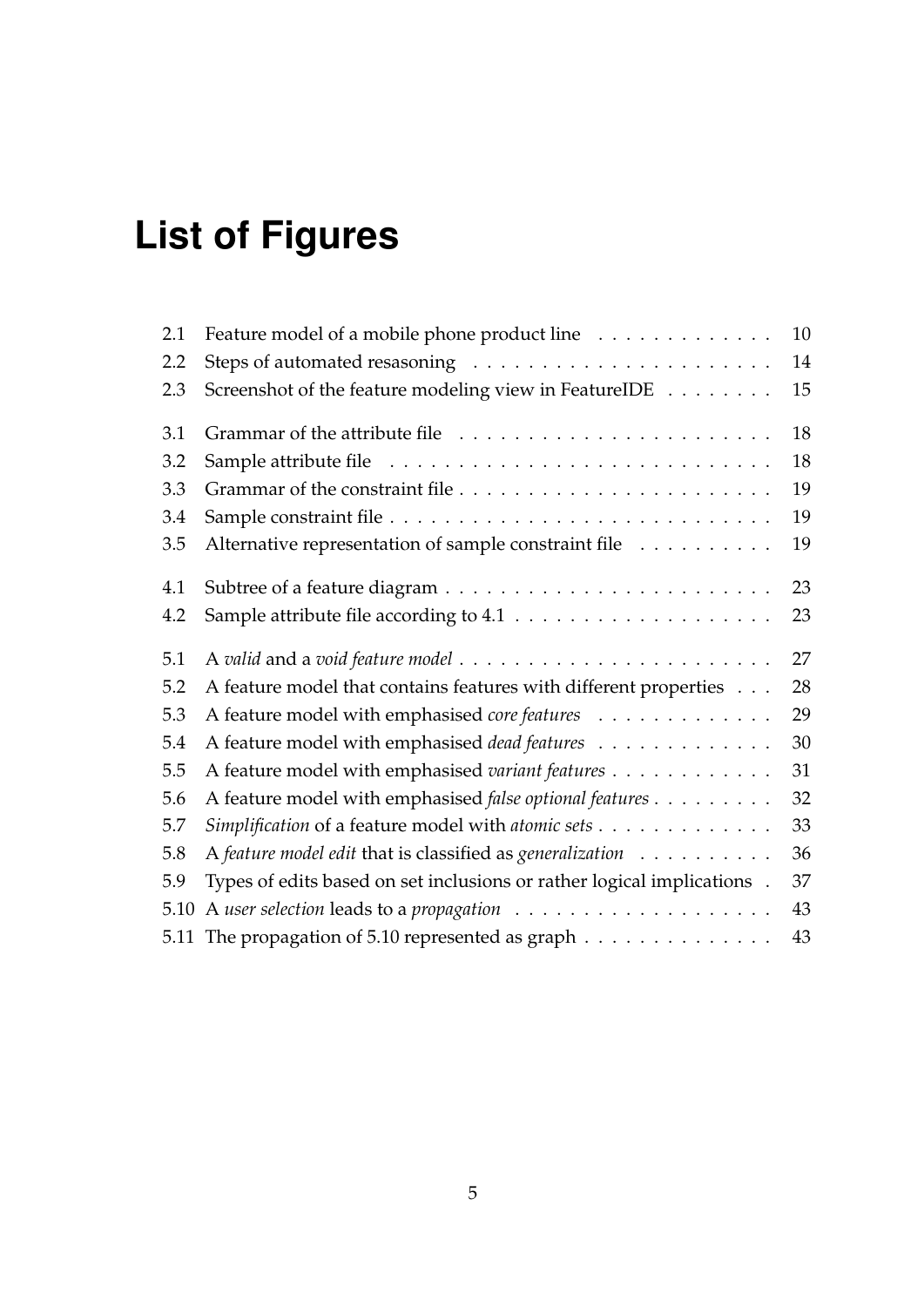## **List of Tables**

| 2.2 Feature diagram mappings to propositional logic 12                         |    |
|--------------------------------------------------------------------------------|----|
| 4.3 Additional constraint mapping according to 4.1 and 4.2 25                  |    |
| 5.4 The four different types of BCP inequalities 42                            |    |
| 6.1 Mean runtime of validation, property computation and propagation           | 45 |
| 6.2 Results of the simplification (atomic set) computation $\dots \dots \dots$ | 46 |
| 6.3 Mean runtime of the simplification (atomic set) algorithm 47               |    |

# **List of Algorithms**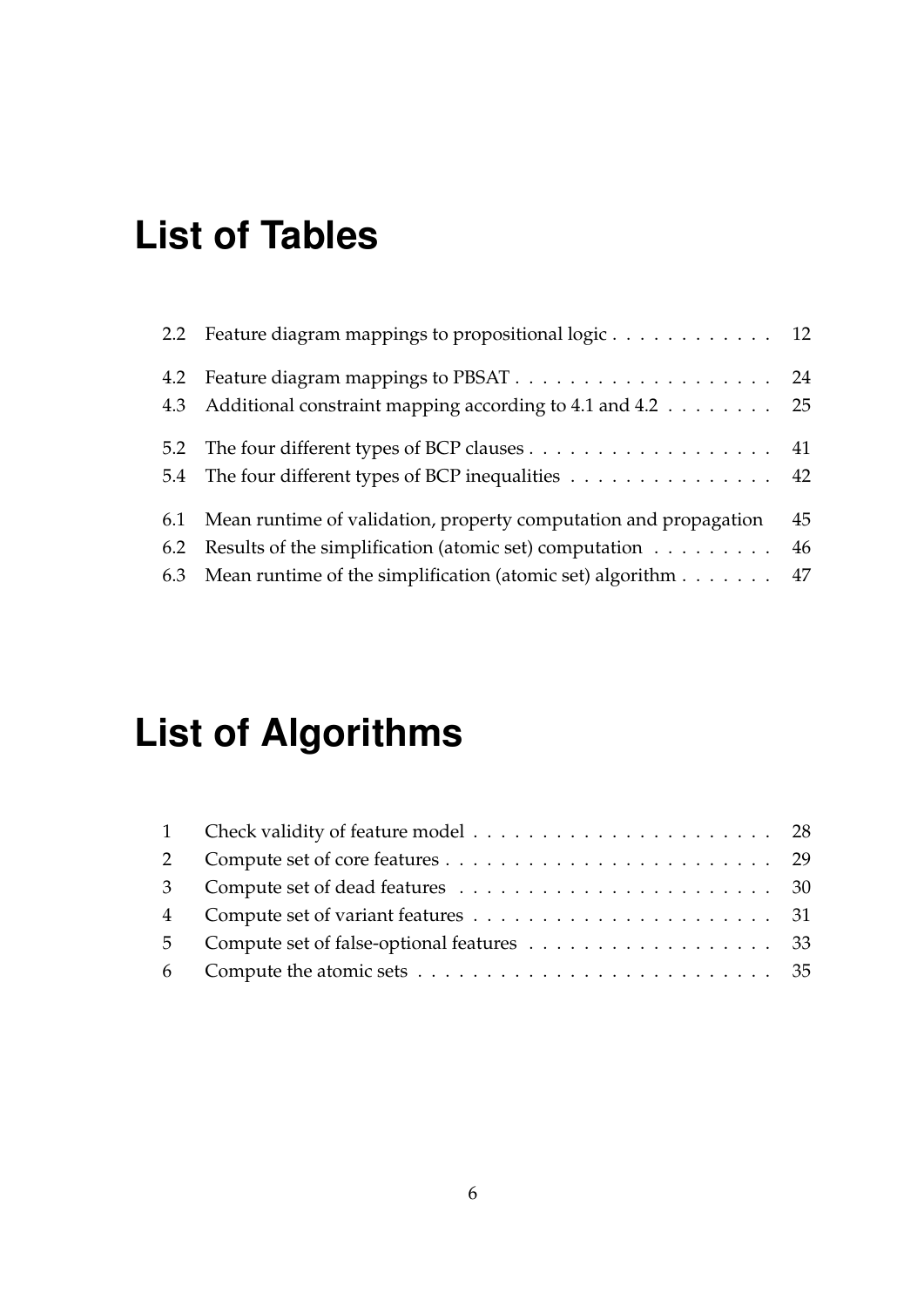## <span id="page-6-0"></span>**1 Introduction**

*Software product lines* are a recent research topic in software engineering. It is about producing a set of related software with similar core functionality but different peculiarity. Product lines are widely known from big manufacturer's of cars and computers or even fast-food restaurants. They all have in common that they offer a collection of related products which satisfy different customer needs. Product lines often enable customers to individualize products.

Apart from the advantage of smaller portfolios, product lines reduce costs and help to unify the development process. Especially larger software systems benefit from this technology. Software product lines accelerate development because of intense reuse of all software artifacts like components, frameworks, tests and documentation. Fewer developers and lower investments are major benefits concerning to resources. Furthermore, clients receive their products earlier and have more options to customize the resulting software.

*Variability models* are an important design artifact in software product-line engineering. They capture commonalities and variabilities of product lines to describe valid combinations of the available components. Several variability models have been proposed in the past. A well-known kind are *feature models* which organize different functionality or requirements in *features*.

Feature models are usually divided in two separate parts. The first part is the *feature diagram* that organises features in a tree-structure and provides basic relations. The second part are *additional constraints* that enable to define further relations between features. Additional constraints are often called *cross-tree constraints* since they do not rely on the tree-structure of the feature diagram. However, semantics of feature models are fix and precise. This allows to map feature models to different logical representations. A widely used representation is propositional logic since it allows to use *satisfiability* (SAT)[\[Bat05\]](#page-50-1) solvers for reasoning. Other authors propose the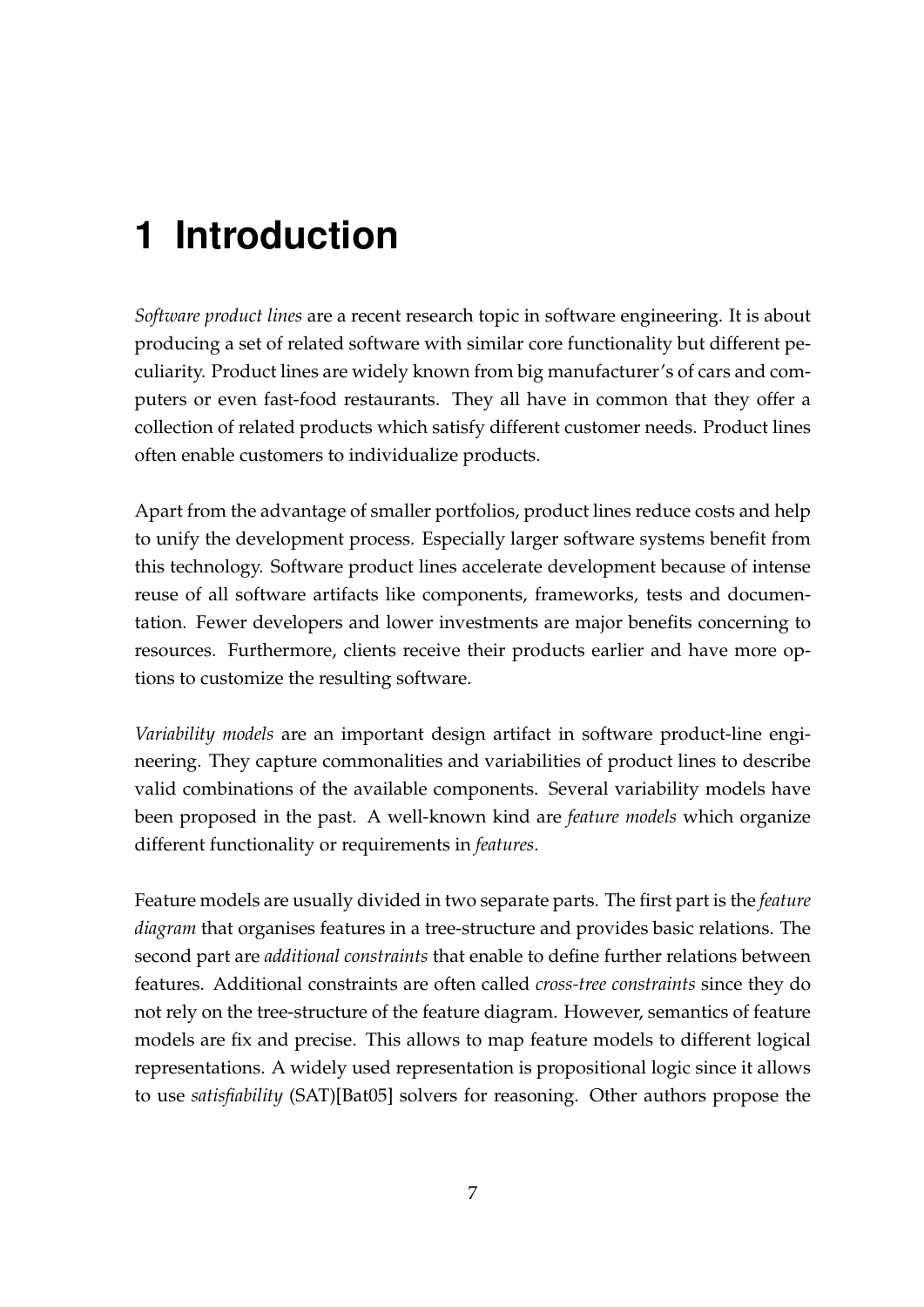use of *description logic* (DL)[\[WLS](#page-52-0)+07] or *constraint programming* (CP)[\[BTRC05b\]](#page-51-0). In this thesis, we want to examine the feasibility of pseudo-boolean satisfiability (PB-SAT) problems. PBSAT instances are systems of linear inequalities with two-value variables. Surprisingly, PBSAT instances can be handled similar to SAT instances in some cases. This thesis checks feasibility, discovers limitations and applies analysis based on feature models in PBSAT representations.

Chapter [2](#page-9-0) provides explanations for the different topic-related terms in this thesis. Feature models will be introduced in detail using graphical examples. The similarities and differences between SAT and PBSAT will be examined. Furthermore, concepts of automated analysis and tool support in FeatureIDE will be presented.

Apart from mapping to logic representations, feature models have been extended by more sophisticated constructs like additional rules or attributes. Moreover, feature models can be specified using context-free languages. We combined both approaches and introduced attributes and additional constraints to extend features models. The limitations of the feasibility study and the resulting grammars are outlined in chapter [3.](#page-16-0)

The mapping of feature models to specific logic representations allows to reason with off-the-shelf solvers. Reasoning allows to check the integrity of the model using satisfiability algorithms. But feature model analysis also includes various more complicated operations. *Benavides et al.* [\[BSRC10\]](#page-50-2) collected all known operations and compared the use of different reasoning engines. We recognized that pseudo-boolean satisfiability were not used yet. This motivated us to look for a mapping from extended feature models to pseudo-boolean satisfiability instances. Chapter [4](#page-20-0) describes in detail the mapping procedure and emphasises advantages of the pseudo-boolean representation.

Understanding semantics or imagining all represented variants of product lines becomes difficult even for very small feature models. This is where tool support comes in to help developers comprehending. Additionally, automated analysis keeps track of changes and gives meaningful advices during refactoring. In chapter [5,](#page-25-0) we explain important analysis operations by definitions and graphical examples. Then we show the feasibility of these operations using a PBSAT solver. Therefore, we had to adapt most of them into the pseudo-boolean context. The algorithms are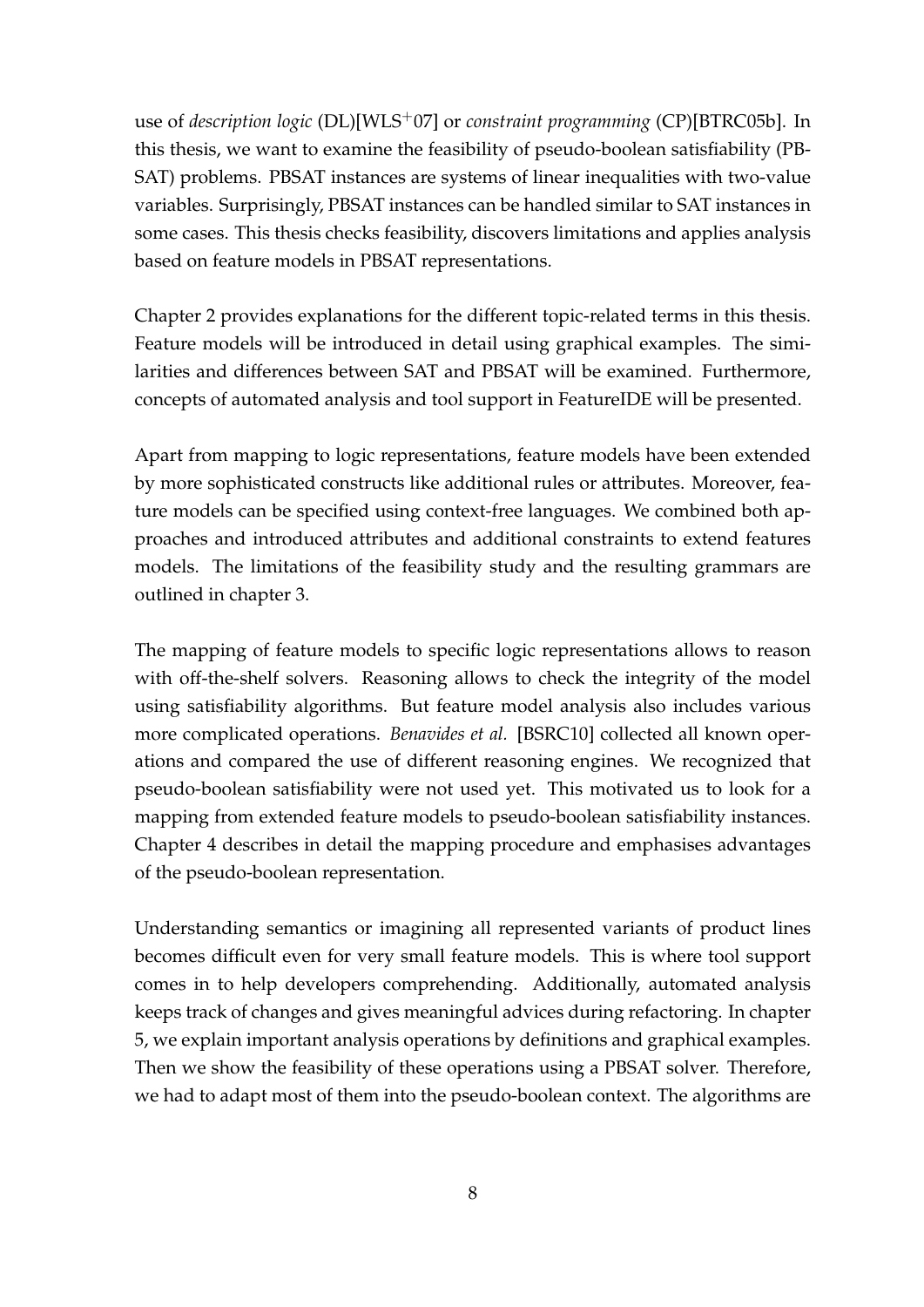divided in two separate sections because the analysis takes place in different stages of the development.

We created many test cases to verify the correctness of the adapted algorithms. We also collected feature models from the FeatureIDE repository $^1$  $^1$  to apply the proposed analysis. Chapter [6](#page-43-0) explains our evaluation which we used to measure time consumption in dependency to feature model size. The results of this evaluation are elaborated and commented.

We finally conclude this thesis in chapter [7](#page-47-0) by summarising the different research steps and emphasising our contributions to the software product-line community. Additionally, we mention several related topics to investigate that build on top of the results from this thesis.

<span id="page-8-0"></span><sup>1</sup> [https://faracvs.cs.uni-magdeburg.de/projects/tthuem-FeatureIDE/browser/](https://faracvs.cs.uni-magdeburg.de/projects/tthuem-FeatureIDE/browser/trunk/featuremodels) [trunk/featuremodels](https://faracvs.cs.uni-magdeburg.de/projects/tthuem-FeatureIDE/browser/trunk/featuremodels)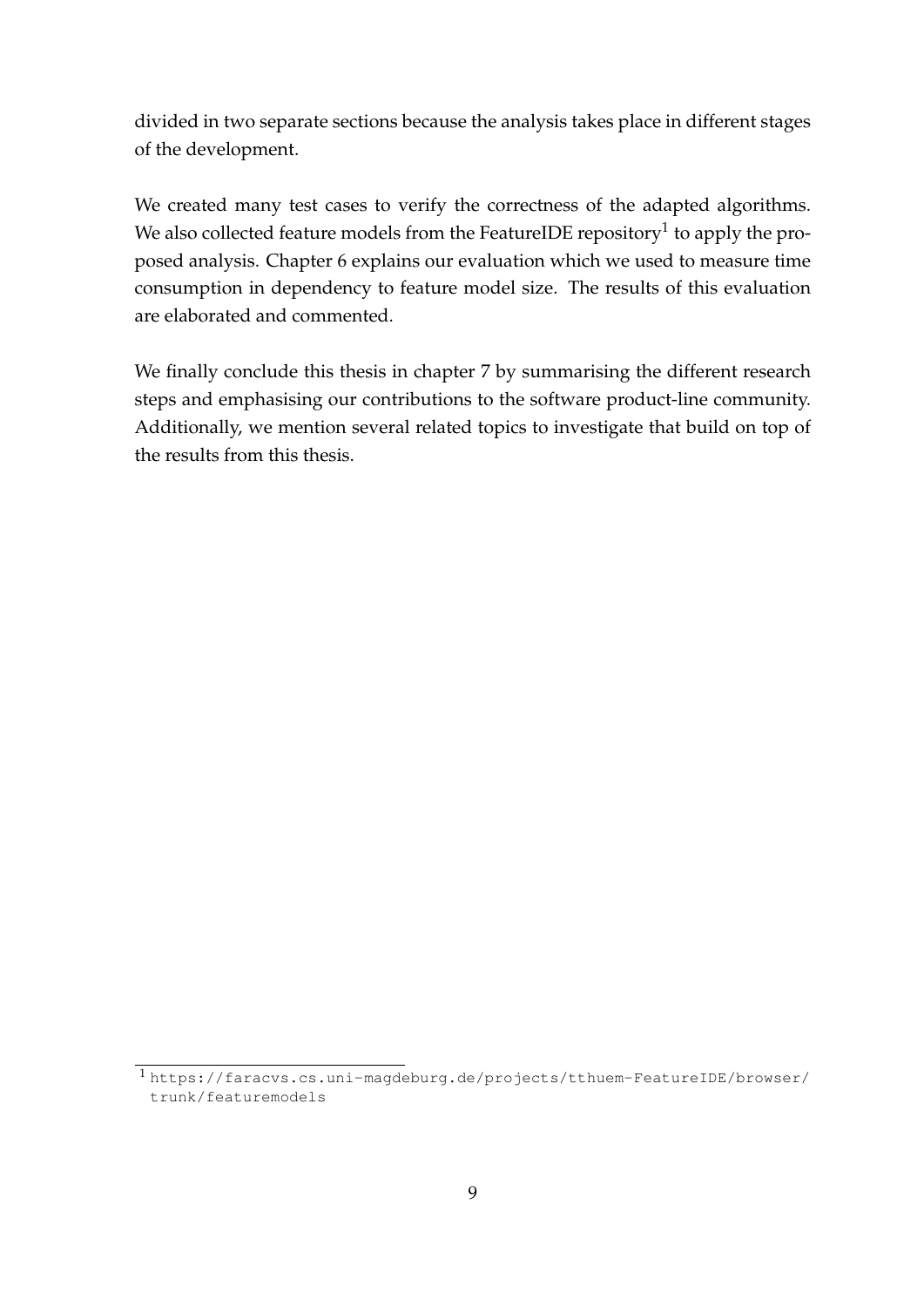## <span id="page-9-0"></span>**2 Background**

The background chapter helps to understand important terms and concepts of this thesis. Feature models as well as automated reasoning will be explained. SAT and PBSAT instances will be introduced and compared. In addition, we present important conversions that will be used in later chapters.

### <span id="page-9-1"></span>**2.1 Feature models**

As already mentioned in the introduction, feature models are a specialization of variability models. Feature models describe a set of similar products using features to encapsulate special customer needs like additional functionality or individual requirements. The feature model captures relations between features and hence defines legal combinations of them. The hierarchy and basic relations are provided by the feature diagram. Besides, feature diagrams also visualize components and give impressions of the complexity and size. Additional constraints are used to complement missing relations. Figure [2.1](#page-9-2) shows a feature model using both, a feature diagram and additional constraints. The latter denoted below the feature diagram using propositional logic.

<span id="page-9-2"></span>

**Figure 2.1:** Feature model of a mobile phone product line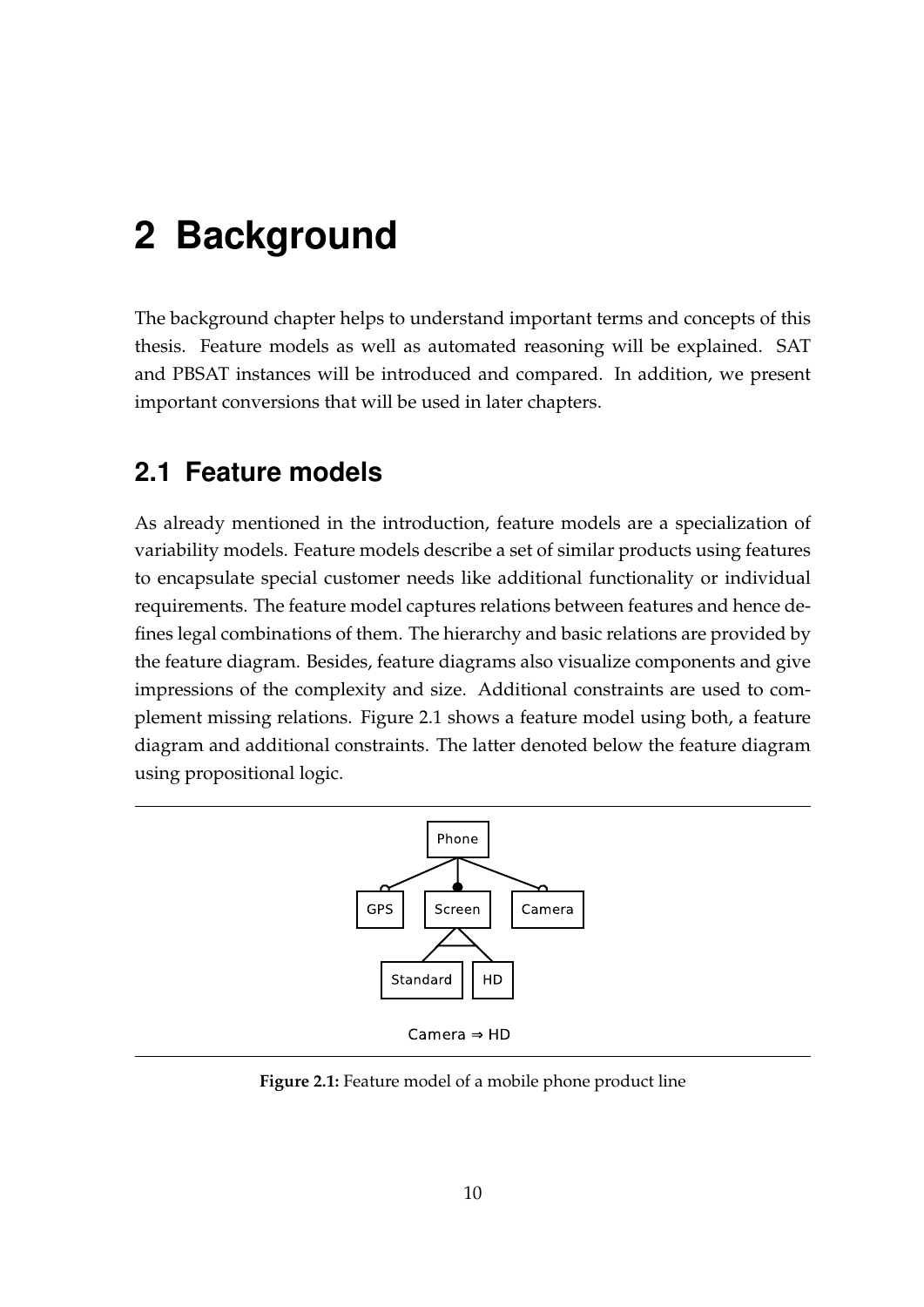The complete feature model can be represented using propositional formulas. The tree-structure of the feature diagram can be mapped to propositional logic as shown in table [2.2.](#page-11-0) The four presented relations and the obligatory selected root feature are known from basic feature models. Cardinality-based feature models are not supported by the GUIDSL<sup>[1](#page-10-1)</sup> format we use. But our proposed mapping is able to express cardinality-based feature models. We will introduce custom cardinality groups later. We shortened the propositional logic representation by using implications and high-level functions like *atLeast*(*n*, *X*) and *atMost*(*n*, *X*). Both functions limit the number of true-assigned variables in the set *X* by a lower or an upper bound *n*. An equivalent but very verbose representation in conjunctive normal form (CNF)[\[KK06\]](#page-51-1) is shown by the equations [2.1](#page-10-2) and [2.2.](#page-10-2)

<span id="page-10-2"></span>
$$
atLeast(n,\underbrace{\{x_1,\cdots,x_i\}}_{=X}) \equiv \bigwedge_{C=\mathcal{P}_{=n+1}(X)} \bigvee_{l\in C} \neg l \tag{2.1}
$$

$$
atMost(n, \underbrace{\{x_1, \cdots, x_i\}}_{=X}) \equiv \bigwedge_{C=\mathcal{P}_{=i-n+1}(X)} \bigvee_{l \in C} l \tag{2.2}
$$

### <span id="page-10-0"></span>**2.2 SAT and PBSAT**

Feature models can be expressed in very different ways. The usual representations are logic-based. Propositional logic[\[Bat05\]](#page-50-1) is the most common type since it enables straightforward transformation[\[BSRC10\]](#page-50-2) as visualized in table [2.2.](#page-11-0) The propositional formula describing the feature model can easily be converted using known rules of boolean algebra. Therefore, conversion into different forms like the CNF are possible. Particularly the CNF is very important for analysis of feature models. It is used as input for SAT solvers and hence allows to determine legal feature combinations. We just have to create a mapping from features to boolean variables and then verify satisfiability using the SAT solver. Notice that the number of satisfying assignments in the CNF is equal to the number of variants because features are directly represented by the boolean variables.

The idea of PBSAT solvers is similar to SAT solvers. Both try to find satisfying assignments for boolean variables in a given problem instance. The major differ-

<span id="page-10-1"></span><sup>1</sup> <http://www.cs.utexas.edu/~schwartz/ATS/fopdocs/guidsl.html>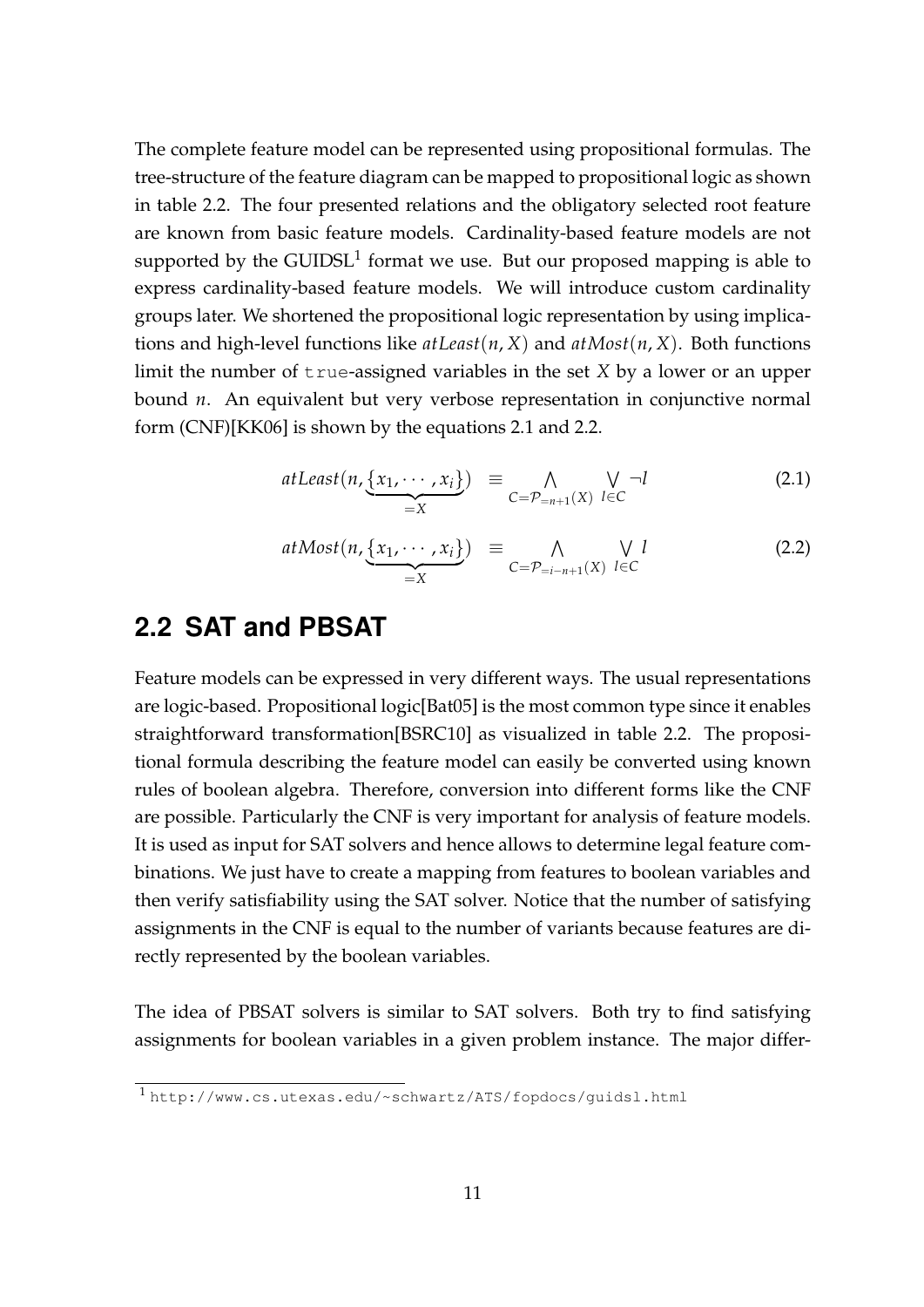<span id="page-11-0"></span>

**Table 2.2:** Feature diagram mappings to propositional logic

ence is the input format. PBSAT uses a system of linear inequalities with integer coefficients. The variables are pseudo-boolean because they are either 0 (false) or 1 (true). A sample instance is shown in equation [2.3.](#page-11-1) It represents the phrase: "If and only if *a* is true, exactly two of *b*, *c* and *d* have to be true too". Otherwise, the equation can not hold.

<span id="page-11-1"></span>
$$
2a - 1b - 1c - 1d = 0 \tag{2.3}
$$

The PBSAT representation allows to negate boolean variables as in propositional logic. We denote negated variables by an overline. Combining this possibility with the property of pseudo-boolean variables allows to replace variables as shown in equation [2.4](#page-11-2)[\[BHP08\]](#page-50-3).

<span id="page-11-2"></span>
$$
\overline{x} = 1 - x \tag{2.4}
$$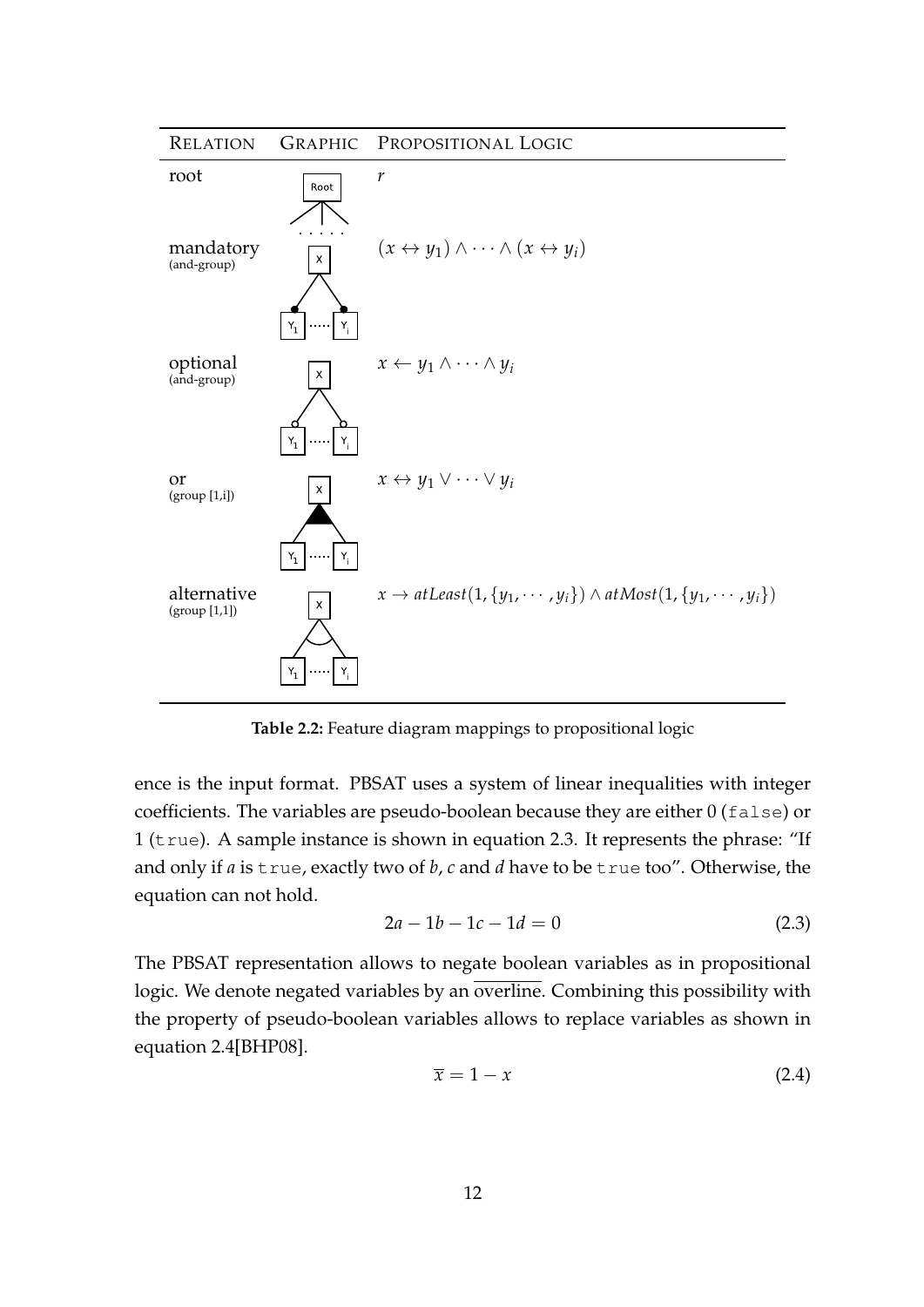The replacement of equation [2.4](#page-11-2) enables to transform all variables positive/negative or all coefficients positive/negative. We exemplary show how to flip all coefficients positive. Therefore, we apply the replacement three times in [2.3](#page-11-1) and get equation [2.5.](#page-12-0)

<span id="page-12-0"></span>
$$
2a + 1\overline{b} + 1\overline{c} + 1\overline{d} = 3\tag{2.5}
$$

We introduced PBSAT as system of linear **inequalities** but obviously presented just linear equations yet. But it is trivial to express an equation in a conjunction of inequalities. The conjunction [2.6](#page-12-1) shows an equivalent statement as equations [2.3](#page-11-1) using inequalities instead of equations. We will use equations as much as possible throughout this thesis to simplify and shorten representations by keeping in mind that the PBSAT solver just accepts linear inequalities.

<span id="page-12-1"></span>
$$
2a - 1b - 1c - 1d \le 0 \quad \wedge \quad 2a - 1b - 1c - 1d \ge 0 \tag{2.6}
$$

Notice that we place variables always on the left-hand side of equations or rather inequalities. The integer number on the right-hand side of the equations or inequality is called the *degree*.

PBSAT allows to express a lot problems more compact than propositional logic. In the worst case, the PBSAT representation is as verbose as the propositional logic instance in CNF because we are able to map each CNF clause by a *cardinality restriction*[\[CK03\]](#page-51-2). The equivalence [2.7](#page-12-2) shows the mapping.

<span id="page-12-2"></span>
$$
(a \lor \neg b \lor c) \quad \Leftrightarrow \quad 1a + 1\overline{b} + 1c \ge 0 \tag{2.7}
$$

The referenced literature calls pseudo-boolean equations and inequalities *constraints*. Unfortunately, the word constraint is already used to describe additional rules in feature models. That is why we call pseudo-boolean equations or inequalities *restrictions* throughout this thesis to avoid misunderstandings. The general mathematical notation of arbitrary pseudo-boolean restriction can be seen in equation [2.8.](#page-12-3) We will use this notation later to explain necessary conversions.

<span id="page-12-3"></span>
$$
\sum_{i=1}^{n} a_i x_i = d \tag{2.8}
$$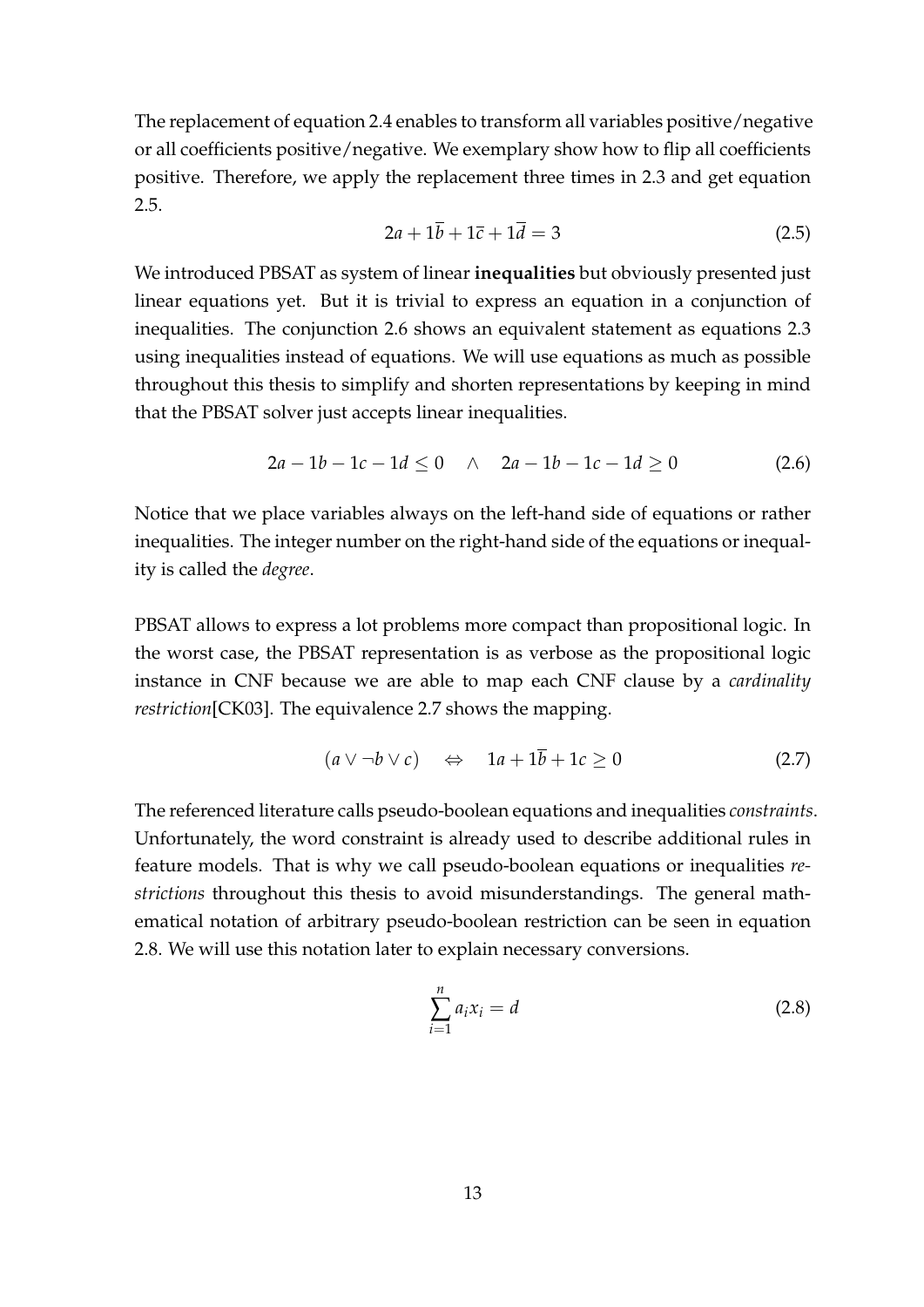## <span id="page-13-0"></span>**2.3 Automated analysis**

Automated analysis plays an important role during feature modeling and product derivation. It supports developers with useful information about the product line and the represented variants. The collected information and the applied analysis depends on the concrete tool. Some of them just generate statistical information like homogeneity or the number of potential variants. Other tools focus on validation and simplification of feature models as well as classification of feature model edits. However, automated analysis provides different information to improve feature models. This can be done by providing meaningful advices and reporting warnings and errors. Integrated in feature model editors or development environments, automated analysis supports faster development and causes fewer problems. Figure [2.2](#page-13-1) illustrates the usual work flow of automated analysis.

<span id="page-13-1"></span>

**Figure 2.2:** Steps of automated resasoning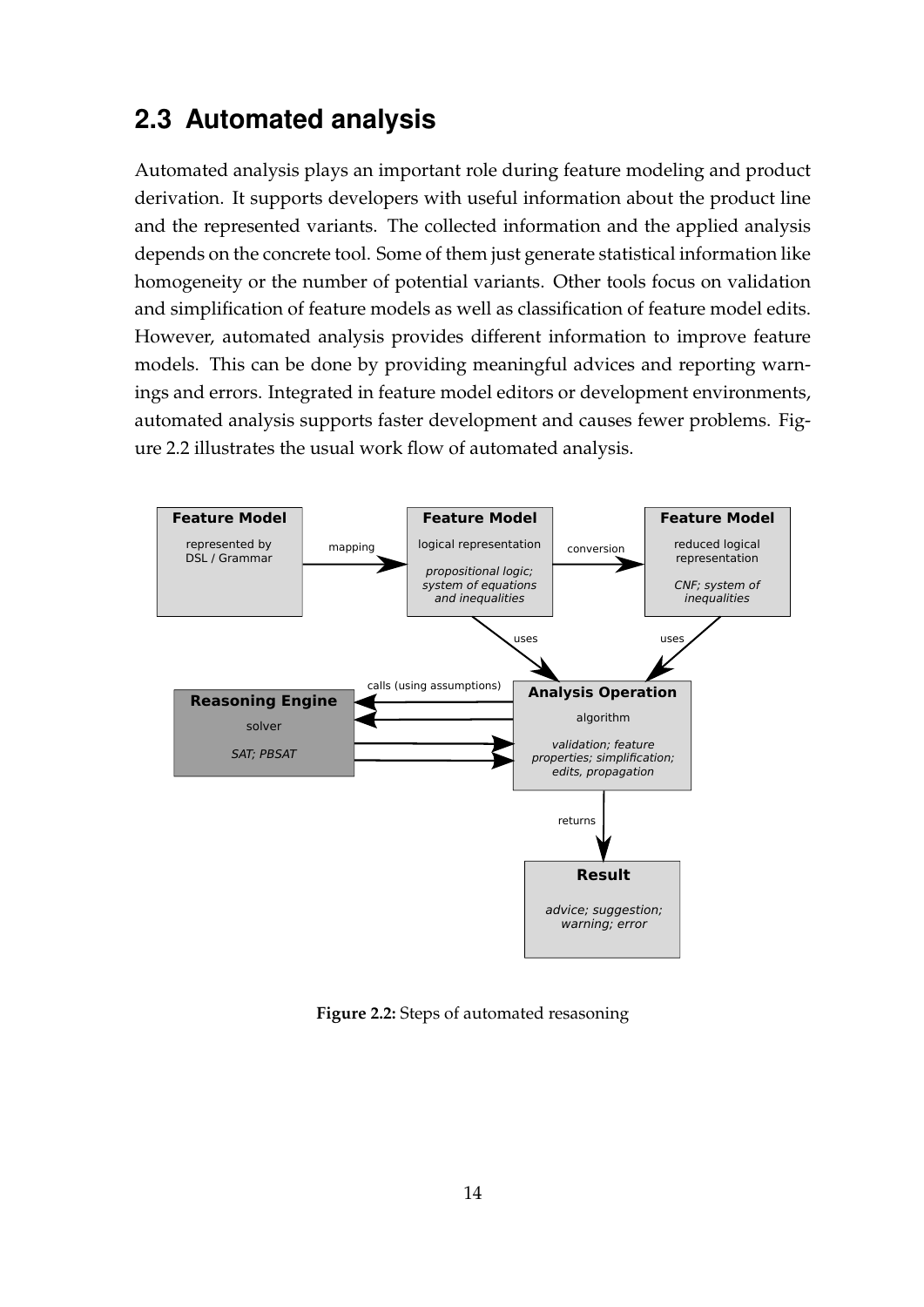## <span id="page-14-0"></span>**2.4 FeatureIDE**

FeatureIDE $^2$  $^2$  is an open-source, integrated development environment (IDE) for feature-oriented software development. It provides feature modeling support and several established extensions for program composition. It is the only tool that delivers concrete support for program composition. Other tools like *pure::variants* from pure-systems<sup>[3](#page-14-3)</sup> focus on variant management which also supports product line development for non-software projects. Certainly, no extensions for intelligent program composition are delivered with pure::variants. Both tools have in common that they are build on top of the Eclipse RCP<sup>[4](#page-14-4)</sup>.

<span id="page-14-1"></span>

**Figure 2.3:** Screenshot of the feature modeling view in FeatureIDE

There are more projects that support feature modeling and/or automated analysis. But most projects concentrate either on feature modeling or automated analysis. We looked for a tool that combines both to improve development and enhance user

<span id="page-14-2"></span><sup>2</sup> [http://wwwiti.cs.uni-magdeburg.de/iti\\_db/research/featureide/](http://wwwiti.cs.uni-magdeburg.de/iti_db/research/featureide/)

<span id="page-14-3"></span><sup>3</sup> <http://www.pure-systems.com/>

<span id="page-14-4"></span><sup>4</sup> <http://www.eclipse.org/home/categories/rcp.php>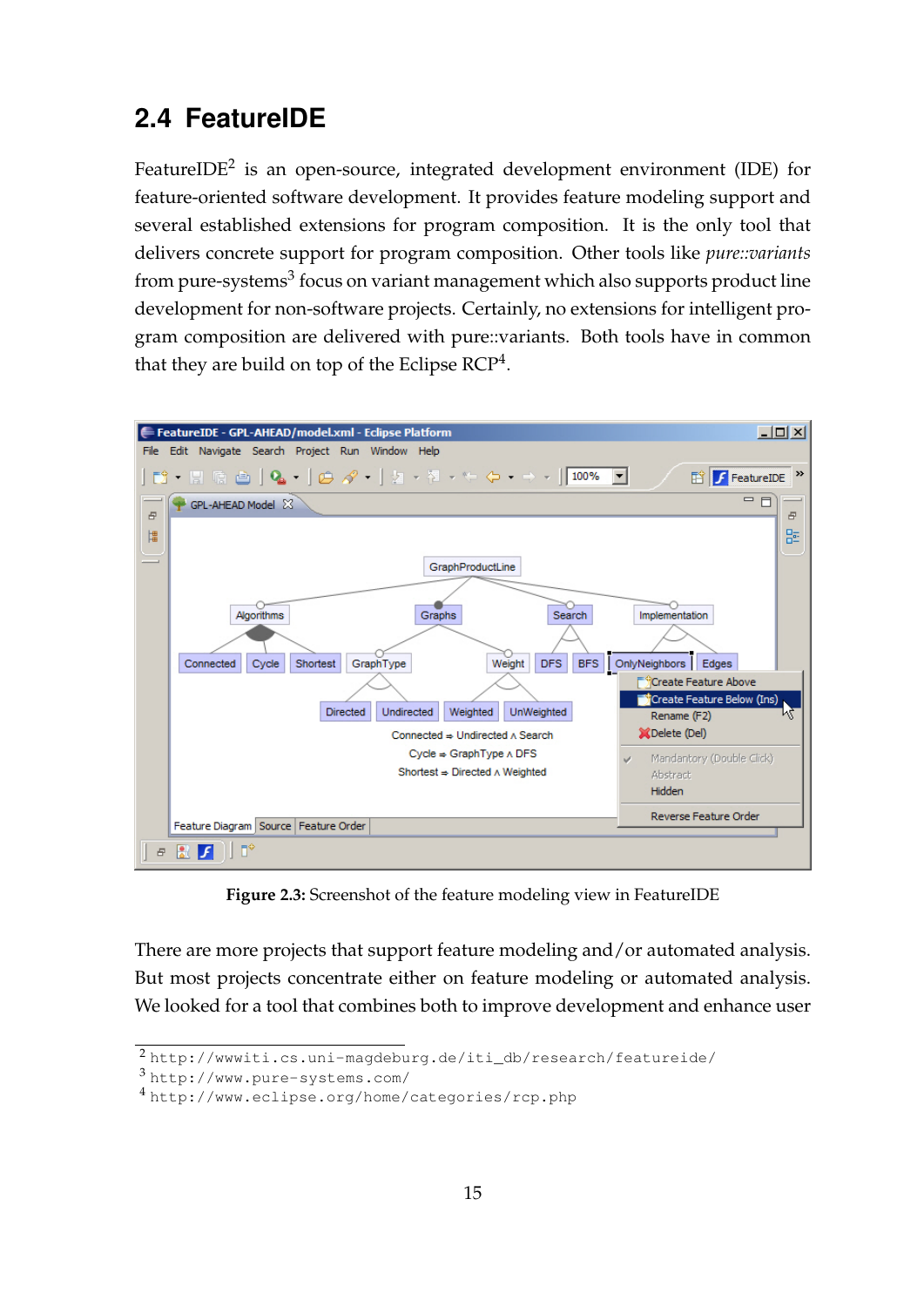experience. FeatureIDE fulfils this requirements. Therefore, our proposed formats and algorithms are fully compatible with FeatureIDE. Furthermore, we plan to extend the FeatureIDE platform by the results of this thesis. Figure [2.3](#page-14-1) shows the feature model editor of FeatureIDE. It provides a comfortable editing interface that gives immediately feedback if the user modifies components such that inconsistencies arise.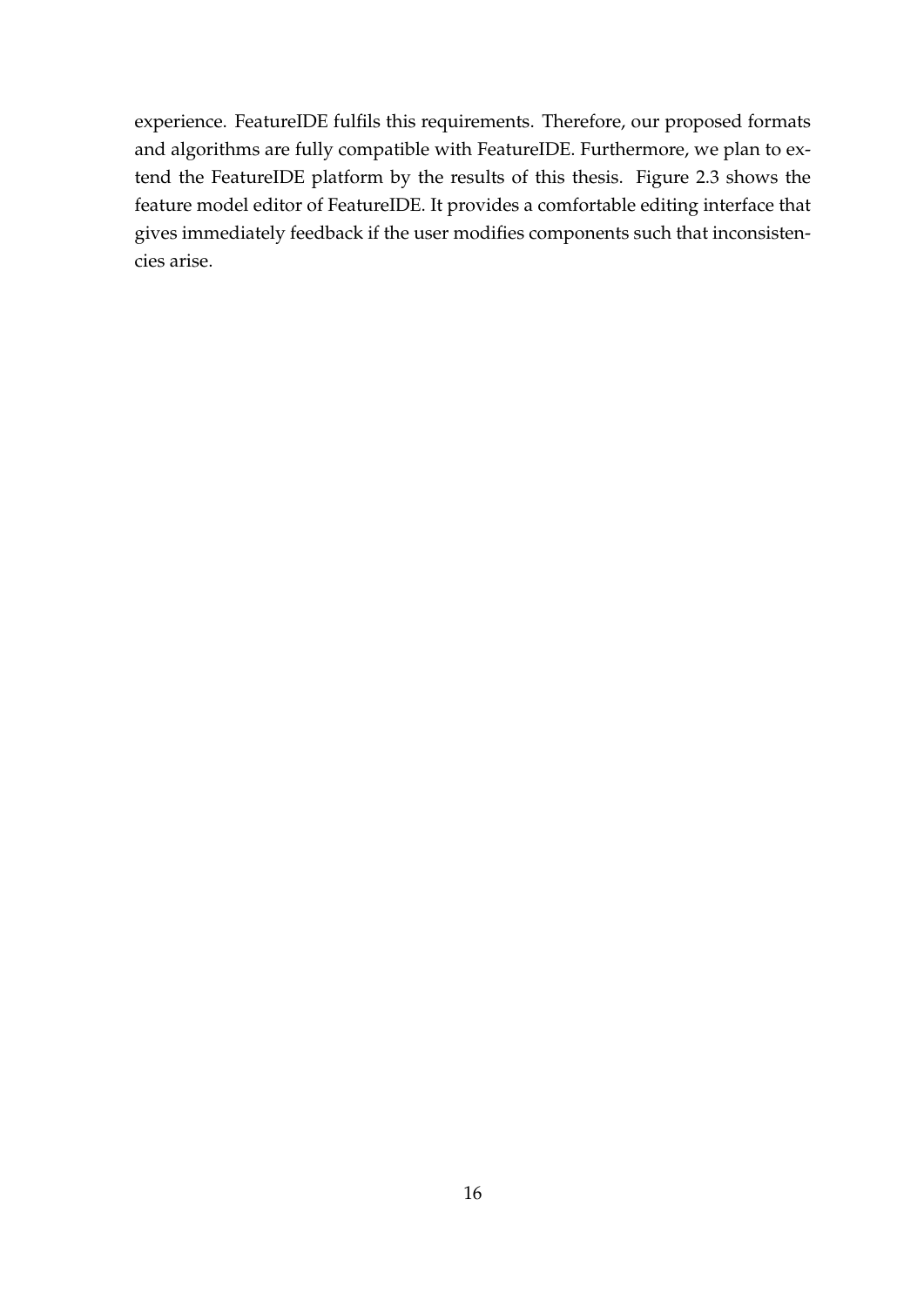## <span id="page-16-0"></span>**3 Extended feature models**

Traditional feature models are usually represented by propositional formulas [\[Bat05,](#page-50-1) [BSRC10\]](#page-50-2). Feature diagrams are used to create a hierarchy and visualize the connection of features. Cross-tree constraints complement the missing expressiveness and define relations between features in different subtrees of the feature diagram. *Extended feature models* provide different ways to encode even more information into feature models [\[BTRC05a\]](#page-50-4). We focussed on optional attributes which have to be attached to features. The attached attributes are able to describe non-functional properties as well as behaviour or compatibility of features. Our feasibility analysis proved that we are able to express attributes in the integer domain using a PBSAT solver. Since attributes do not have pre-defined semantics, we added additional constraints that are able to refer features and feature attributes. These additional constraints are represented as pseudo-boolean restrictions which allow reasoning using a PBSAT solver.

Batory discovered the relation between feature models, grammars and propositional formulas [\[Bat05\]](#page-50-1). Based on his results, we built new grammars which express feature attributes and additional constraints. The feature models are represented by the GUIDSL language. However, the proposed extension of feature attributes and additional constraints is independent of the concrete feature model representation. Other representations can be plugged in to extend expressiveness and apply several analysis operations.

### <span id="page-16-1"></span>**3.1 Attribute grammar**

Feature attributes have to be defined in a special file. This file contains all attribute assignments in a JAVA-like syntax. Features are able to have several attributes which are identified by a unique name. The value of the attributes is limited to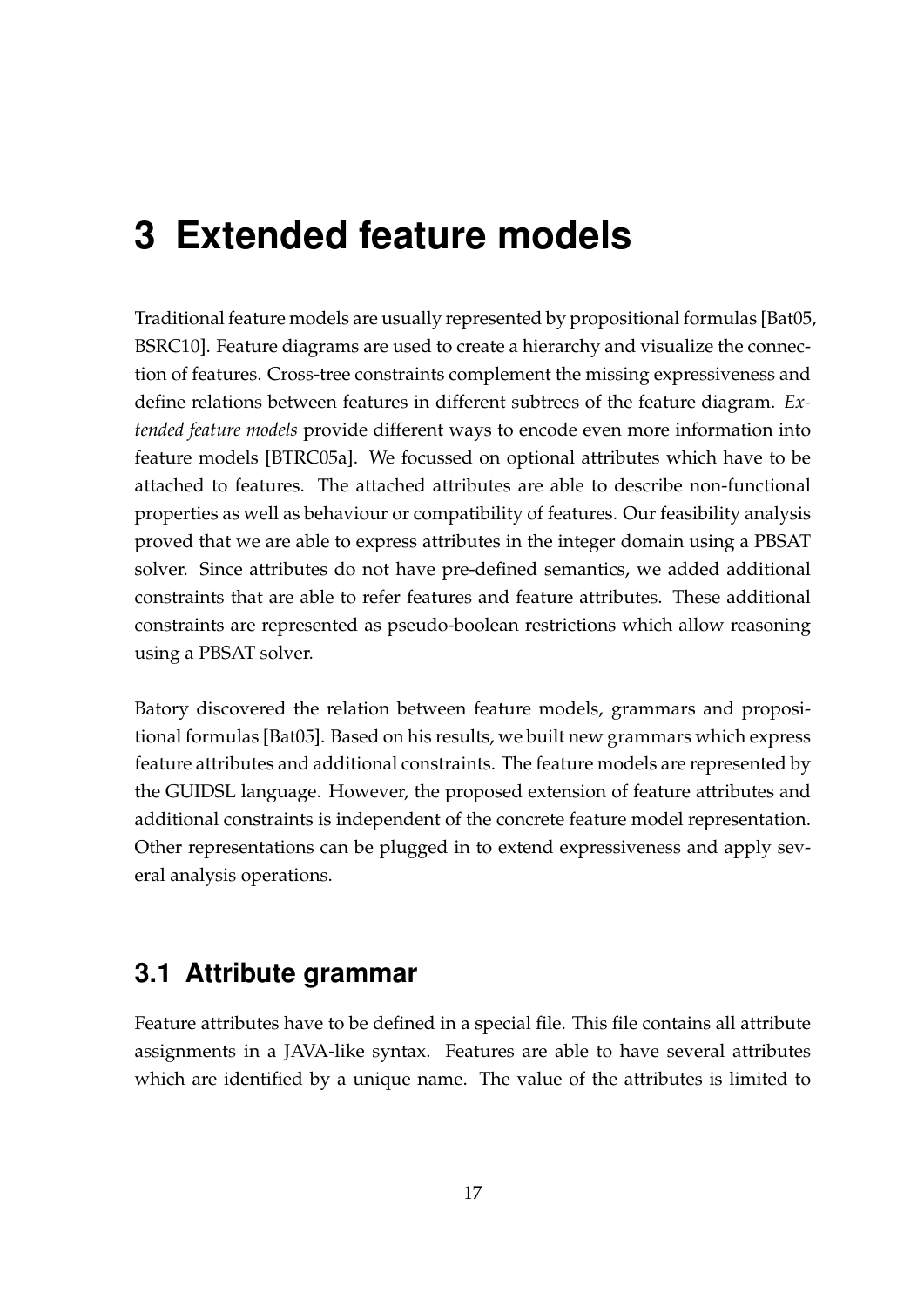integer values because of the PBSAT reasoning engine. The grammar of the attribute file is described using the extended Backus-Naur Form (EBNF) in figure [3.1.](#page-17-1)

<span id="page-17-1"></span>

|  | $\{assignment\} = \{assignment\};$                                     |
|--|------------------------------------------------------------------------|
|  | assignment $=$ feature, '.', attribute, '=', integer, ';';             |
|  | $feature = identifier;$                                                |
|  | $attribute = identifier;$                                              |
|  | <i>identifier</i> = $('a-z' 'A-Z' '')$ , { $('a-z' 'A-Z' '-''0-9')$ }; |
|  | integer = $[('$ -' '+')  , ('1-9'), { ('0-9') };                       |

**Figure 3.1:** Grammar of the attribute file

<span id="page-17-2"></span>The listing in figure [3.2](#page-17-2) shows an example attribute file. It extends the mobile phone feature model from [2.1](#page-9-2) by feature attributes that describe the cost of the different components.

```
Phone.cost = 25;GPS.cost = 30:
Standard.cost = 20;
HD. cost = 55;Camera.cost = 35;
```
**Figure 3.2:** Sample attribute file

#### <span id="page-17-0"></span>**3.2 Constraint grammar**

Additional constraints are also defined in a separate file. The file contains pseudoboolean restrictions which refer features and/or attributes. Additionally, integer coefficients can be used. The constraint grammar is consistent to the attribute grammar because attributes are referred the same way. Figure [3.3](#page-18-1) describes the constraint file grammar using EBNF.

Listing [3.4](#page-18-2) shows how the attributes of listing [3.2](#page-17-2) can be combined in an additional constraint that limits the total cost. In other words, the constraint forces the selection of cheap mobile phone variants.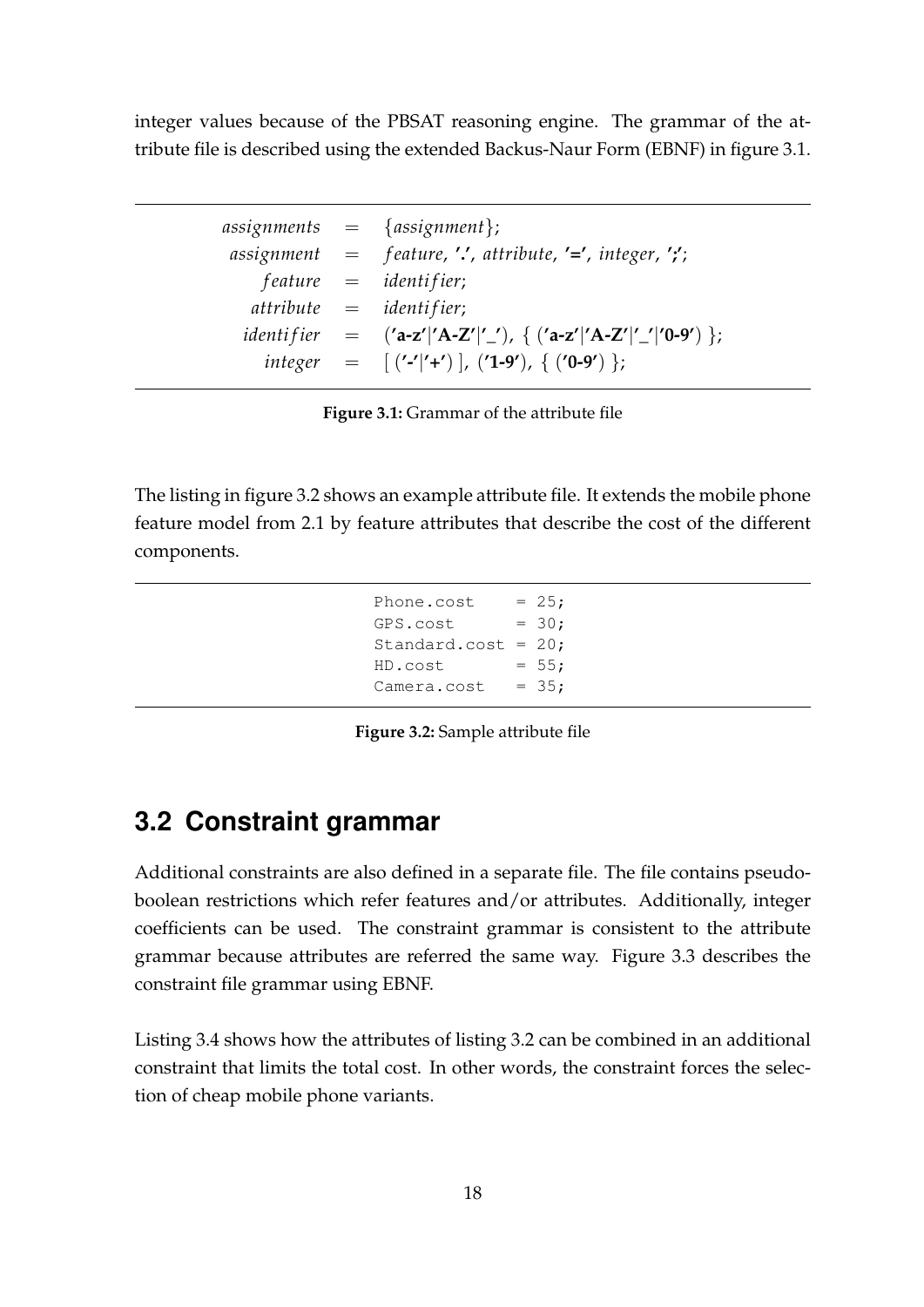<span id="page-18-1"></span>

| constraints        | $=$ {constraint};                                                                                                                                                          |
|--------------------|----------------------------------------------------------------------------------------------------------------------------------------------------------------------------|
|                    | constraint $=$ terms, relation, degree, $\prime$ ;                                                                                                                         |
|                    | $terms = firstTerm, termsTail;$                                                                                                                                            |
| $termsTail =$      | $\{term\};$                                                                                                                                                                |
| <i>firstTerm</i>   | $=$ [sign], uinteger, [negative], reference;                                                                                                                               |
| term               | $=$ sign, uinteger, $\lceil$ negative $\rceil$ , reference;                                                                                                                |
| re ference         | $=$ feature, $\left[ \left( \cdot,\cdot\right] ^{r}\right] ^{r}$ , attribute];                                                                                             |
|                    | $degree = [sign],$ uinteger;                                                                                                                                               |
| $negative = '~'$ ; |                                                                                                                                                                            |
|                    | <i>relation</i> = $('>=' '=' '<=')$ ;                                                                                                                                      |
|                    | $sign = ('-' '+');$                                                                                                                                                        |
|                    | <i>identifier</i> = $(\text{a-z}^{\prime} ^{\prime}A-Z^{\prime} ^{\prime})$ , { $(\text{a-z}^{\prime} ^{\prime}A-Z^{\prime} ^{\prime})^{\prime} ^{\prime}0-9^{\prime})$ }; |
| uinteger           | $=$ ('1-9'), { ('0-9') };                                                                                                                                                  |

**Figure 3.3:** Grammar of the constraint file

<span id="page-18-2"></span>Phone + GPS.cost + Standard.cost + HD.cost + Camera.cost <=  $99$ ;

**Figure 3.4:** Sample constraint file

<span id="page-18-3"></span>We included a special operator to the constraint file grammar. It allows to build sums of feature attributes like in listing [3.4.](#page-18-2) Listing [3.5](#page-18-3) shows the usage of that shortcut. Notice that the constraint in listings [3.4](#page-18-2) and [3.5](#page-18-3) is indentical. The operator will be replaced by the sum of all subfeatures with the same attribute.

Phone#cost  $\leq$  99;

**Figure 3.5:** Alternative representation of sample constraint file

### <span id="page-18-0"></span>**3.3 Generated parser**

We used the  $ANTLR<sup>1</sup>$  $ANTLR<sup>1</sup>$  $ANTLR<sup>1</sup>$  parser generator to build the required attribute and constraint file parsers. Therefore, we created attributed grammars to generate the parser for

<span id="page-18-4"></span><sup>1</sup> <http://www.antlr.org/>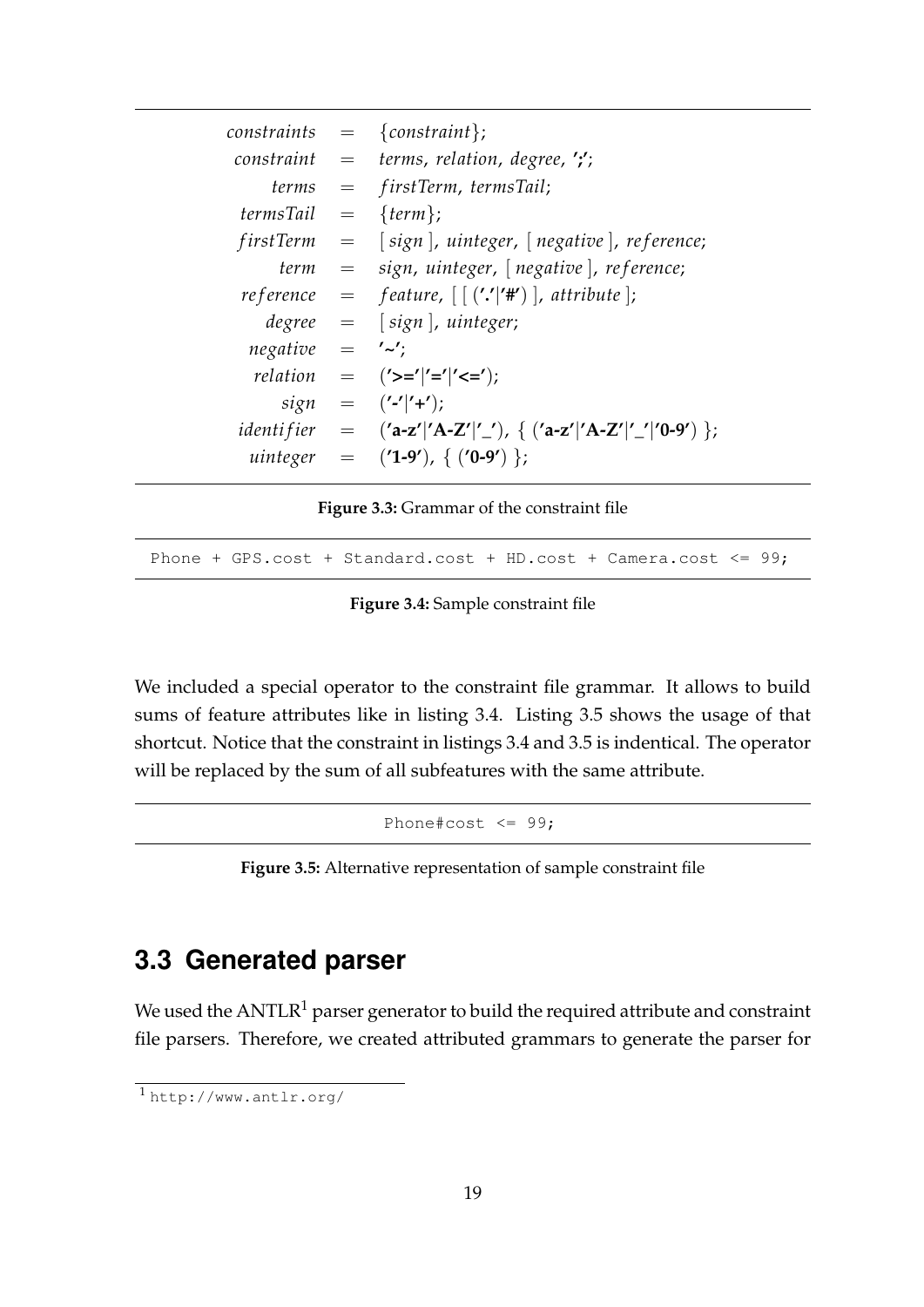both file formats. We decided to skip the concrete grammar files here to focus on the general approach.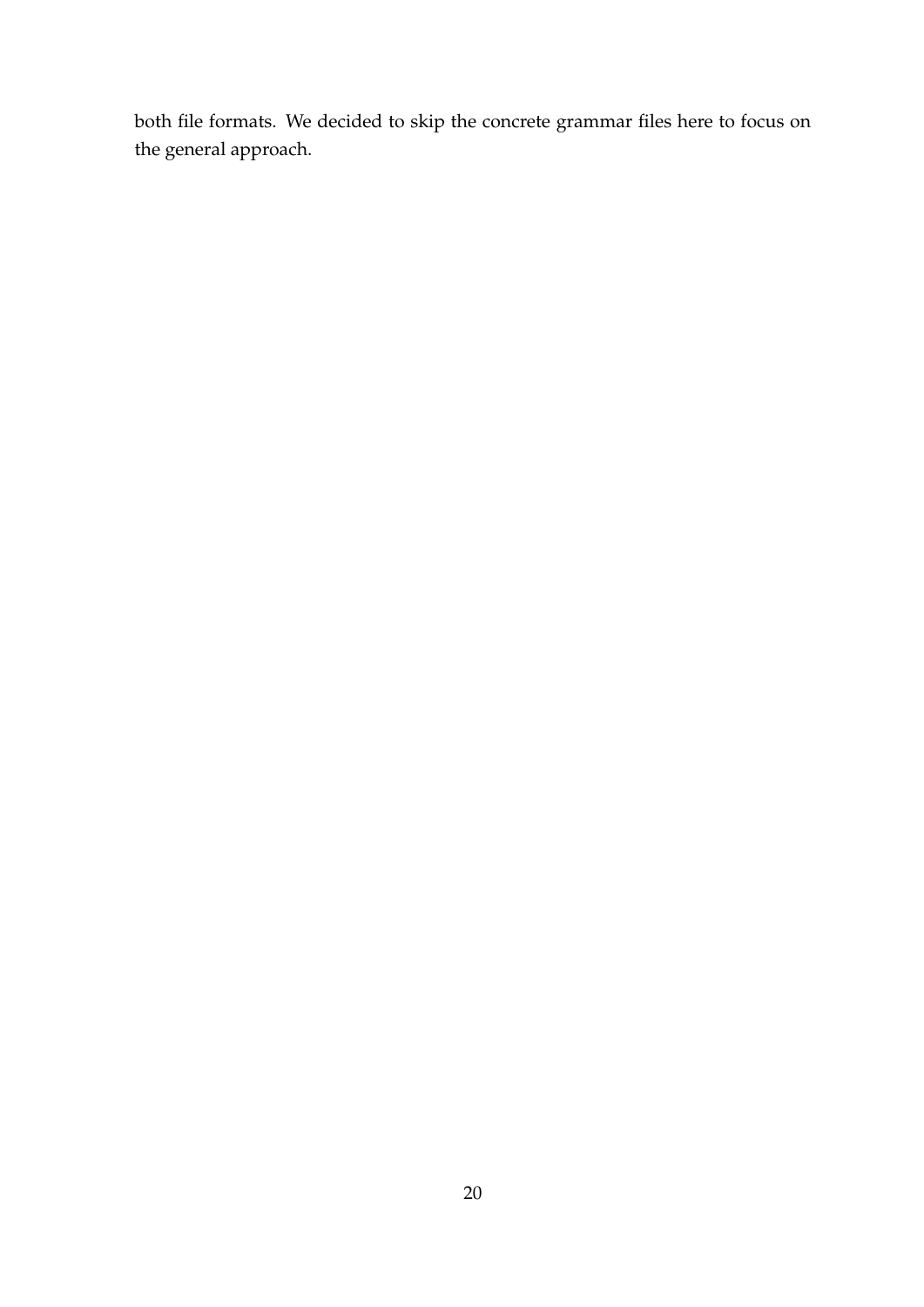## <span id="page-20-0"></span>**4 Mapping feature models to logic**

Automated analysis of feature models needs a platform which enables reasoning. We decided to use a PBSAT solver as reasoning engine. It takes PBSAT instances and checks satisfiability which builds the base for most analysis operations.

We examined the form of PBSAT problems in chapter [2.](#page-9-0) It is basically a conjunction of linear equations and inequalities where each variable is either 0 or 1. An equivalent description would be a system of linear inequalities with limited solution sets, namely {0, 1} for each variable *x<sup>i</sup>* .

The mapping is responsible to somehow translate a feature model into a problem instance. The instance type depends on the required input of the reasoning engine. Since we use PBSAT solvers, we have to find a method that is able to convert a feature model into a PBSAT instance. Our proposed mapping method is very modular. We found a way to translate different components of the feature model into individual PBSAT instances. Therefore, we divided the feature model in the feature diagram component, the cross-tree constraints and additional pseudo-boolean equations and inequalities. Then we mapped each of them into sub-instances of PBSAT and joined them together to obtain the PBSAT instance that represents the whole feature model.

### <span id="page-20-1"></span>**4.1 Feature diagram**

The mapping of feature relations in the feature diagram has been shown by many authors [\[Bat05,](#page-50-1) [CW07,](#page-51-3) [BSRC10\]](#page-50-2). We applied a similar technique treating groups of features independent from each other. Furthermore, we focussed on having the most compact PBSAT representation for each group. Table [4.2](#page-23-0) shows the mapping of all known feature diagram relations to propositional logic and PBSAT. Note that *mandatory* or *optional* features in *and-groups* allow separate translation. Notice also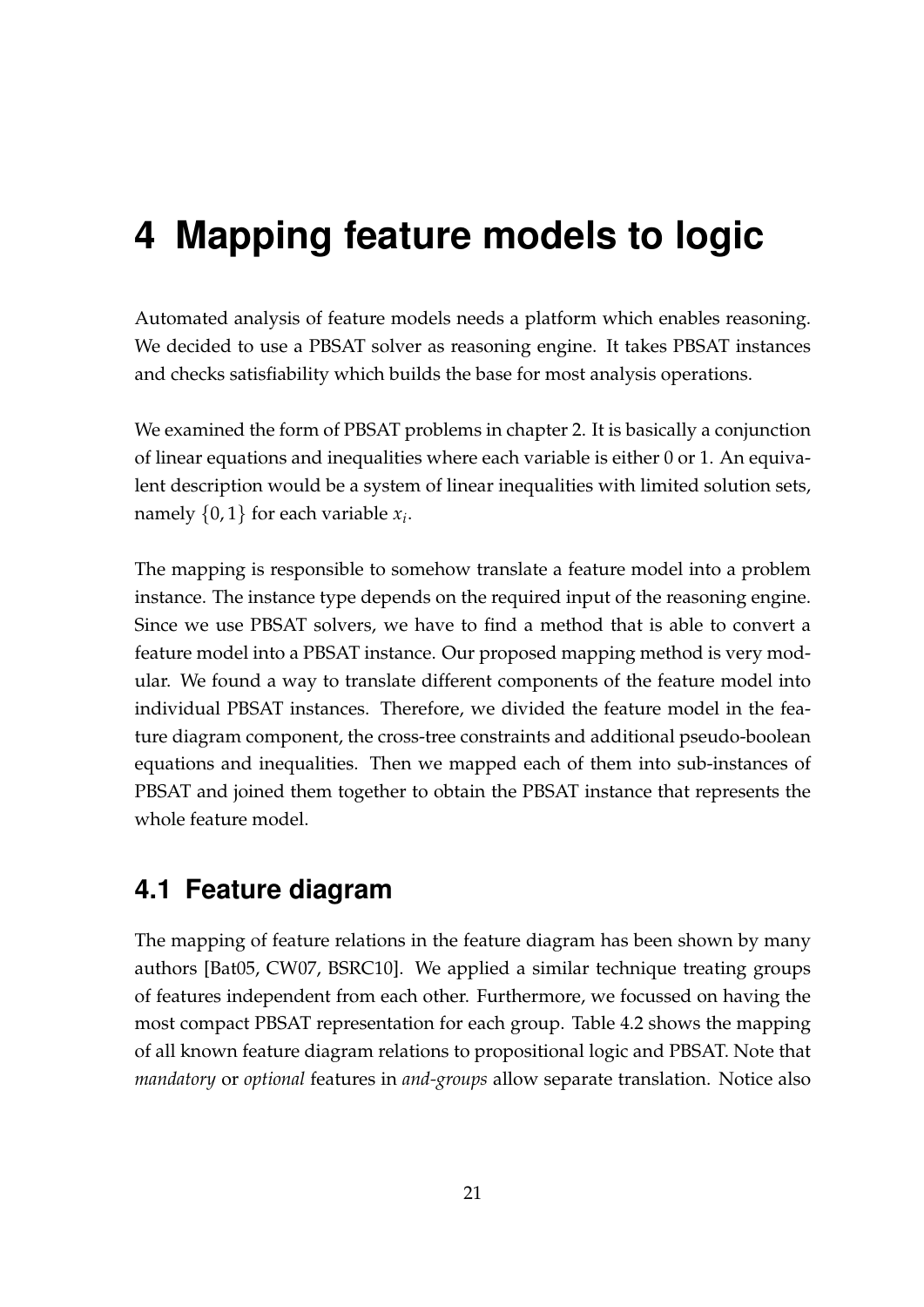that groups can be generalized using the mapping of cardinality groups. We extended the table by propositional logic mappings to emphasise the compactness of the pseudo-boolean representation. The size of both representations seems to be similar, but the conjunctive normal forms of the propositional logic mappings are more verbose. Especially the high-level functions  $atLeast(n, X)$  and  $atMost(n, X)$ cause much clauses depending on the parameters. The equivalent CNF representation of *atLeast* and *atMost* is shown in equations [2.1](#page-10-2) and [2.2.](#page-10-2)

#### <span id="page-21-0"></span>**4.2 Cross-tree constraints**

In some feature model specifications, cross-tree constraints are limited sets of predefined relations [\[BCTS06,](#page-50-5) [pur09\]](#page-51-4) between features which are not directly connected in the feature diagram. However, we think of cross-tree constraints as arbi-trary propositional formulas like in GUIDSL [\[Bat05\]](#page-50-1) or rather FeatureIDE [\[KTS](#page-51-5)<sup>+</sup>09]. This enables the application of our mapping on all specialized feature model specifications. To be more precise, we are able to apply the proposed mapping on each representation that is reducible to propositional logic.

The mapping itself is very simple and analogous to the SAT-based approach. We convert all propositional formulas into conjunctive normal form (CNF)[\[KK06\]](#page-51-1) and create an equivalent cardinality restriction for each clause as shown in chapter [2.](#page-9-0) The conversion from an arbitrary propositional formulas can lead to an exponential explosion of clauses in the resulting CNF. However, cross-tree constraints commonly just affect a few features which guarantees quick conversions into CNF.

The example equations [4.1](#page-21-1) shows the conversion from a cross-tree constraint which forces the selection of *C* if and only if *A* and *B* are selected. After the conversion into CNF, each clause is mapped to a cardinality restriction.

<span id="page-21-1"></span>
$$
(A \land B) \leftrightarrow C
$$
  
\n
$$
\equiv ((A \land B) \to C) \land (C \to (A \land B))
$$
  
\n
$$
\equiv (\neg(A \land B) \lor C) \land (\neg C \lor (A \land B))
$$
  
\n
$$
\equiv \underbrace{(\neg A \lor \neg B \lor C)} \land \underbrace{(\neg C \lor A)} \land (\neg C \lor B)
$$
  
\n
$$
\overline{1\overline{a} + 1\overline{b} + 1c \ge 1} \land \underbrace{(\neg C \lor A)} \land \underbrace{(\neg C \lor B)}_{1\overline{c} + 1a \ge 1} \land \underbrace{(\neg C \lor B)}_{1\overline{c} + 1b \ge 1}
$$
\n(4.1)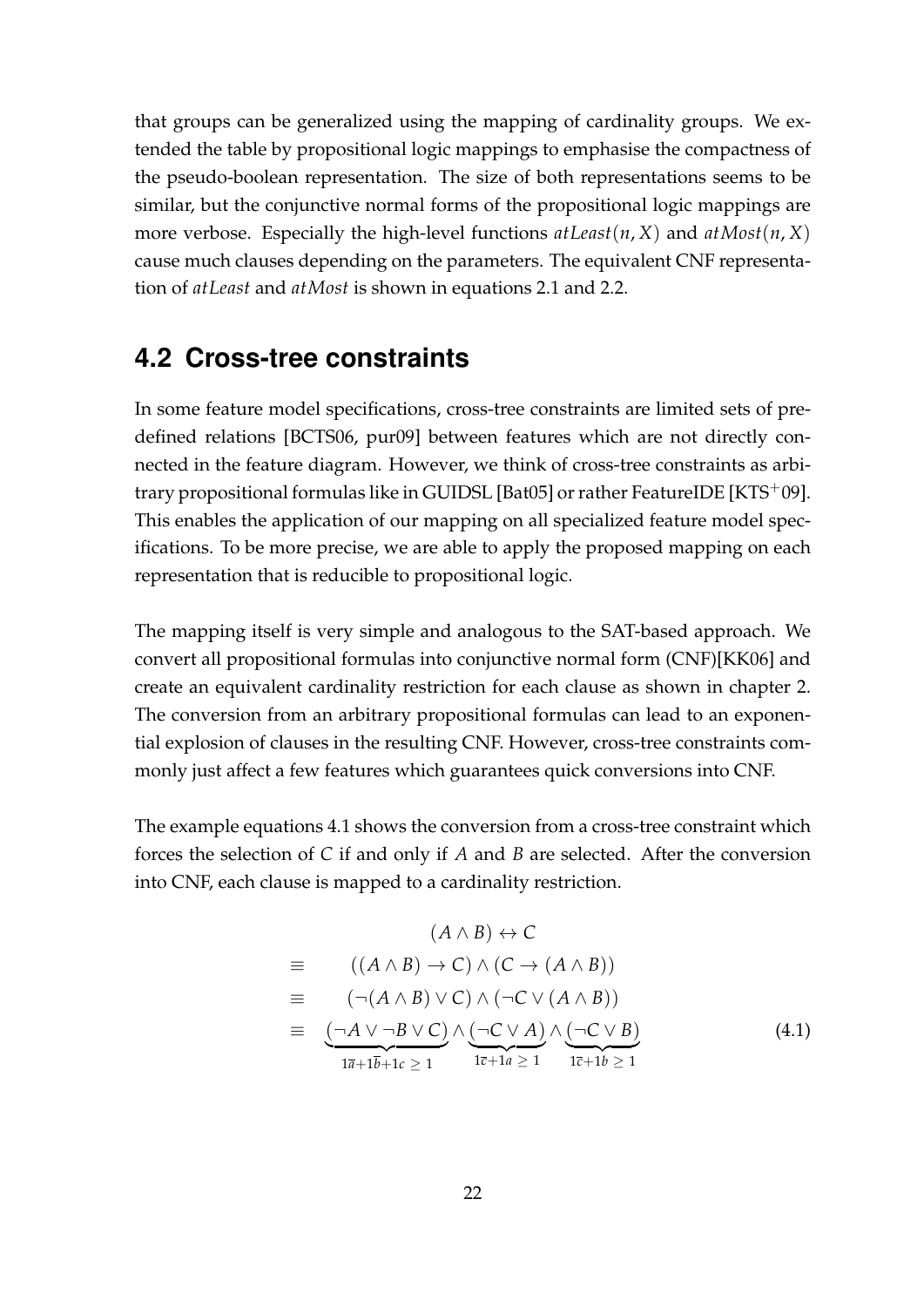## <span id="page-22-0"></span>**4.3 Additional pseudo-boolean equations and inequalities**

In chapter [3,](#page-16-0) we introduced additional constraints based on pseudo-boolean restrictions. These restrictions provide the declaration of equations and inequalities that allow to refer features, attributes or even attribute sums. The mapping to the PBSAT representation is simple because of the identical form. We just have to replace feature names by boolean variables and attribute references by their assigned values. The sum operator requires a replacement by all feature attributes of the referred feature subtree according to the feature diagram. Table [4.3](#page-24-0) shows the mapping of features, feature attributes and sums of feature attributes from the syntax described in chapter [3.](#page-16-0) The referred features and attributes are shown in figure [4.1](#page-22-1) and [4.2.](#page-22-2) The row INTERPRETATION describes the logical consequence of the exemplary restrictions to ease comprehension.

<span id="page-22-1"></span>

**Figure 4.1:** Subtree of a feature diagram

```
A.foo = 15;B.foo = 6;C.foo = 7;
```
<span id="page-22-2"></span>**Figure 4.2:** Sample attribute file according to [4.1](#page-22-1)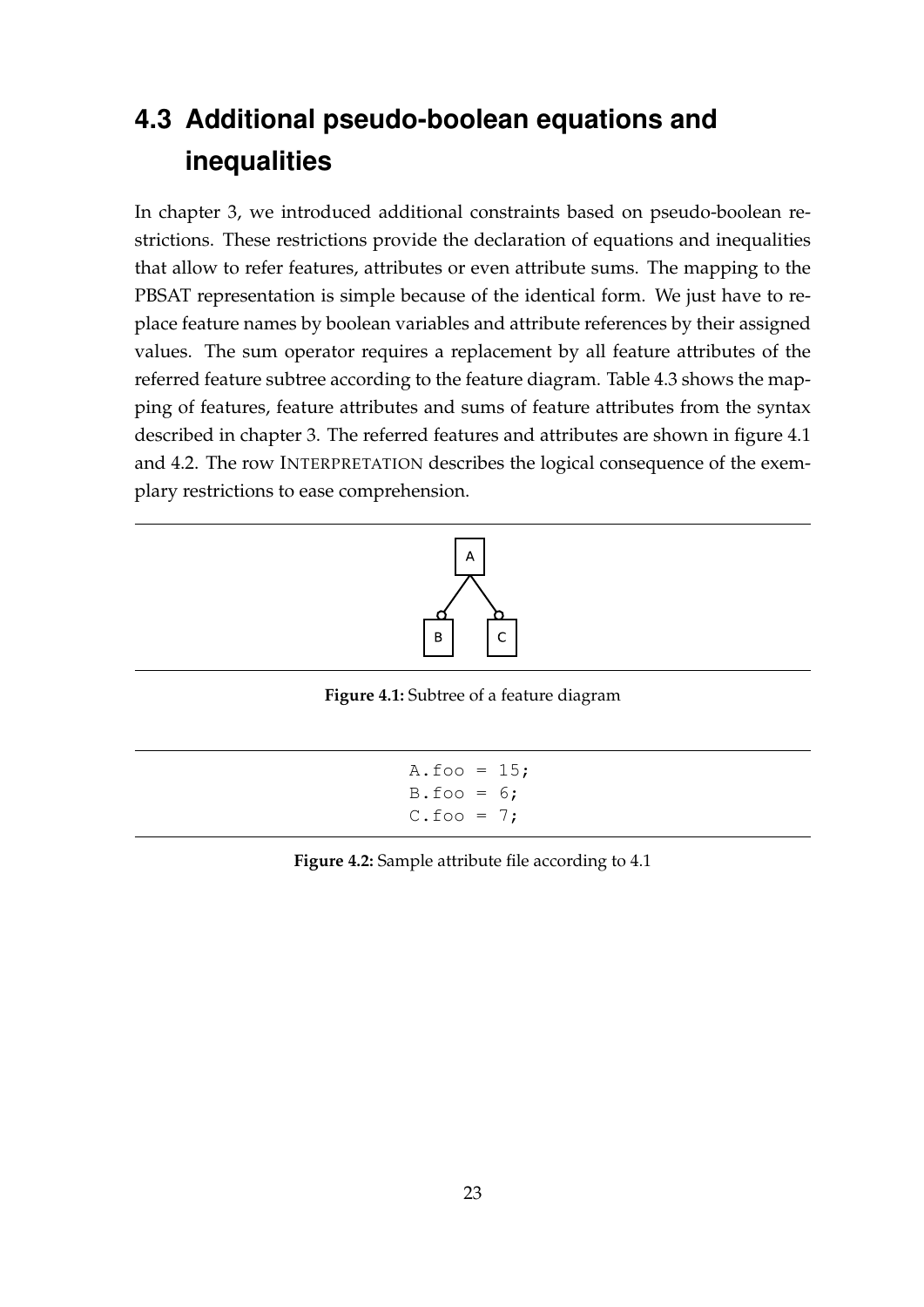<span id="page-23-0"></span>

| <b>RELATION</b>                        | <b>GRAPHIC</b>          | PROPOSITIONAL LOGIC                                                                                               | <b>PBSAT</b>                                                                                                                                                                                                                                                                                                                                                                                   |
|----------------------------------------|-------------------------|-------------------------------------------------------------------------------------------------------------------|------------------------------------------------------------------------------------------------------------------------------------------------------------------------------------------------------------------------------------------------------------------------------------------------------------------------------------------------------------------------------------------------|
| root                                   | Root                    | r                                                                                                                 | $r\geq 1$                                                                                                                                                                                                                                                                                                                                                                                      |
| mandatory<br>(single)                  | $\pmb{\times}$          | $x \leftrightarrow y$                                                                                             | $x-y=0$                                                                                                                                                                                                                                                                                                                                                                                        |
| mandatory<br>(in and-group)            | X<br>$Y_1$              | $x \leftrightarrow y_1 \land \cdots \land y_i$                                                                    | $i \cdot x - y_1 \cdot \cdot \cdot - y_i = 0$                                                                                                                                                                                                                                                                                                                                                  |
| optional<br>(single)                   |                         | $y \rightarrow x$                                                                                                 | $x-y\geq 0$                                                                                                                                                                                                                                                                                                                                                                                    |
| optional<br>(in and-group)             | X                       | $y_1 \vee \cdots \vee y_i \rightarrow x$                                                                          | $i \cdot x - y_1 \cdot \cdot \cdot - y_i \geq 0$                                                                                                                                                                                                                                                                                                                                               |
| or<br>(group [1,i])                    |                         | $x \leftrightarrow y_1 \vee \cdots \vee y_i$                                                                      | $0 \leq i \cdot x - y_1 \cdots - y_i \leq i-1$                                                                                                                                                                                                                                                                                                                                                 |
| alternative<br>(group [1,1])           |                         | $\boldsymbol{\mathcal{X}}$<br>$atLeast(1, \{y_1, \cdots, y_i\})$<br>$\wedge$<br>$atMost(1, \{y_1, \cdots, y_i\})$ | $x-y_1\cdots-y_i=0$                                                                                                                                                                                                                                                                                                                                                                            |
| custom<br>cardinality<br>(group [n,m]) | [n,m]<br>$Y_i$<br>$Y_1$ | $\mathcal{X}$<br>$atMost(m, \{y_1, \cdots, y_i\})$                                                                | $x \to (n \leq y_1 + \cdots + y_i \leq m)$<br><i>x</i><br><i>atLeast</i> ( <i>n</i> , { $y_1$ , ···, $y_i$ }) $\land$ $\qquad$ $\qquad$ $\qquad$ $\qquad$ $\qquad$ $\qquad$ $\qquad$ $\qquad$ $\qquad$ $\qquad$ $\qquad$ $\qquad$ $\qquad$ $\qquad$ $\qquad$ $\qquad$ $\qquad$ $\qquad$ $\qquad$ $\qquad$ $\qquad$ $\qquad$ $\qquad$ $\qquad$ $\qquad$ $\qquad$ $\qquad$ $\qquad$ $\qquad$ $\$ |

**Table 4.2:** Feature diagram mappings to PBSAT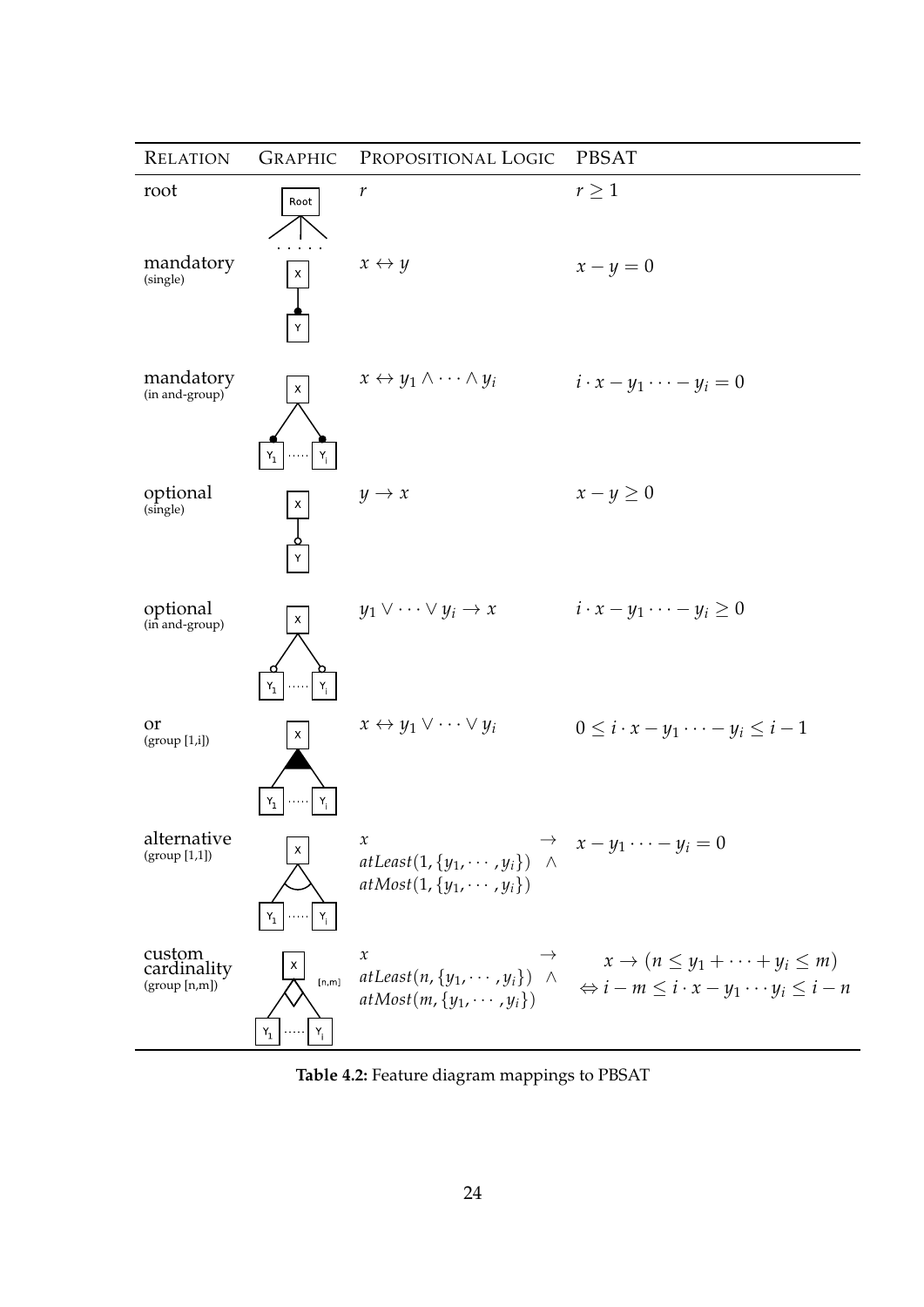<span id="page-24-0"></span>

| <b>TYPE</b>       | SYNTAX                       | <b>PBSAT</b> | <b>INTERPRETATION</b>                                                               |
|-------------------|------------------------------|--------------|-------------------------------------------------------------------------------------|
| feature           | $A \geq 1$                   | a > 1        | A is enabled                                                                        |
| feature attribute | A. foo $\leq 10$ $a \leq 10$ |              | A is disabled, B and C too                                                          |
|                   |                              |              | feature attribute sum A#foo >= 20 $10a + 6b + 7c > 20$ A is enabled, B and/or C too |

**Table 4.3:** Additional constraint mapping according to [4.1](#page-22-1) and [4.2](#page-22-2)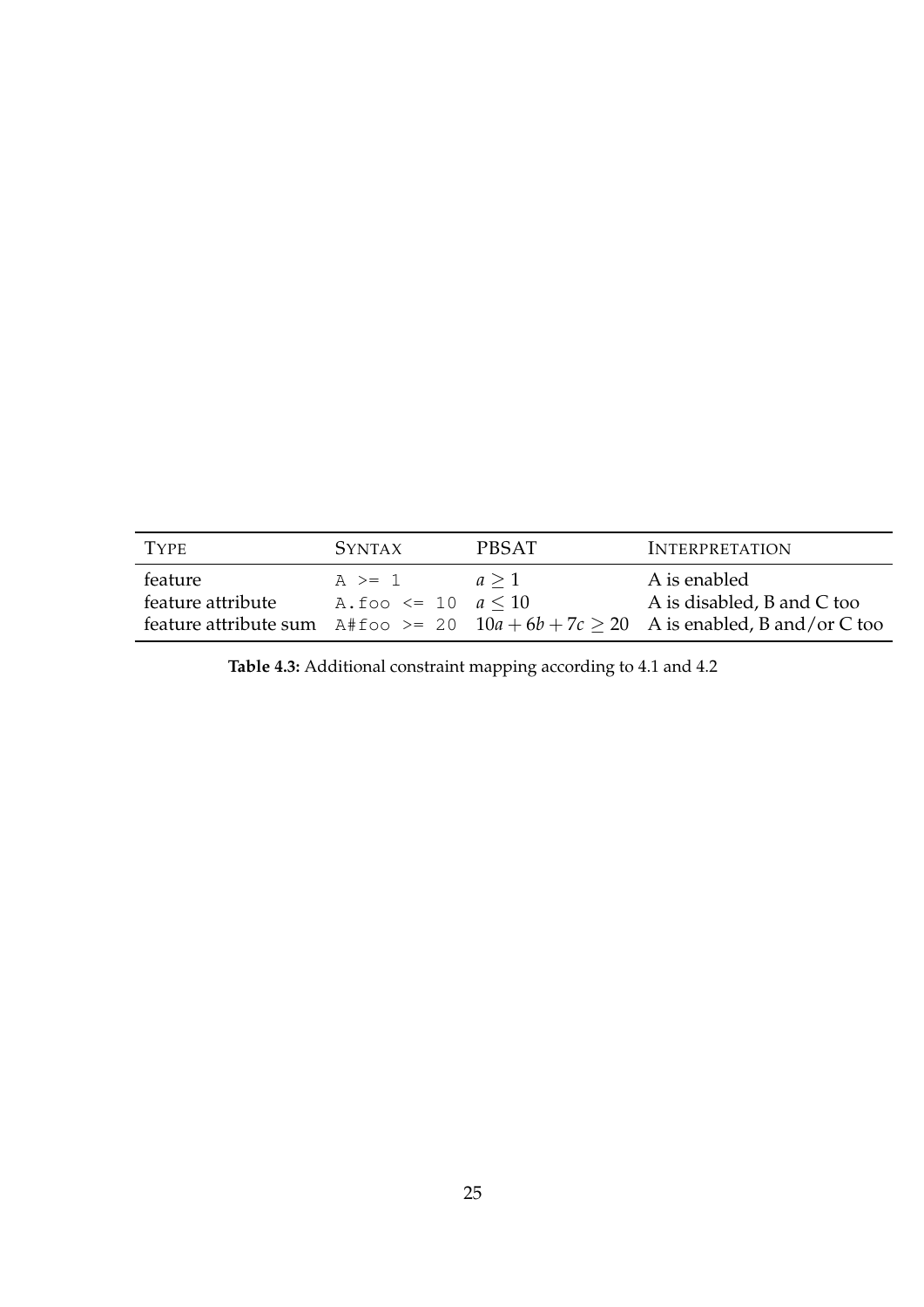## <span id="page-25-0"></span>**5 Analysis operations**

Automated reasoning is a recent topic in software product line research. In the past, various tools were used to reason on feature models. Satisfiability solver (SAT), constraint satisfaction problem (CSP) and description logic (DL) were popular techniques [\[BSRC10\]](#page-50-2). But higher level tools like Prolog [\[BPSP04\]](#page-50-6) or data structures like binary decision diagrams (BDD) [\[BSTC07\]](#page-50-7) were also used. This chapter shows how PBSAT solvers can be used to reason on feature models. Therefore, several important analysis operations from different authors have been adapted to reason on extended feature models in pseudo-boolean representation. The different analysis operations will be introduced with raising complexity. The operations are separated by the stage of the engineering process they occur.

We added pseudo-code listings to describe the way the algorithms work. Therefore, some variables and functions have to be introduced. The parameter *M* represents a feature models which is already translated into a conjunction of pseudo-boolean restrictions. The parameter *F* denotes the set of all features present in the model *M*. The function *addAssumption*() takes a model and an assumption (simple restriction) and returns a new model extended by the specified assumption. The function *removeAssumptions*() removes all previously added assumptions. Finally, the function *satis f iable*() symbolizes the call to the pseudo-boolean satisfiability solver. The call to *satis f iable*() returns true if and only if there is a satisfying assignment for the passed PBSAT instance representing the feature model.

## <span id="page-25-1"></span>**5.1 Domain engineering**

We divided this chapter in the section *domain engineering* and *application engineering*. Both terms describe a specific process in software product-line engineering. We categorized the algorithms in these stages to emphasize the environment they usually occur.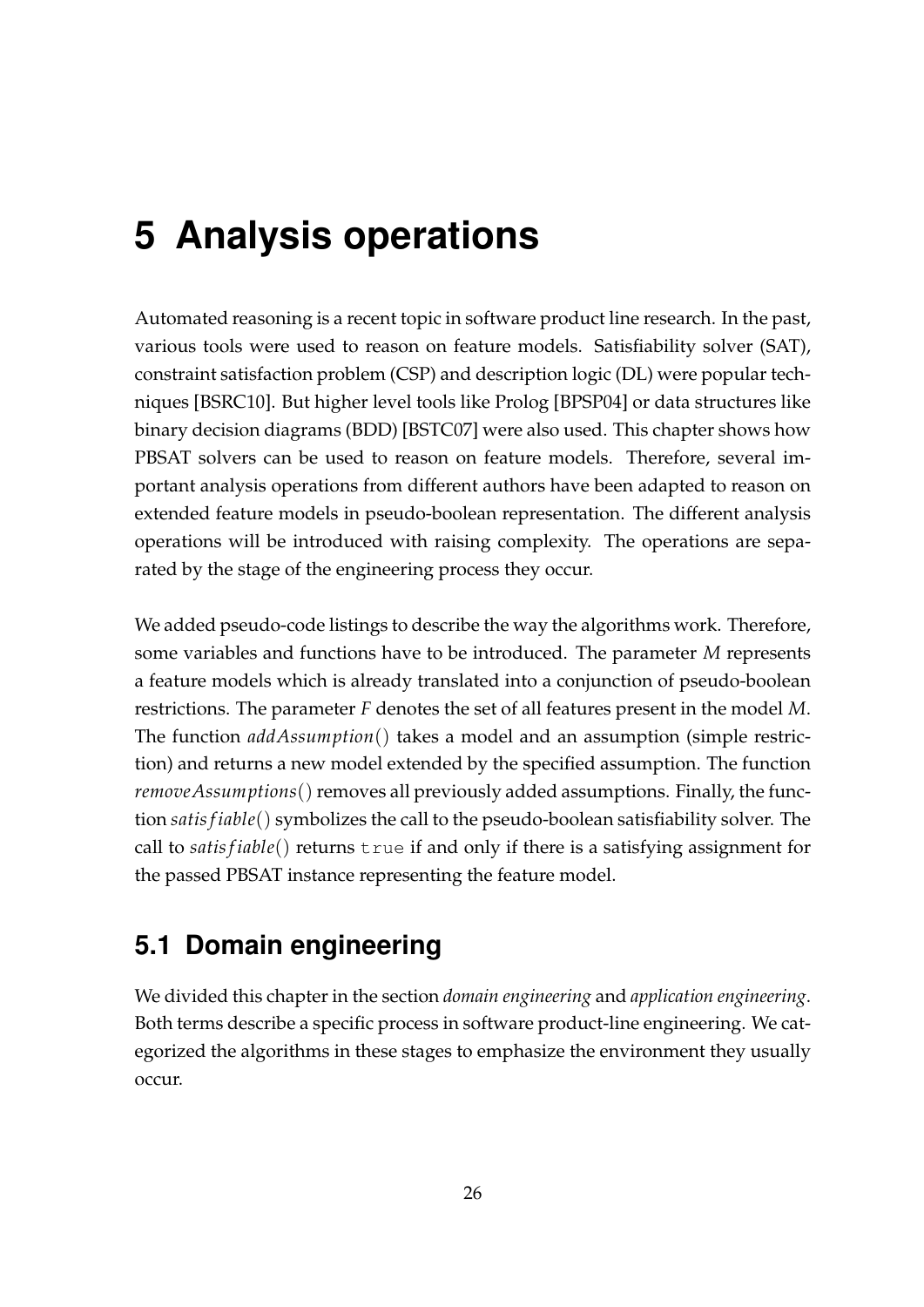Domain engineering describes the process of collecting individual customer needs and assembling them into a feature model. In this stage, the domain engineer creates and refactors the feature model. The various suggested algorithms support domain engineering by verifying feature models and reporting potential damages. Furthermore, changes on the model can be observed to preserve semantics. All these operations can run in background to inform the domain engineer if necessary. Automated reasoning in the domain engineering process eases development in software product line engineering and increases productivity.

#### <span id="page-26-0"></span>**5.1.1 Validation**

*Definition:* A *valid* feature model requires that concrete products can be derived from the specification. If there is no derivable product, the model is called *void*. The validation is a basic reasoning operation since it guarantees that the model is consistent. Furthermore, a valid feature model is a pre-condition for deeper analysis which is explained later in this chapter.

Figure [5.1](#page-26-1) illustrates the difference between valid and void feature models. Adding the cross-tree constraint  $\neg A \wedge B$  makes the model invalid because both features are forced to be enabled cause of mandatory feature diagram relations.

<span id="page-26-1"></span>

**Figure 5.1:** A *valid* and a *void feature model*

The validation algorithm [\[1\]](#page-27-2) is simple and straightforward. We take the feature model *M* which is represented as conjunction of pseudo-boolean restrictions call the PBSAT solver on this representation. If the solver returns false which means "unsatisfiable", no solution exists and hence no product. Otherwise, the model is valid and describes real products.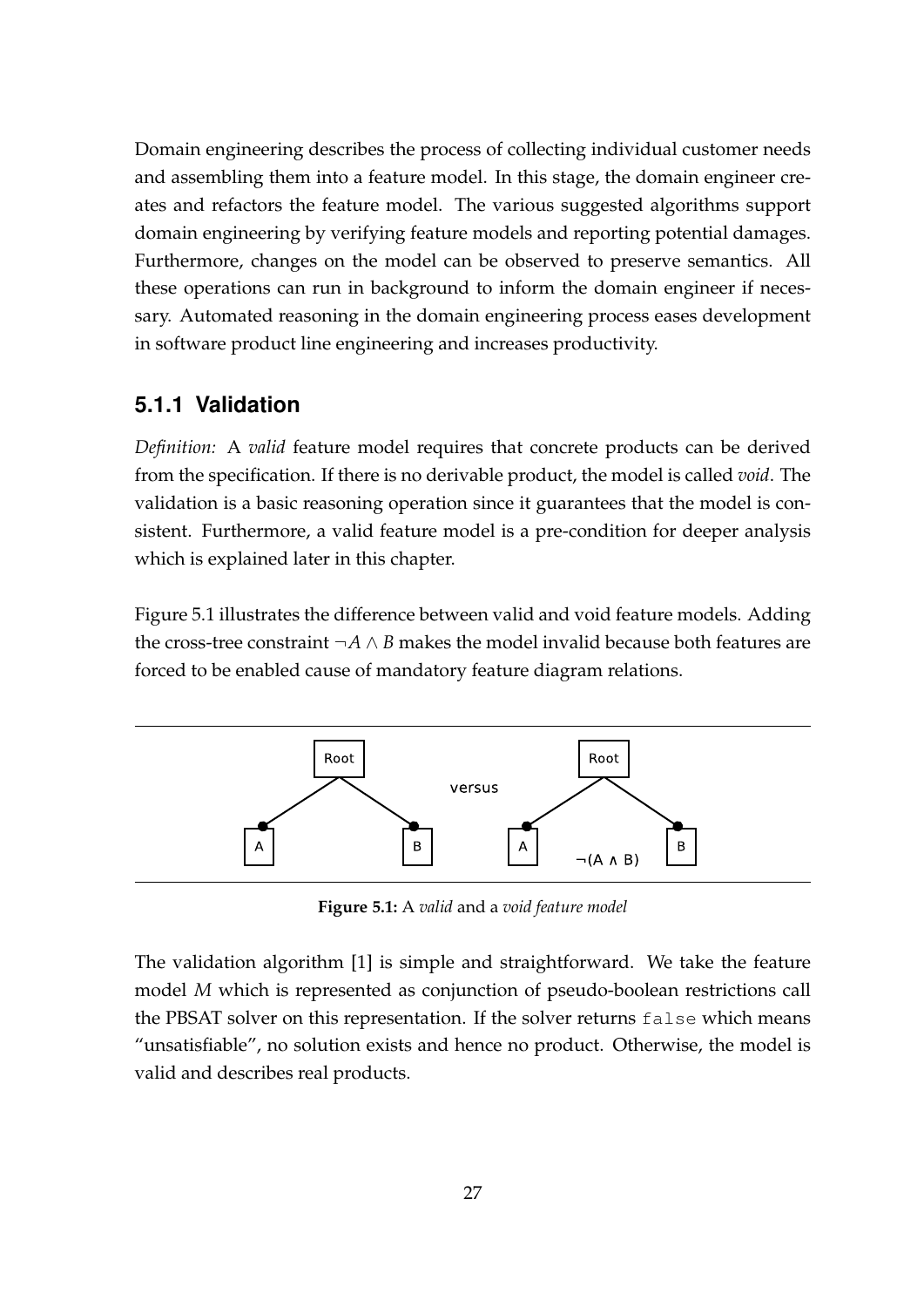```
Algorithm 1 Check validity of feature model
```

```
function ISVALID(M)
   return satis f iable(M)
end function
```
#### <span id="page-27-0"></span>**5.1.2 Feature properties**

Many authors covered the properties that arise from the composition of features in their corresponding model [\[BSRC10\]](#page-50-2). They found out that some features are part of every product. At least the root feature fulfils this condition all the time. Sometimes, features can not be enabled during application engineering and consequently are never part of any derived product. In the following section, we introduce four different feature properties, give a proposal how to compute them, and examine the strong relation between them. In figure [5.2,](#page-27-1) we introduce a feature model with different feature properties. In the following section, this feature model will help to understand the described properties and to comprehend the proposed algorithms.

<span id="page-27-1"></span>

**Figure 5.2:** A feature model that contains features with different properties

#### **Core features**

*Definition:* A *core feature* is a component which is part in all products described by the product line. Core features can not be disabled cause of relations and/or constraints in the feature model. The root feature is obviously a core feature in every feature model.

Figure [5.3](#page-28-0) emphasises the core feature in our example feature model. It is obvious that *Root* and the mandatory connected *A* are core features. Feature *B* is also a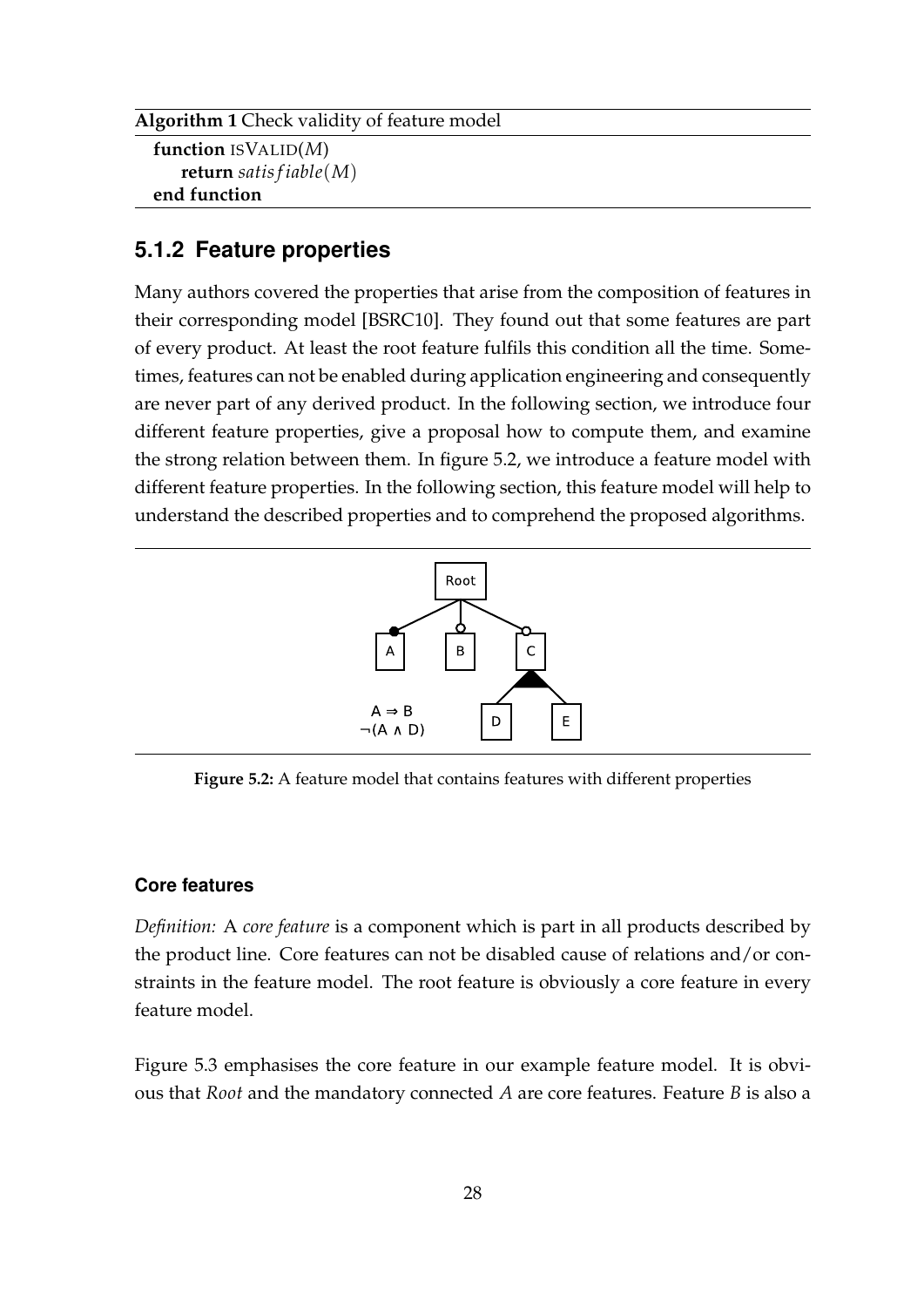<span id="page-28-0"></span>core feature because of the cross-tree constraint  $A \Rightarrow B$ . The remaining features are not contained in the set of core features.



**Figure 5.3:** A feature model with emphasised *core features*

The core feature algorithm [\[2\]](#page-28-1) takes a feature model *M* and a set *F* of all features present in the model. For each feature, we assume that it is disabled by adding an assumption to the model. If the PBSAT solver tells us that the feature is "unsatisfiable", we know the feature has to be part in any valid product. In other words, there is no product without the contemplated feature.

<span id="page-28-1"></span>

| <b>Algorithm 2 Compute set of core features</b> |                                                  |
|-------------------------------------------------|--------------------------------------------------|
| function COMPUTECOREFEATURES( $M$ , $F$ )       |                                                  |
| $F_{core} \leftarrow \emptyset$                 |                                                  |
| for all $f \in F$ do                            |                                                  |
| $M \leftarrow addAssumption(M, f = 0)$          | $\triangleright$ forces feature f to be disabled |
| if $\neg satisfiable(M)$ then                   |                                                  |
| $F_{core} \leftarrow F_{core} \cup \{f\}$       |                                                  |
| end if                                          |                                                  |
| $M \leftarrow removeAssumptions(M)$             | $\triangleright$ remove the assumption           |
| end for                                         |                                                  |
| return $F_{core}$                               |                                                  |
| end function                                    |                                                  |

#### **Dead features**

*Definition:* A *dead feature* is a component which can not be part in any product although it is part of the feature model. Dead features occur because of additional constraints which force them to be disabled.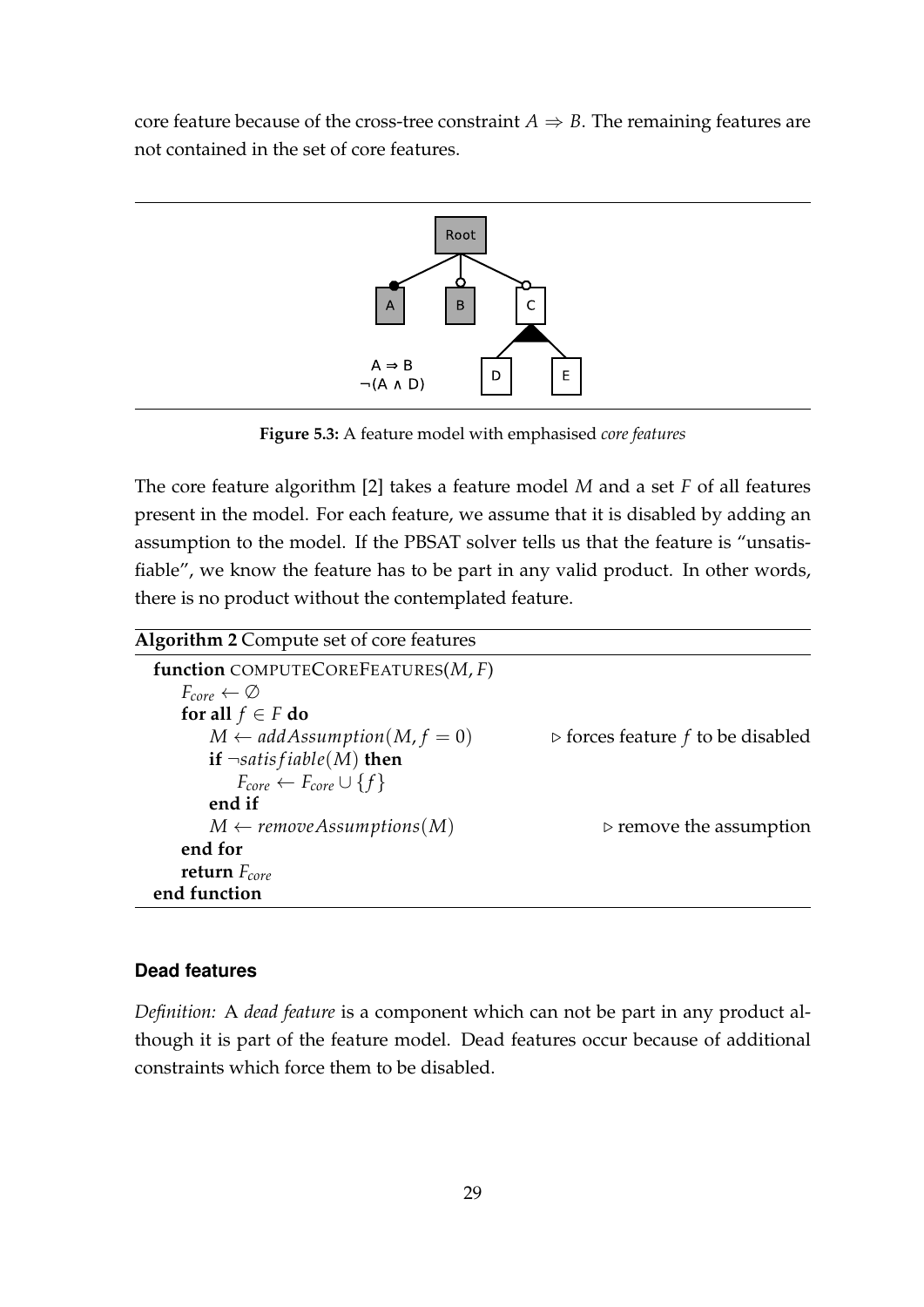*Benavides et al.* [\[BSRC10\]](#page-50-2) stated dead features as anomaly. In our opinion, dead features are not always problematic. They could be used to temporarily deactivate specific functionality. Another use case could be in staged configuration[\[CHE05\]](#page-51-6), where previous (de-)selections by another party can not be undone. This leads to disabled or rather deselected features which can be interpreted as dead features.

Figure [5.4](#page-29-0) shows a dead feature in the example feature model. Feature *D* is dead because of the cross-tree constraint  $\neg(A \land D)$  and the fact that *A* is a core feature.

<span id="page-29-0"></span>

**Figure 5.4:** A feature model with emphasised *dead features*

If one selects a dead feature, the feature model becomes invalid. This characteristic explains the correctness of our iteratively assumption-based algorithm [\[3\]](#page-29-1). Notice, the computation of dead features is analogical to the core feature algorithm. The only difference are the temporarily added assumptions.

<span id="page-29-1"></span>

| <b>Algorithm 3 Compute set of dead features</b> |                                                 |
|-------------------------------------------------|-------------------------------------------------|
| function COMPUTEDEADFEATURES $(M, F)$           |                                                 |
| $F_{dead} \leftarrow \emptyset$                 |                                                 |
| for all $f \in F$ do                            |                                                 |
| $M \leftarrow$ add Assumption(M, $f = 1$ )      | $\triangleright$ forces feature f to be enabled |
| if $\neg satisfiable(M)$ then                   |                                                 |
| $F_{dead} \leftarrow F_{dead} \cup \{f\}$       |                                                 |
| end if                                          |                                                 |
| $M \leftarrow removeAssumptions(M)$             | $\triangleright$ removes the assumption         |
| end for                                         |                                                 |
| return $F_{dead}$                               |                                                 |
| end function                                    |                                                 |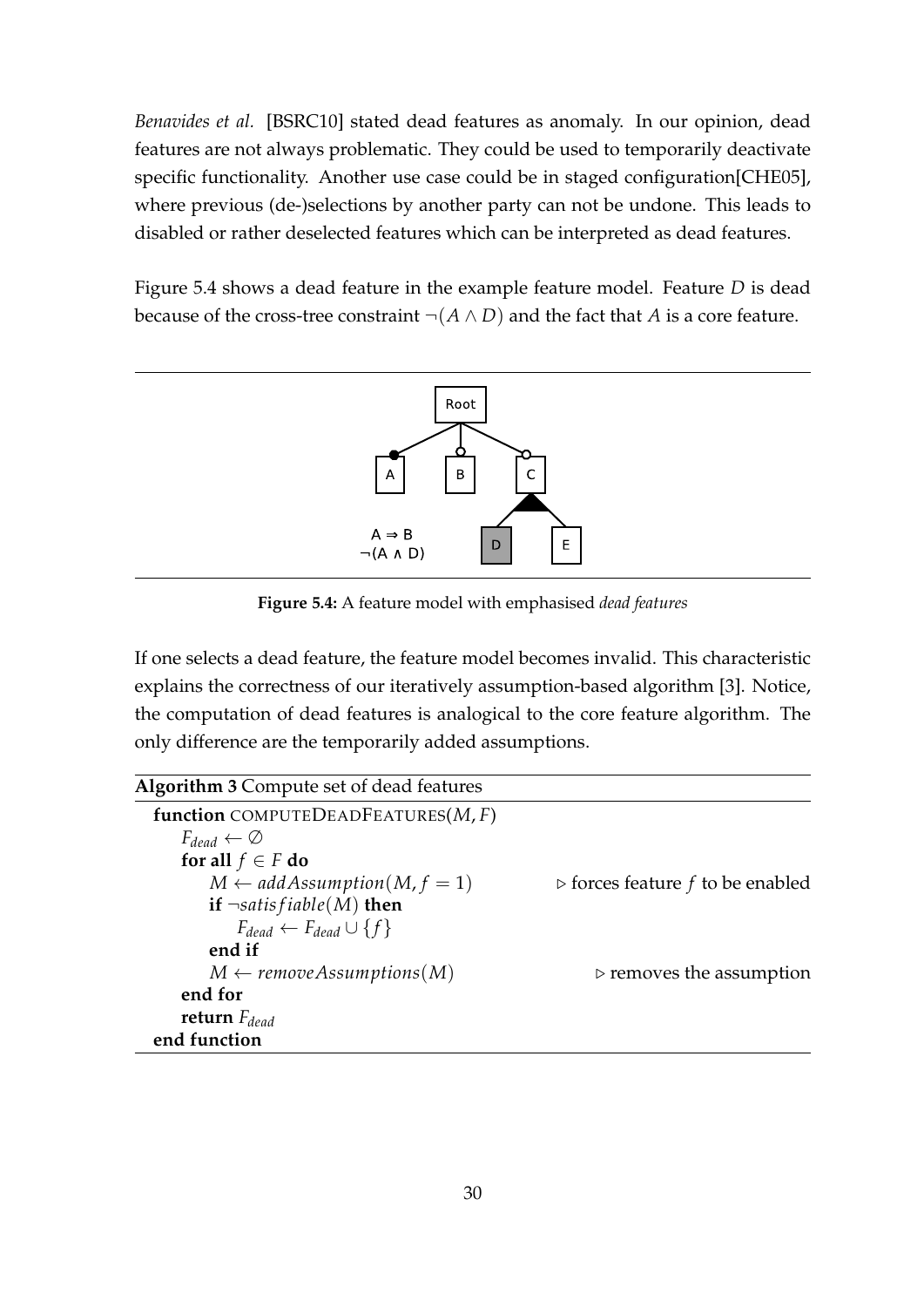#### **Variant features**

In our opinion, there is no satisfying definition in the literature. *Benavides et al.* [\[BSRC10\]](#page-50-2) defines variant features as features that do not appear in all products of a software product line. We propose a stronger definition of variant features. In our mind, features can either be *core*, *dead* or *variant*. This definition separates dead and variant features into two disjoint sets.

*Definition:* A *variant feature* describes a feature model component that can be enabled or disabled. Variant features extend the variability of the feature model, because their occurrence increases the number of potential products.

Figure [5.5](#page-30-0) highlights all variant feature in the example feature diagram. The features *C* and *E* are variant because they are neither core nor dead features.

<span id="page-30-0"></span>

**Figure 5.5:** A feature model with emphasised *variant features*

The variant feature algorithm [\[4\]](#page-30-1) takes the feature model *M* and a set of all features *F*. After computing core and dead features, the variant features can easily be determined. Variant features are those features that are neither core nor dead.

#### <span id="page-30-1"></span>**Algorithm 4** Compute set of variant features

**function** COMPUTEVARIANTFEATURES(*M*, *F*)  $F_{core} \leftarrow computeCoreFeatures(M, F)$  $F_{dead} \leftarrow computeDeadFeatures(M, F)$  $F_{variant} \leftarrow F \setminus (F_{core} \cup F_{dead})$ **return** *Fvariant* **end function**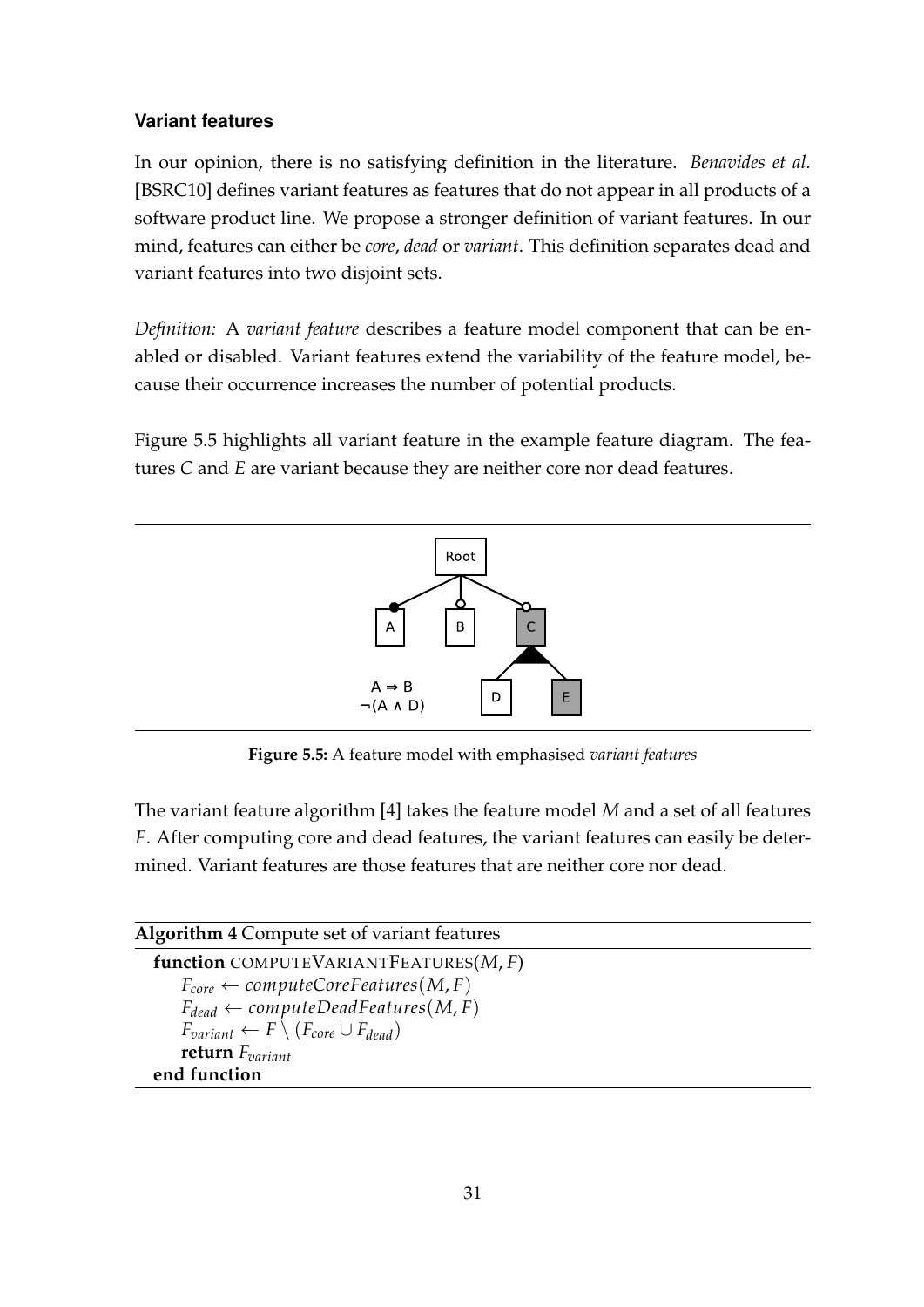Notice that the previously introduced properties are strongly related to each other. The computation can be combined in just one loop calling the satisfiability solver at all for  $O(2n)$  times where *n* denotes the number of features. Additionally, the following equations hold:

$$
F = F_{core} \cup F_{dead} \cup F_{variant}
$$
 (5.1)

$$
|F| = |F_{core}| + |F_{dead}| + |F_{variant}|
$$
\n
$$
(5.2)
$$

#### **False-optional features**

*Definition:* A *false-optional feature* is a component that seems to be optional although it is part of all valid products. False-optional features are obviously a subset of core features. Making false-optional features visible helps to restructure feature models while semantics are preserved.

Figure [5.6](#page-31-0) emphasises the only false-optional feature in the example model. Feature *B* is core but at the same time not mandatory connected to the parent feature *Root* which makes it false-optional.

<span id="page-31-0"></span>

**Figure 5.6:** A feature model with emphasised *false optional features*

At first, the false-optional algorithm [\[5\]](#page-32-2) determines all core features. After that, the core features will be checked whether they are optional or not. This is done by the *isOptional*() function. The result are all core features in a optional relation which fits exactly the above definition.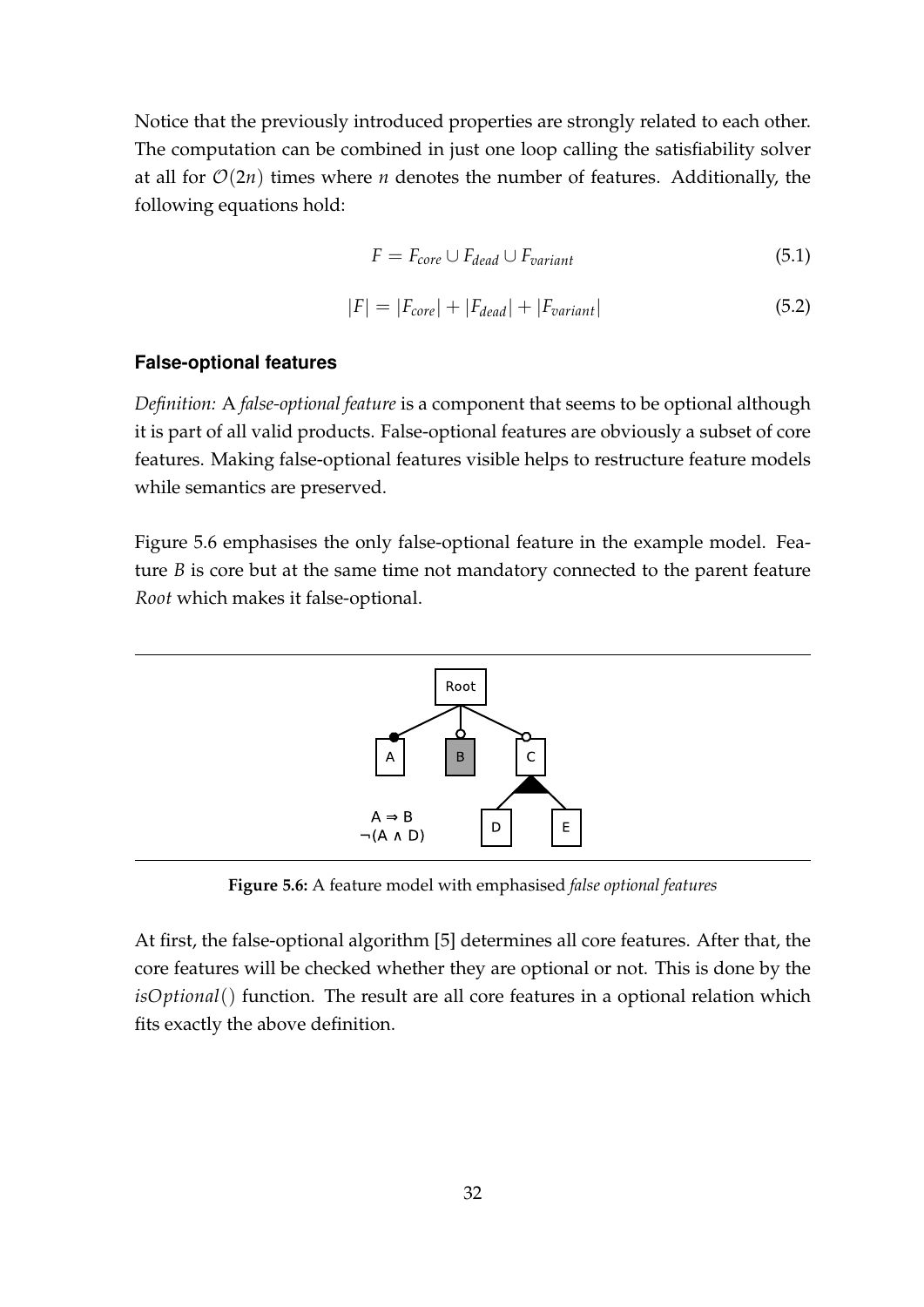#### <span id="page-32-2"></span>**Algorithm 5** Compute set of false-optional features

```
function COMPUTEFALSEOPTIONALFEATURES(M, F)
    F_{core} \leftarrow computeCoreFeatures(M, F)F_{falseOpt} = \emptysetfor all f \in F_{core} do
        if isOptional(f) then
            F_{\text{falseOpt}} \leftarrow F_{\text{falseOpt}} \cup \{f\}end if
    end for
    return F_{falseOnt}end function
```
#### <span id="page-32-0"></span>**5.1.3 Simplification**

In almost all feature models, there are groups of features which can be handled as a single feature. In other words, if you select one feature of such a group, the selection will be propagated to all remaining features of the group. These groups are better known as atomic sets[\[ZZM04\]](#page-52-1). Each atomic set can be handled like a single feature in the mapping procedure. This enables simplification through replacement of features or rather variables. The consequence are fewer features and a more compact representation. Furthermore, atomic sets make the real variability of a feature model visible.

Figure [5.7](#page-32-1) illustrates how a feature model can be simplified by replacement of strongly connected features. Notice that the cross-tree constraint  $B \Leftrightarrow C$  is considered in the simplification.

<span id="page-32-1"></span>

**Figure 5.7:** *Simplification* of a feature model with *atomic sets*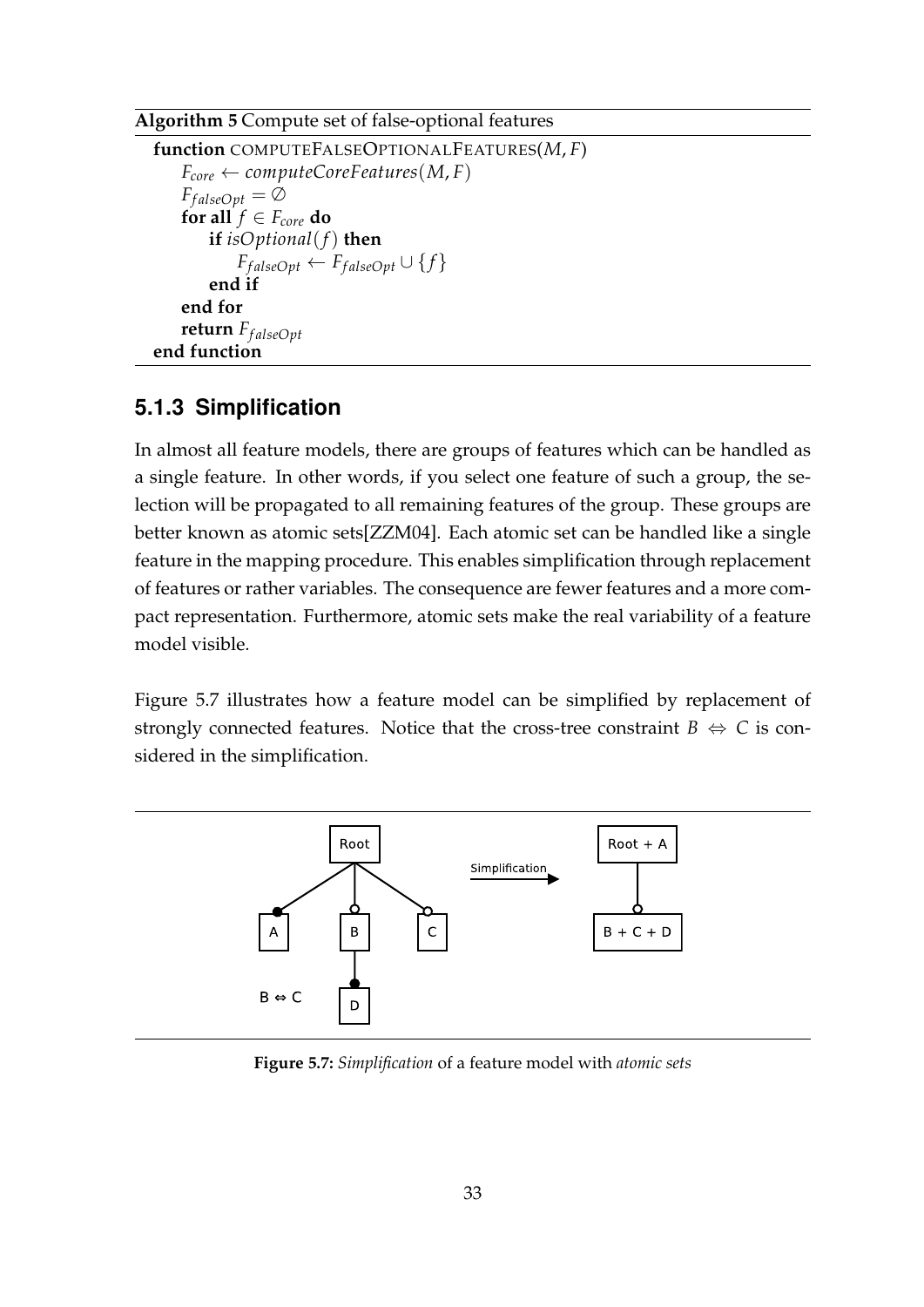In the past, atomic sets were generated by traversal through the feature diagram[\[Seg08\]](#page-51-7). The algorithm grouped features which have a mandatory relation to each other. All those groups were merged which caused a simplification that decreased the number of variables and clauses[\[ZZM04\]](#page-52-1). Cross-tree constraints and other information attached to the feature model were skipped. To respect all the given information encoded in the feature model, we extended the traversal-based algorithm. We built a *divide and conquer* algorithm that is based on assumptions like the previously presented algorithms. This extension allows us to find **all** atomic sets in the feature model.

The simplification algorithm [\[6\]](#page-34-0) takes a feature model *M* and a set of features *F*. At the initial call, *F* contains all features. In subsequent (recursive) calls, the set *F* contains just subsets of features which are potential atomic sets. The basic idea of the proposed algorithm is, to split *F* into two disjoint sets of features until we find an atomic set. As soon as we find an atomic set, we can merge features or rather simplify the feature model. An atomic set is found if  $|F| = 1$  (trivial case) or each selection of a feature in *F* forces all remaining features to be enabled (by proof).

**Proof:** Let *M* be the PBSAT representation of the feature model. Let *F* be a set of features with  $|F| > 1$ . Let  $f \in F$  and  $G = F \setminus \{f\}$ . The set *F* is atomic if and only if the selection of each feature  $f \in F$  forces all remaining features  $g \in G$  to be enabled. Assume *f* is enabled ( $f = 1$ ) and *g* is disabled ( $g = 0$ ). If the PBSAT solver determines that this expression is "unsatisfiable", we know that the following condition holds for feature model *M*.

$$
\neg satisfiable(M \land f = 1 \land g = 0) \Rightarrow M \land f = 1 \to g = 1 \tag{5.3}
$$

If we do this assummption-based check for each  $f \in F$  and each  $g \in G$  and show unsatisfiability of each combination, we know that *F* is an atomic set.

$$
\forall f \in F : \forall g \in G : \neg \text{satisfiable}(M \land f = 1 \land g = 0)
$$
  
\n
$$
\Rightarrow \forall f \in F : \forall g \in G : M \land f = 1 \rightarrow g = 1
$$
  
\n
$$
\Rightarrow F \text{ is atomic set}
$$
 (5.4)

For most calls to this procedure, *F* will not be an atomic set. In this case, we split the set of features as soon as possible. If the inner loop detects that the selection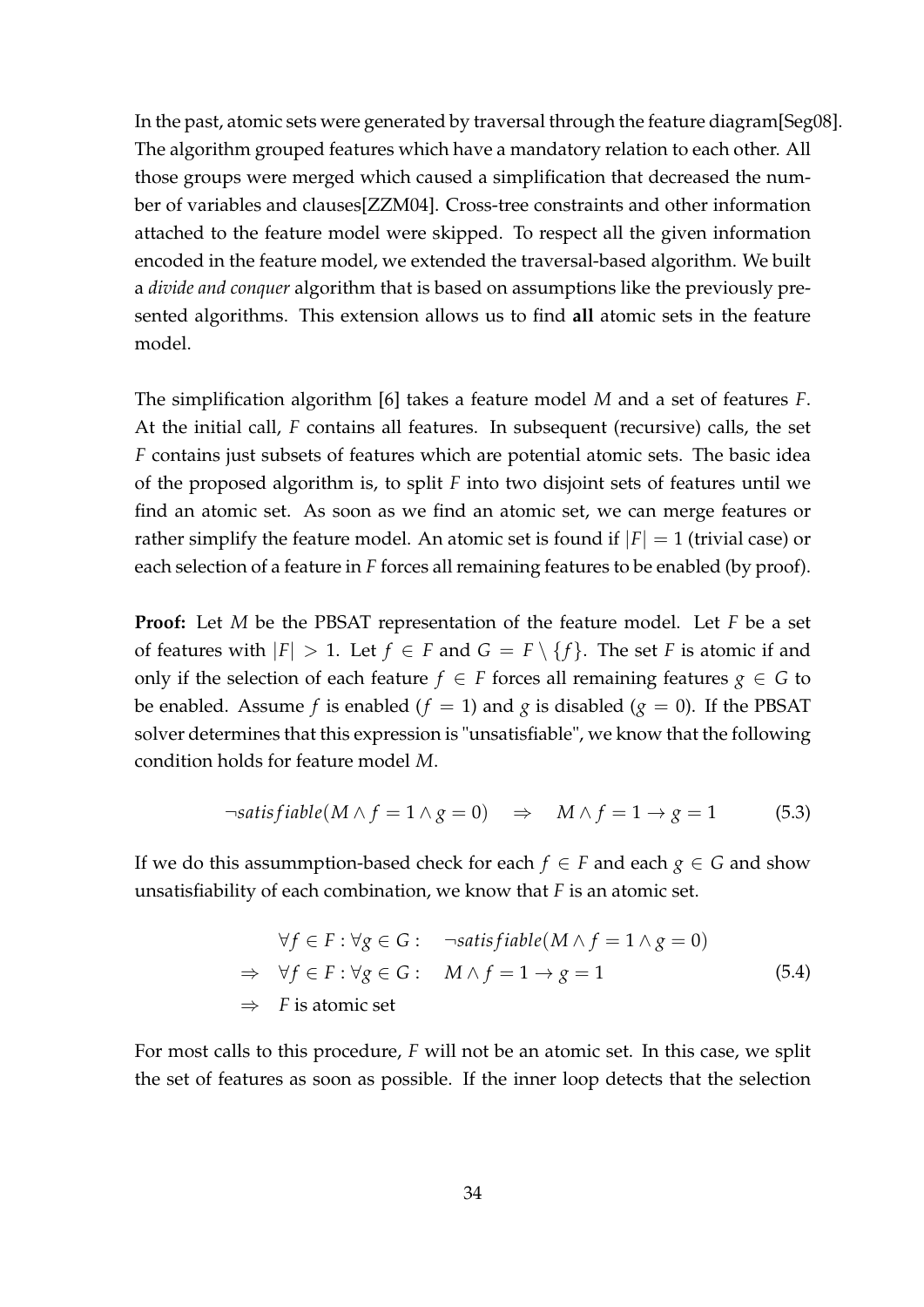propagates not to all  $g \in G$ , we split *F* into those features that were affected by the propagation including *f* and those which were not affected.

It is not required to run the traversal-based algorithm before applying our proposed one. The result will be the same in both cases. But we assume that the pre-processing by the traversal-based algorithm will accelerate the total runtime.

<span id="page-34-0"></span>

| Algorithm 6 Compute the atomic sets                      |                                        |
|----------------------------------------------------------|----------------------------------------|
| procedure COMPUTEATOMICSETS $(M, F)$                     |                                        |
| if $ F =1$ then                                          |                                        |
| simplify(M, F)                                           |                                        |
| return                                                   |                                        |
| end if                                                   |                                        |
| for all $f \in F$ do                                     |                                        |
| $G \leftarrow F \setminus \{f\}$                         |                                        |
| $H \leftarrow \emptyset$                                 |                                        |
| for all $g \in G$ do                                     |                                        |
| $M \leftarrow$ add Assumptions $(M, f = 1 \wedge g = 0)$ | $\triangleright$ enables f; disables g |
| if $\neg satisfiable(M)$ then                            |                                        |
| $H \leftarrow H \cup \{g\}$                              |                                        |
| end if                                                   |                                        |
| $M \leftarrow$ remove Assumptions (M)                    | $\triangleright$ remove assumptions    |
| end for                                                  |                                        |
| if $G \neq H$ then                                       |                                        |
| computeAtomicSets(M, $H \cup \{f\}$ )                    |                                        |
| computeAtomicSets(M, $F \setminus (H \cup \{f\})$ )      |                                        |
| return                                                   |                                        |
| end if                                                   |                                        |
| end for                                                  |                                        |
| simplify(M, F)                                           |                                        |
| return                                                   |                                        |
| end procedure                                            |                                        |

#### **Performance adaptations**

We already mentioned that the proposed algorithm is based on the divide and conquer design paradigm which provides parallel execution. Each (sub-)call of the *computeAtomicSets*() procedure can be processed independently. To accomplish concurrency, the  $simplify()$  function has to prevent race conditions. It can either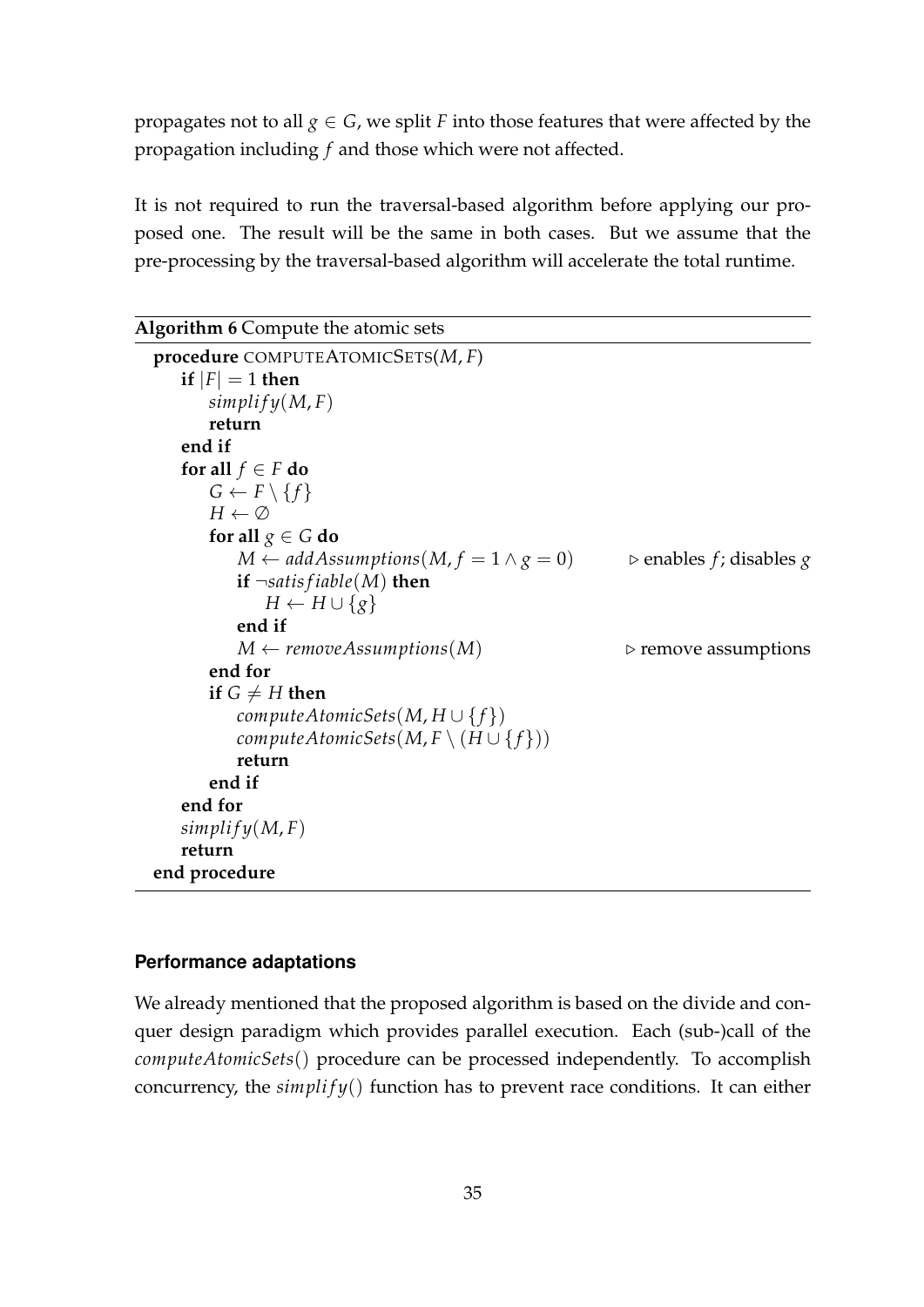apply the simplifications after the computation of the atomic sets or it needs synchronization to simplify the feature model during parallel execution. Both variants will differ in implementation effort as well as performance. Given this extension, we are able to accelerate the runtime especially on large-scale feature models.

### <span id="page-35-0"></span>**5.1.4 Edits**

*Definition:* A *feature model edit* describes any modification on a feature model. Modifications occur during the development process of feature models. Adding, deleting or changing features and/or constraints are edits. Each edit affects the underlying representation of the feature model that causes semantic changes. Analysing these semantic changes allows to specify feature model edits.

Classifications of edits help to observe changes on the feature model. This allows to assist the domain engineer during feature modeling. Changes in the represented products will be reported and help to preserve semantics. Especially refactorings benefit from the categorization of feature model edits.

Figure [5.8](#page-35-1) illustrates a modification on the feature model that is caused by adding a new feature *C*. The analysis will infer that new products were generated but none were eliminated. This observation is required to state the modification as *generalization*.

<span id="page-35-1"></span>

**Figure 5.8:** A *feature model edit* that is classified as *generalization*

Feature model edits are specified by analysis of the represented products. The analysis basically compares the feature model before and after the edit. It determines whether new variants have been generated and if variants have been eliminated. The edit types are either *refactoring*, *generalization*, *specialization* or *arbitrary edit*. We introduce  $L(f)$  as the set of all products represented by feature model  $f$ . Figure [5.9](#page-36-0)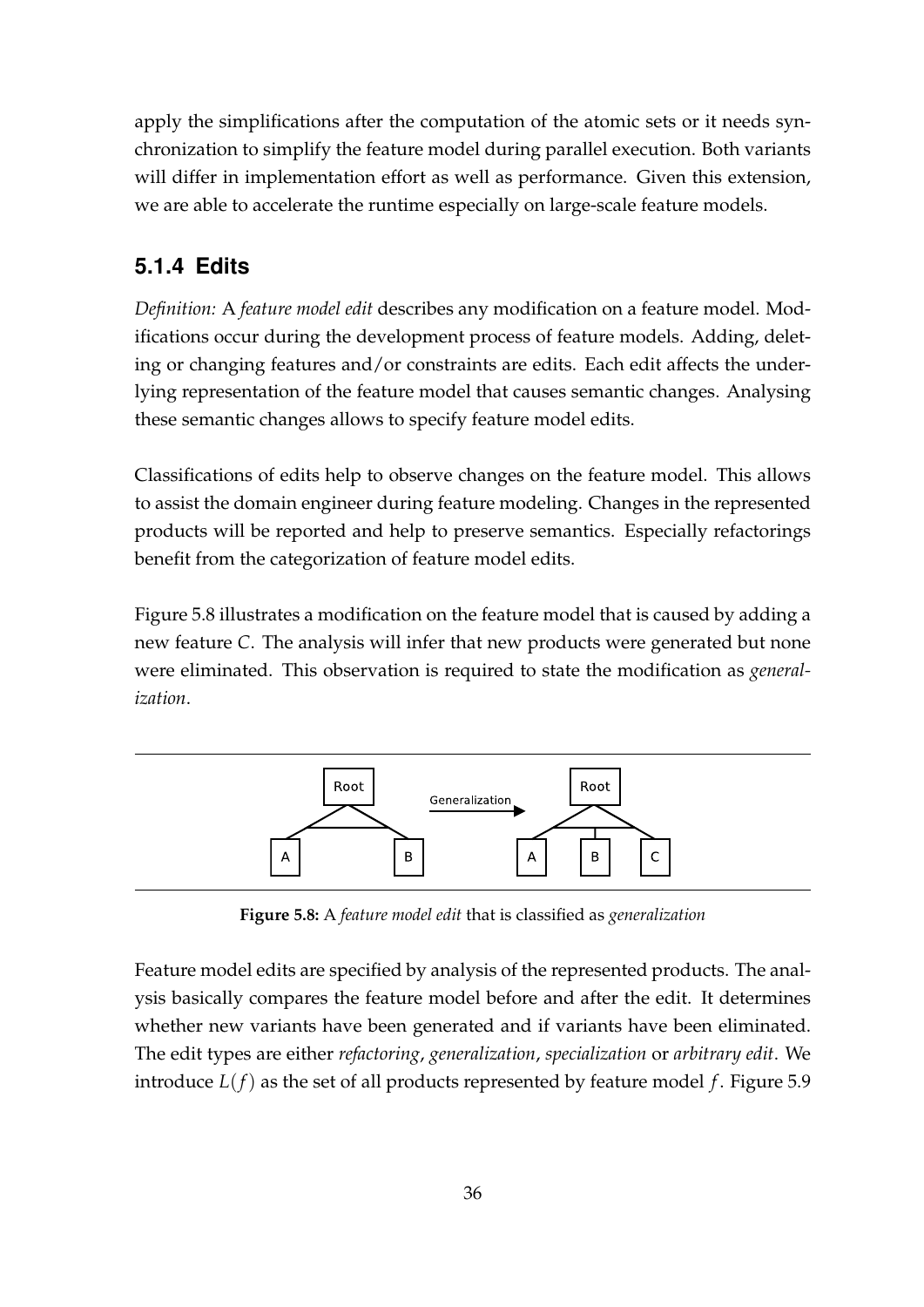shows the four different edit types and their respective requirement which is expressed as subset relation of  $L(f)$ . Notice that *g* represents the feature model after the edit.

<span id="page-36-0"></span>

**Figure 5.9:** Types of edits based on set inclusions or rather logical implications

*Thüm et al.* [\[TBK09\]](#page-52-2) discovered a way to reason on feature model edits using a traditional SAT solver. This approach is based on the relation between *L*(*f*) and the propositional logic representation. We already mentioned in chapter [2](#page-9-0) that the number of products and the number of satisfying assignments of the propositional logic representation is equal. Therefore, let  $P(f)$  be the propositional logic representation of *f*, which is primarily in CNF. Let *v* be a combination of features. If and only if  $v \in L(f)$ , then *v* is a valid product and consequently satisfies  $P(f)$  by assigning all contained features of *v* to true. The connection between *L* and *P* allows to verify subset relation by logical implications as shown in [5.5.](#page-36-1)

<span id="page-36-1"></span>
$$
L(f) \subseteq L(g) \equiv P(f) \Rightarrow P(g) \tag{5.5}
$$

Thüm noticed that the conversion of  $P(f) \to P(g)$  to CNF took much more time than the call to the SAT solver. The reason was the exponential explosion of clauses caused by  $\neg P(f)$ . An improved technique called *simplified reasoning* was intro-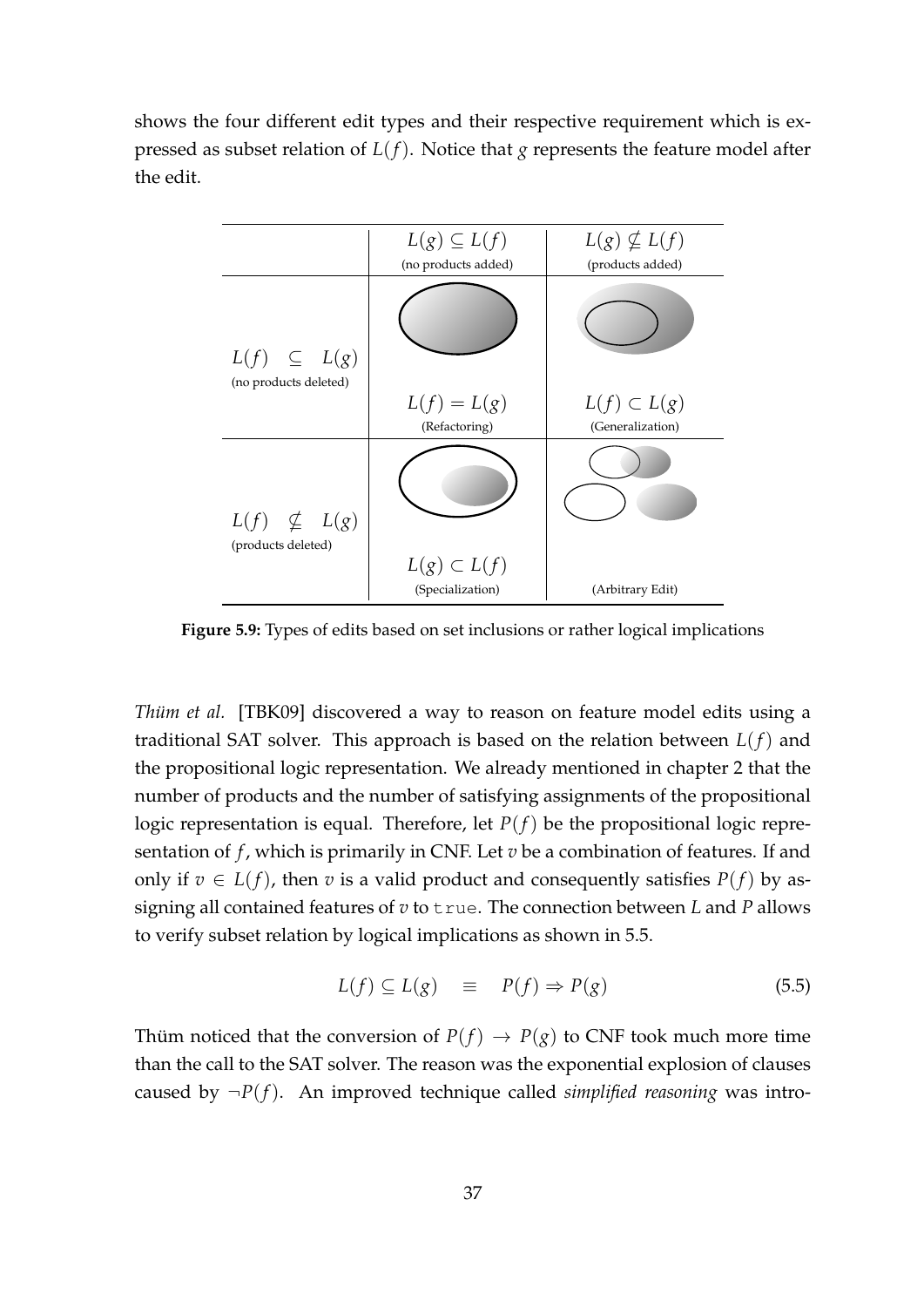duced. It provides a sophisticated way using multiple SAT solver calls and avoiding the time-consuming CNF conversion. It is based on the fact that  $P(f)$  and  $P(g)$ are very similar CNFs. Equation [5.6](#page-37-0) declares *c* as the identical clauses whereas *p<sup>f</sup>* and  $p_g$  are the distinct clauses.

<span id="page-37-0"></span>
$$
P(f) = p_f \wedge c
$$
  
\n
$$
P(g) = p_g \wedge c
$$
\n(5.6)

The *simplified reasoning* [\[TBK09\]](#page-52-2) is based on the equivalence illustrated in [5.7.](#page-37-1) The resulting propositional formula consists of a disjunction of  $I_i$  for  $i \in \{1, \cdots, n\}$ . The *I*<sub>*i*</sub> represents the expression  $P(f) \wedge \neg R_i$  whereas each  $R_i$  for  $i \in \{1, \dots, n\}$  is a clause that arises by splitting the CNF  $p_g$ . The simplified reasoning checks satisfiability of each *I<sup>i</sup>* independently. Therefore, we have up to *n* calls to the SAT solver. If one of the calls determines satisfiability, we know that  $P(f) \nRightarrow P(g)$  holds. Otherwise,  $P(f) \Rightarrow P(g)$  is valid.

<span id="page-37-1"></span>
$$
P(f) \nRightarrow P(g)
$$
\n
$$
\equiv P(f) \land \neg p_{g}
$$
\n
$$
\equiv \underbrace{(P(f) \land \neg R_{1})}_{=I_{1}} \lor \cdots \lor \underbrace{(P(f) \land \neg R_{n})}_{=I_{n}}
$$
\n(5.7)

Determining edit types using the PBSAT representation is similar to the presented approach. We just have to deal with linear equations and inequalities instead of CNF clauses. Therefore, we have to customize the presented approach slightly. The complete equivalence proof from [5.7](#page-37-1) can be applied by thinking of equations and inequalities instead of clauses. The only adaption is the negation of the *R<sup>i</sup>* 's, which needs a little bit more work when treating equations and inequalities instead of clauses. Negating inequalities is trivial because of the discrete space. The equations in [5.8](#page-37-2) visualize the procedure. Notice that we adjust the degree by  $+1$  or rather  $-1$ to preserve the pseudo-boolean representation.

<span id="page-37-2"></span>
$$
\neg(\sum_{i=1}^{n} a_i x_i \ge d) \Leftrightarrow \sum_{i=1}^{n} a_i x_i \le d - 1
$$
  

$$
\neg(\sum_{i=1}^{n} a_i x_i \le d) \Leftrightarrow \sum_{i=1}^{n} a_i x_i \ge d + 1
$$
 (5.8)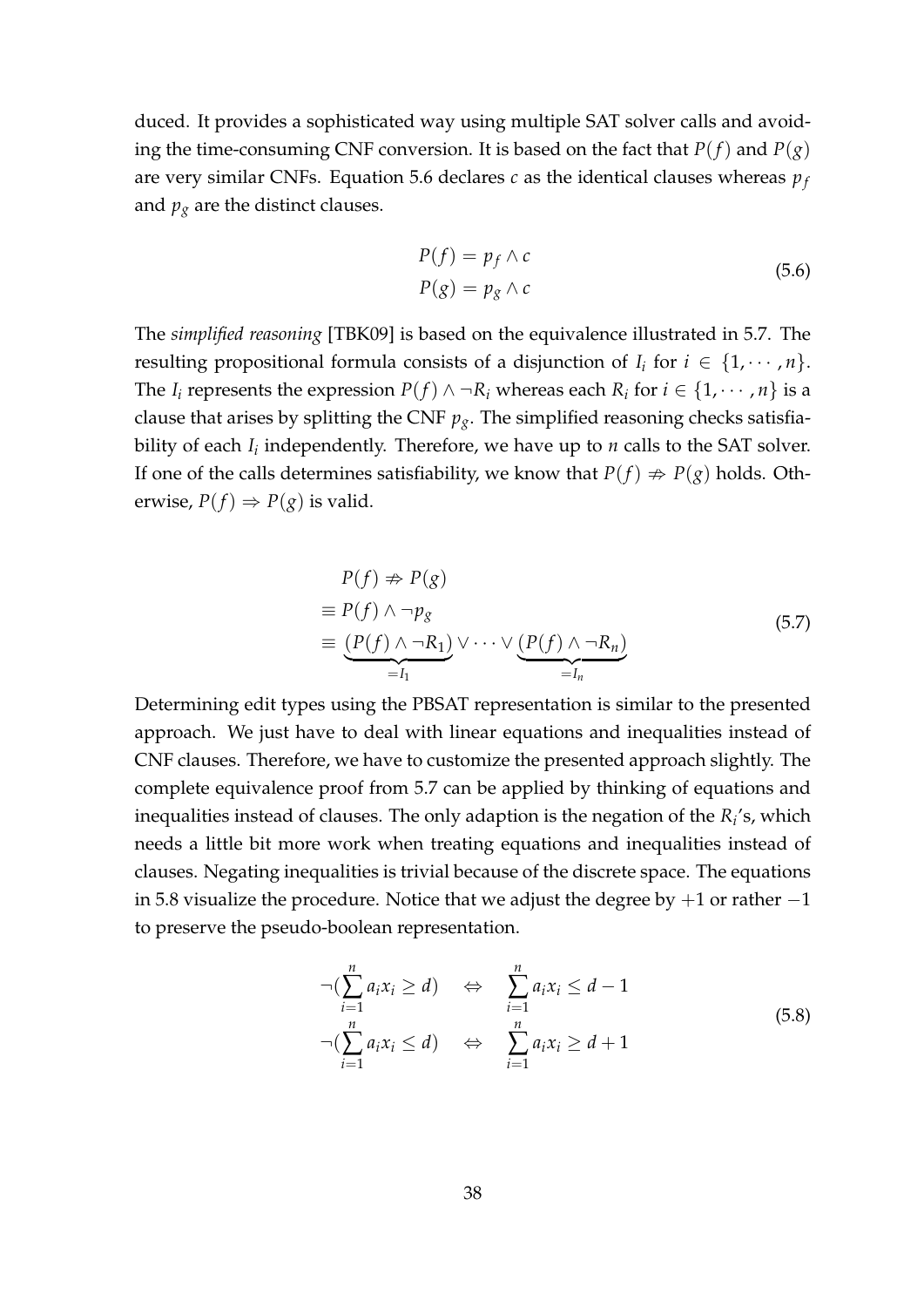The negation of equations does not necessarily need more effort. The easiest way is the separation in two inequalities  $I_i'$  $I_i'$  and  $I_i''$  which also requires two PBSAT solver calls instead of one. A smarter approach is the transformation from a disjunction of inequalities to a conjunction of inequalities. This allows the analysis in just one call of the PBSAT solver.

<span id="page-38-0"></span>
$$
\neg (\sum_{i=1}^{n} a_i x_i = d)
$$
\n
$$
\Leftrightarrow \sum_{i=1}^{n} a_i x_i \neq d
$$
\n
$$
\Leftrightarrow \sum_{i=1}^{n} a_i x_i > d \quad \lor \quad \sum_{i=1}^{n} a_i x_i < d
$$
\n
$$
\Leftrightarrow \sum_{i=1}^{n} a_i x_i \geq d + 1 \quad \lor \quad \sum_{i=1}^{n} a_i x_i \leq d - 1
$$
\n
$$
\Leftrightarrow \sum_{i=1}^{n} a_i x_i \geq d + 1 \quad \lor \quad -\sum_{i=1}^{n} a_i x_i \geq -d + 1
$$
\n
$$
\Leftrightarrow \sum_{i=1}^{n} a_i x_i \geq \underbrace{d+1}_{=d'} \quad \lor \quad \sum_{i=1}^{n} a_i \overline{x_i} \geq -d + 1 + \sum_{i=1}^{n} a_i
$$
\n
$$
\frac{1}{\overline{d''}}
$$
\n(5.9)

The arithmetic conversion in [5.9](#page-38-0) is required to transform the logical operator. The conversion is based on the discrete space and equation [2.4.](#page-11-2) Equivalence [5.10](#page-38-1) shows the transformation of the disjunction into a conjunction. The applied technique is similar to the reduction from the NP-complete problems "SAT" to "3SAT" [\[GJ79\]](#page-51-8). We have to introduce an auxiliary variable *y* to ensures satisfiability of both inequalities. If one of the inequalities is satisfied, the other becomes automatically satisfied by the right choice of *y*.

<span id="page-38-1"></span>
$$
\begin{aligned}\n\text{satisfiable } & \left( \sum_{i=1}^{n} a_i x_i \ge d' & \vee & \sum_{i=1}^{n} a_i \overline{x_i} \ge d'' \right) \\
& \Leftrightarrow \quad \text{satisfiable } \left( d'y + \sum_{i=1}^{n} a_i x_i \ge d' & \wedge & d''\overline{y} + \sum_{i=1}^{n} a_i \overline{x_i} \ge d'' \right)\n\end{aligned} \tag{5.10}
$$

The adaption to PBSAT has several advantages according to the reasoning performance. We already mentioned the compactness of the PBSAT representation. PB-SAT instances are usually shorter than equivalent CNF instances. Therefore, fewer *Ri* 's occur during simplified reasoning which decreases the number of calls to the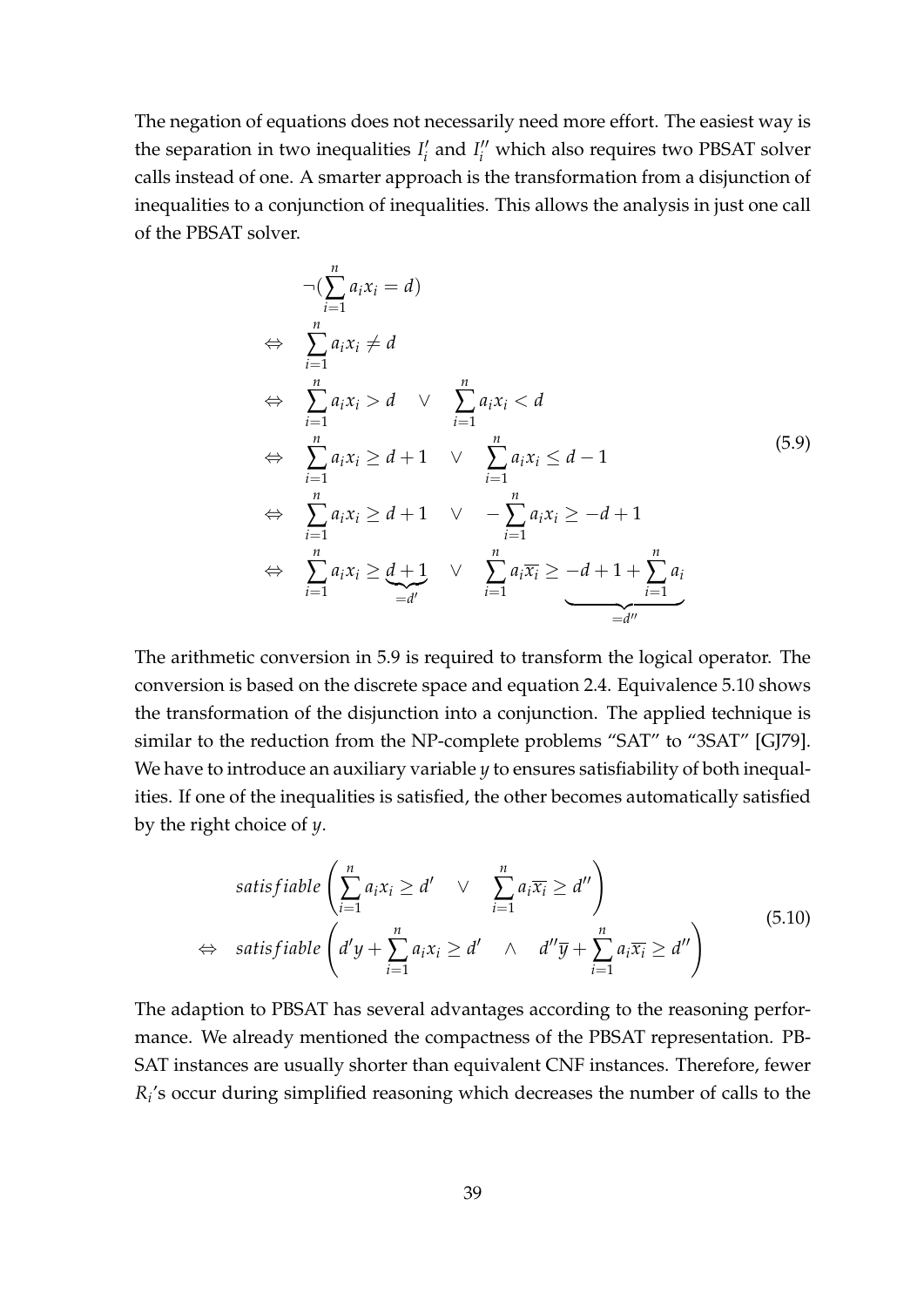solver. We additionally benefit from the existence of equations in the  $R_i$ 's because we do not need to split them in two separate inequalities. The presented negation uses an auxiliary variable to avoid unnecessary computation.

Thüm proposed two required extensions to handle addition and deletion of features as well as *abstract features*[\[TKES11\]](#page-52-3). Without those extensions, the results of the edit type reasoning would be wrong in some cases. The extension for added and removed features determines if new features have been added or existing features have been deleted. In this is the case, those features have to be disabled in the model they do not occur. This can be done by adding an assumption. We already handled assumptions in the previous algorithms. Disabling an arbitrary feature *A* can obviously be achieved by adding the inequality  $a \leq 0$  to the PBSAT instance. The second extension for abstract features eliminates variables which represent abstract features. This is necessary because abstract features are *code-less* and therefore did not extend variability of the product line. We eliminate these variables by replacements known from linear equation systems. For each variable representing an abstract feature, we look for an equation to replace all occurrences of this variable in the remaining pseudo-boolean restrictions.

### <span id="page-39-0"></span>**5.2 Application engineering**

*Application engineering* describes the process of selecting and deselecting features to derive products. The configuration of products needs a feature model that defines the product line. This enables tool support to handle propagations of feature selections and provides explanations. Additionally, automated tool support prevents from building invalid products. The presented algorithm minimizes configuration effort and speeds up application engineering. Notice that we will use the term *feature selection* or rather *selection* to describe selections as well as feature **de**selections. The former describes addition of features where the latter means the exclusion of features.

#### <span id="page-39-1"></span>**5.2.1 Propagation of selections**

*Definition: Propagations* are implicit feature selections that arise by manually selecting features during product derivation. The use of propagations can help to save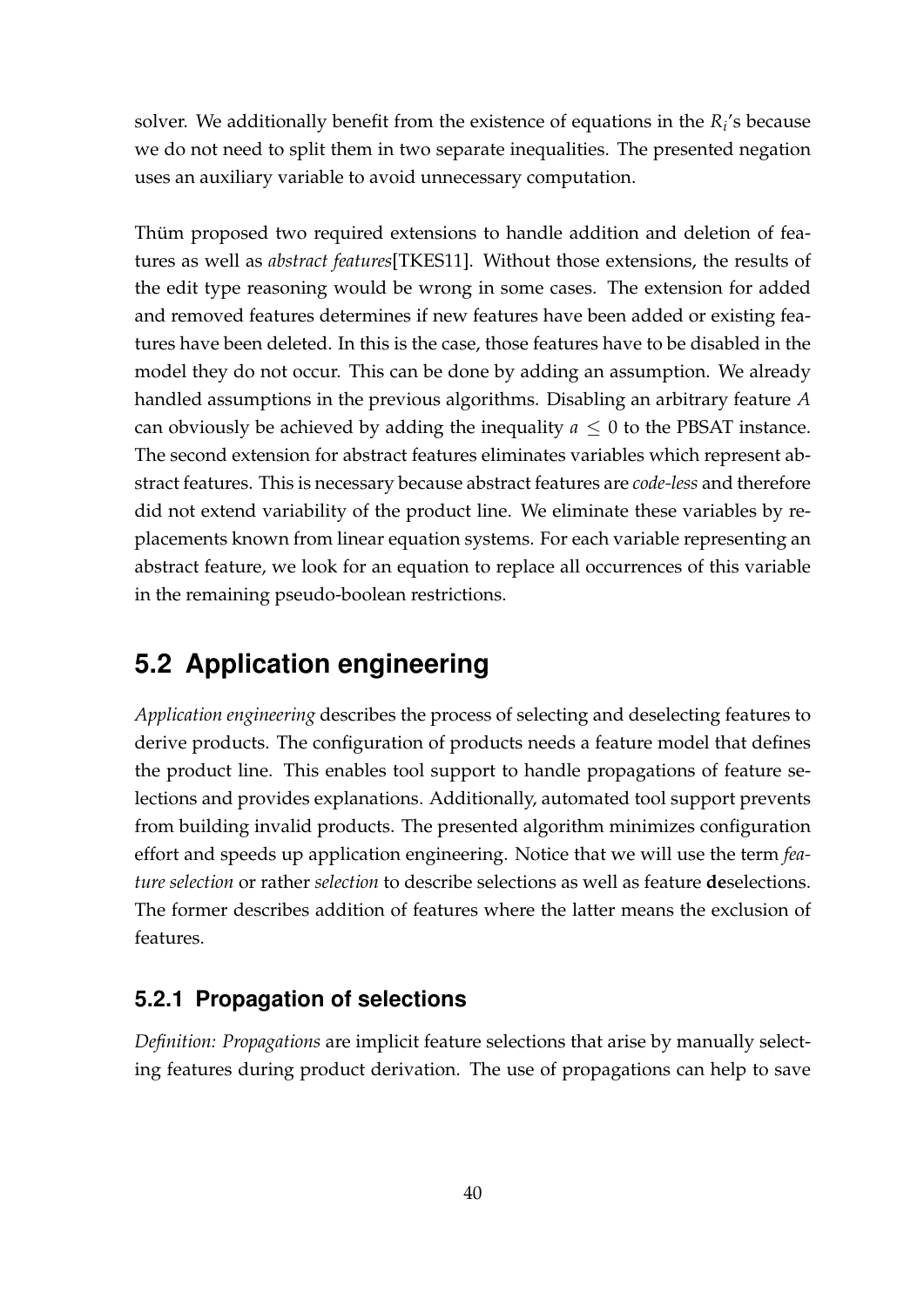time because most of the selections can be done automatically according to the feature diagram and the cross-tree constraints. Furthermore, automatic selections prohibit to select contradictory or rather invalid products.

Propagations can be determined in different ways. One possible way is to encode selections in the feature model. This can be achieved by adding assumptions to forcedly enable or disable features. Afterwards, we run the core and dead feature algorithms to determine selections and deselections, respectively. The disadvantage of this approach are numerous calls to the SAT solver.

Our goal is to avoid as much (PB)SAT calls as possible. This can be done using *boolean constraint propagation* (BCP). Batory[\[Bat05\]](#page-50-1) proposed a *logic truth maintenance system* (LTMS) that uses BCP to determine selections in feature models. BCP uses the characteristics of the conjunctive normal form in combination with assignments. Table [5.2](#page-40-0) shows the different types of clauses that occur during BCP. The algorithm applies selections through assignments in the CNF and looks for *unit-open* clauses. A clause is unit-open if and only if it contains just a single literal. If we want to satisfy the whole CNF, we are forced to satisfy each clause and consequently all literals in unit-open clauses. If such a clause has been found, the boolean variable will be assigned to satisfy the clauses. The algorithm terminates if all variables are assigned or no further unit-open clauses exist.

<span id="page-40-0"></span>

| <b>TYPE</b>                        | <b>DESCRIPTION</b>                                                                                                                                                                           | <b>EXAMPLE</b>                                                                                                                                |
|------------------------------------|----------------------------------------------------------------------------------------------------------------------------------------------------------------------------------------------|-----------------------------------------------------------------------------------------------------------------------------------------------|
| satisfied<br>violated<br>unit-open | at least one literal is already satisfied<br>all literals are unsatisfied<br>just one unassigned variable left to satisfy clause<br>not unit-open more than one variable is not yet assigned | $(l_1 \wedge true \wedge l_3)$<br>$(false \wedge false \wedge false)$<br>$(false \wedge l_2 \wedge false)$<br>$(l_1 \wedge false \wedge l_3)$ |

**Table 5.2:** The four different types of BCP clauses

BCP is not limited to propositional logic in conjunctive normal form. Pseudoboolean systems of inequalities also provide BCP [\[CK03\]](#page-51-2). The algorithm has to be customized to deal with linear inequalities instead of clauses. Two important preliminaries are necessary to apply the adapted BCP. At first, we have to transform all equations and inequalities into greater-or-equal inequalities. This can be achieved by simple conversions shown in [5.11.](#page-41-1) Secondly, we have to convert the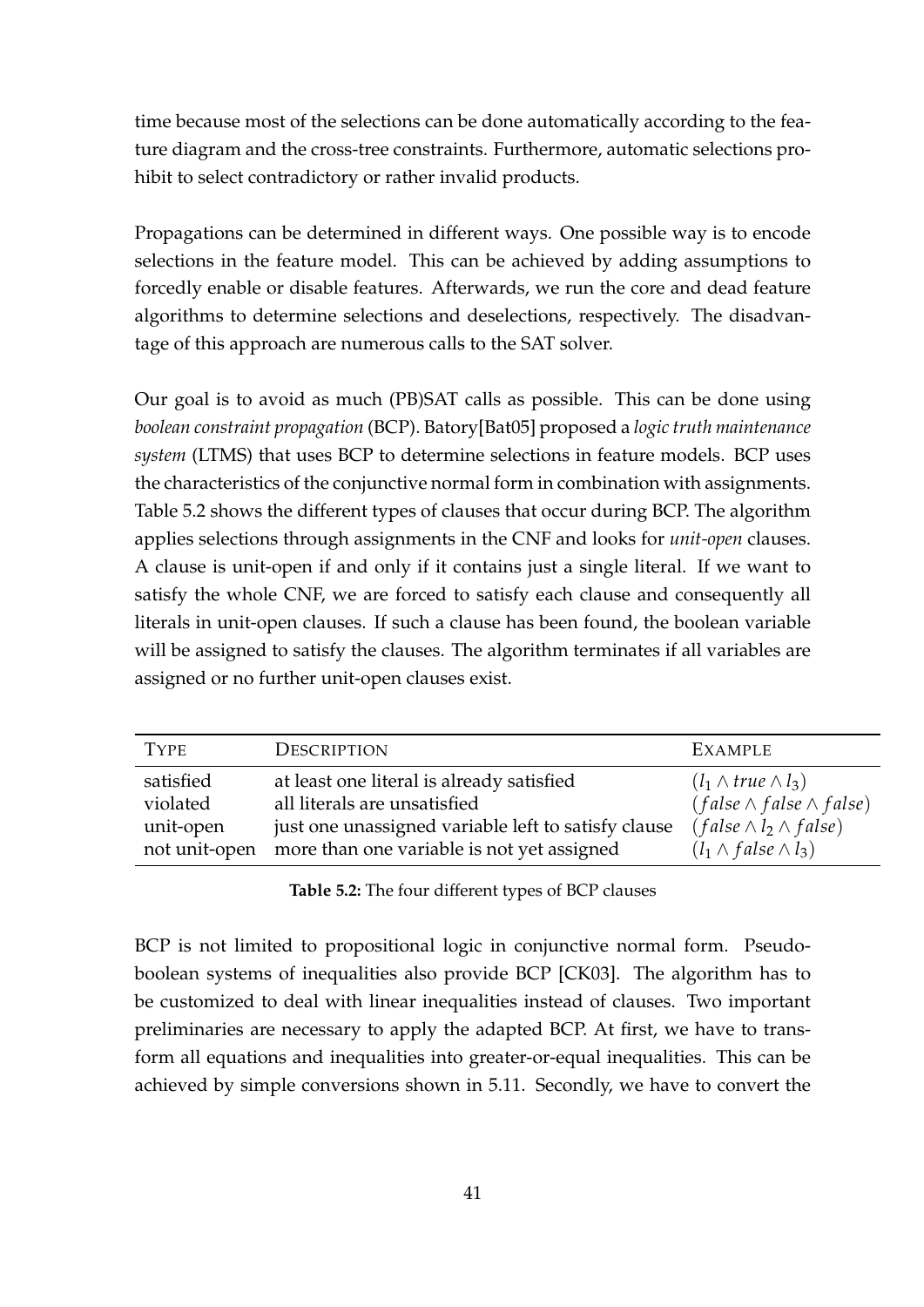left-hand side of the inequality to get only positive coefficients. The procedure to transform all coefficients positive is explained in chapter [2.](#page-9-0)

<span id="page-41-1"></span>
$$
\sum_{i=1}^{n} a_i x_i \le d \quad \Leftrightarrow \quad -\sum_{i=1}^{n} a_i x_i \ge -d
$$
\n
$$
\sum_{i=1}^{n} a_i x_i = d \quad \Leftrightarrow \quad \sum_{i=1}^{n} a_i x_i \le d \quad \wedge \quad \sum_{i=1}^{n} a_i x_i \ge d
$$
\n(5.11)

The basic functioning of the pseudo-boolean BCP is identical to the propositional logic version. Just the definitions of satisfied, violated, unit-open and not unit-open are different. Table [5.4](#page-41-0) shows the definitions. An inequality is unit-open if and only if the variable with the biggest coefficient has to be satisfied to avoid violation. A violation occurs if the sum of all coefficients  $\sum_{i=1}^{n} a_i$  is smaller than the degree *d*. In other words, even if all variables are satisfied, the inequality can not be valid. Each unit-open inequality produces new assignments which allow further propagations. The adapted BCP also stops if all variables were assigned or no unit-open inequalities exist anymore.

<span id="page-41-0"></span>

| <b>TYPE</b>   | Definition                                                               |
|---------------|--------------------------------------------------------------------------|
| satisfied     | d > 0                                                                    |
| violated      | n<br>$\sum$ < d                                                          |
| unit-open     | $i=1$<br>n<br>$\sum a_i \geq d > \sum a_i - a_k$                         |
| not unit-open | $i=1$<br>$i=1$<br>inequality is neither satisfied, violated or unit-open |

**Table 5.4:** The four different types of BCP inequalities

Figure [5.10](#page-42-0) shows a sample feature model where feature *B* was selected. This starts propagation which leads to the selection of feature *D* because of the constraint  $B \Rightarrow D$ . Moreover, feature *E* will be deselected because of the alternative group relation. Figure [5.11](#page-42-1) illustrates the propagations of the pseudo-boolean BCP in a directed graph. The nodes represent assignments. The directed edges are annotated with the unit-open inequality that leads to new assignments. Notice that feature *Root* and *C* are core features and hence already assigned. Otherwise, the presented inequality  $-c + d + e = 0$  would not be unit-open.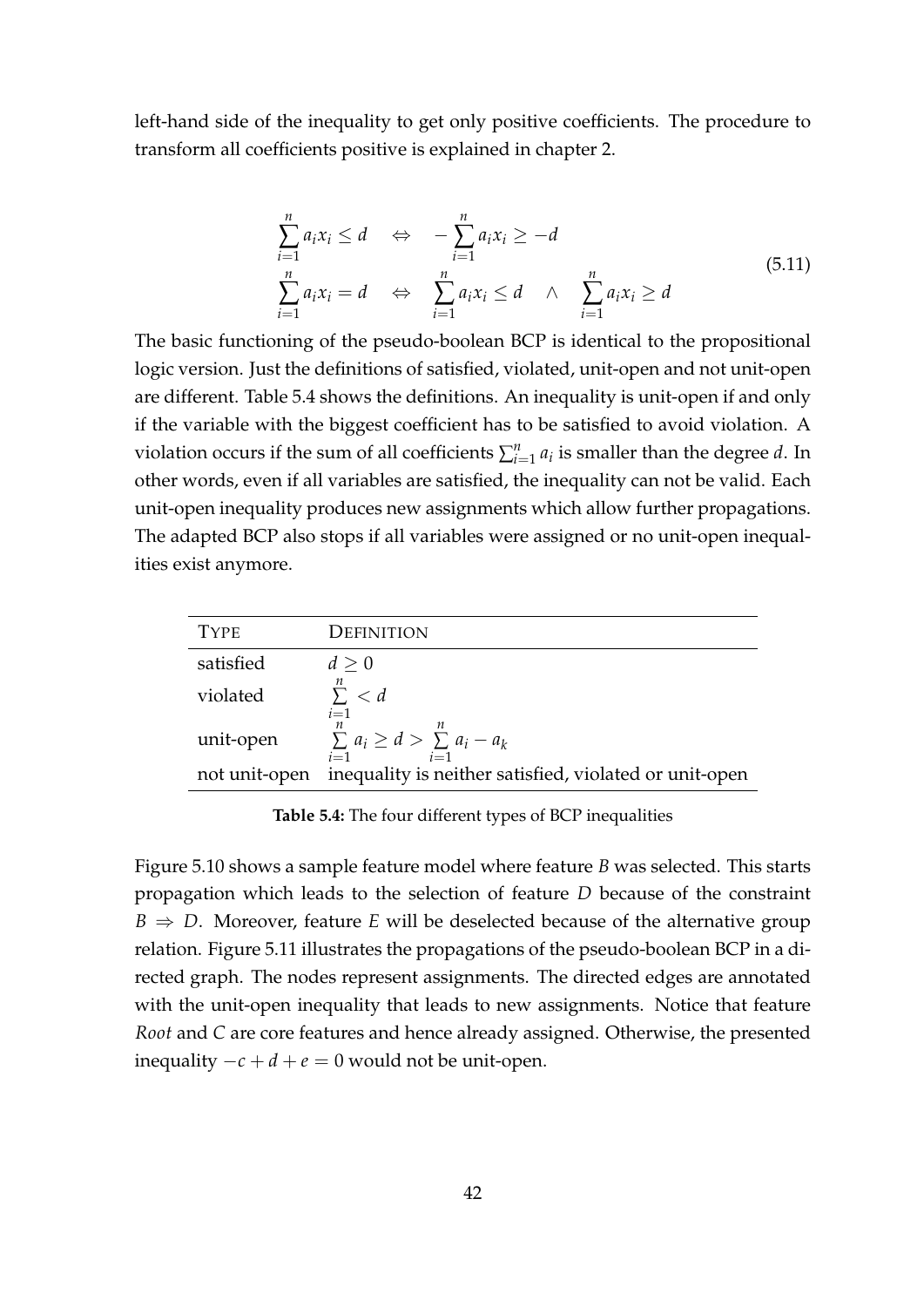<span id="page-42-0"></span>

**Figure 5.10:** A *user selection* leads to a *propagation*

<span id="page-42-1"></span>

**Figure 5.11:** The propagation of [5.10](#page-42-0) represented as graph

Both BCP algorithms are not complete which means that further propagations may exist. Therefore, all remaining features, which assignments have not been inferred, have to be checked by the (PB)SAT solver. We can use the core and dead feature algorithms as previously described.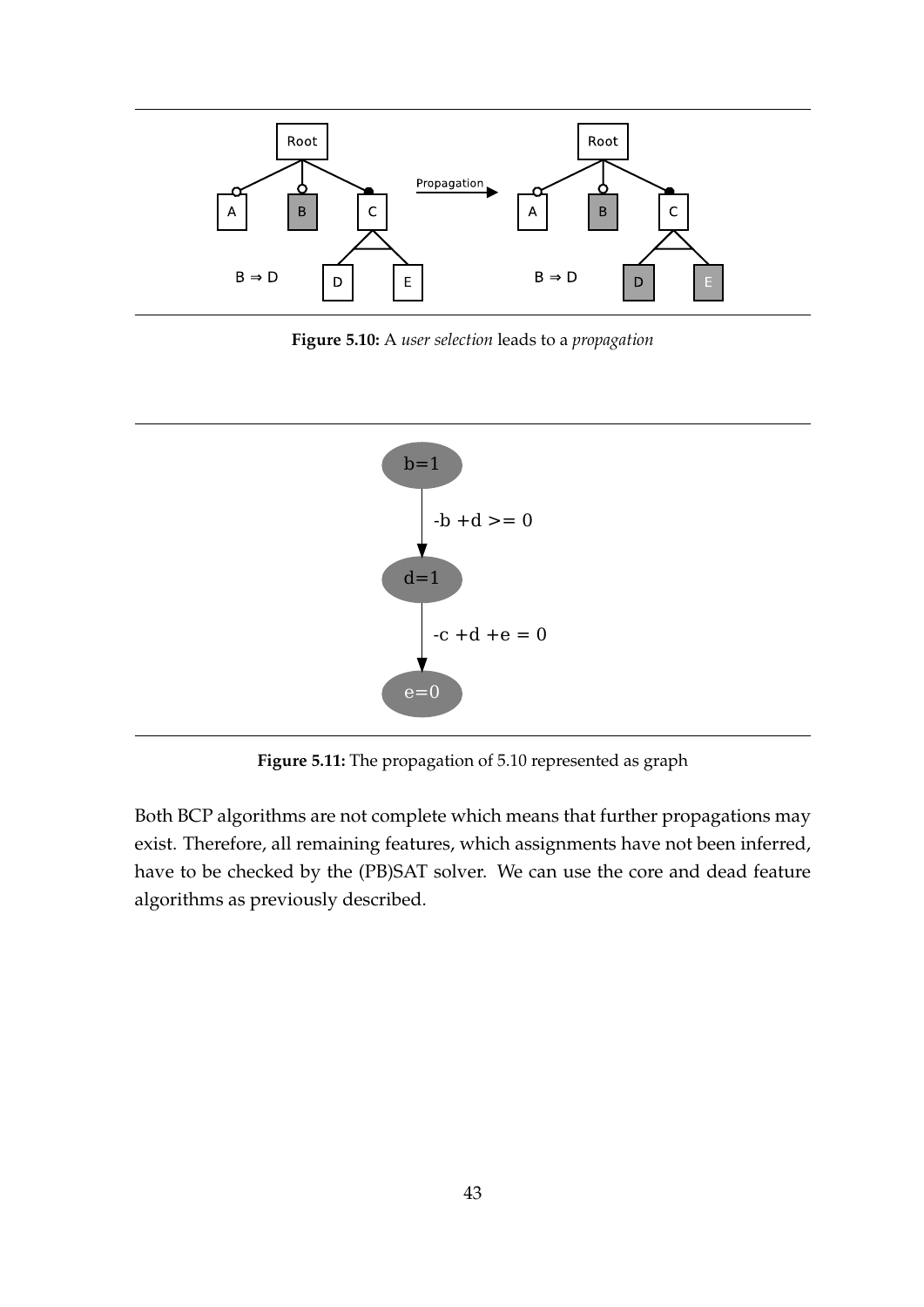## <span id="page-43-0"></span>**6 Evaluation**

The evaluation shall underline the applicability of the proposed analysis operations for the development of software product lines. We are interested in fast algorithms that allow quick responses. Minimizing the required runtime enables better user interaction in graphical tools like FeatureIDE and pure::variants. Therefore, we mainly focussed on the required computation time for selected algorithms. But we also examined the simplification potential of the contemplated feature models. At last, we tried to verify our assumption regarding the pre-processing to speed-up simplification. The evaluations revealed some unexpected results which may have an influence on further implementations.

We run the evaluation on an Intel Core 2 Duo CPU with a clock rate of 2 gigahertz. The installed operating system was a Linux system with kernel 2.6.35-30 (64 bit). The algorithms were executed on an OpenJDK<sup>[1](#page-43-1)</sup> virtual machine for Java 6. We used the PBSAT solver of the SAT4J project<sup>[2](#page-43-2)</sup> as reasoning engine. We measured the required time of the different analysis operations to check scalability. All contemplated algorithms were executed 100 times before we determined the arithmetic mean. We used the JAVA-method *System*.*nanotime*() to determine the current time in nanoseconds. The stated times are all converted to milliseconds to ease comparison.

We used 11 real-world feature models of different software product lines from the FeatureIDE repository. Most of the feature models contain between 20 and 30 features. But we still have three larger models with more than 70 features whereas each of them has at least 20 additional constraints.

<span id="page-43-1"></span><sup>1</sup> <http://openjdk.java.net/>

<span id="page-43-2"></span><sup>2</sup> <http://sat4j.org/>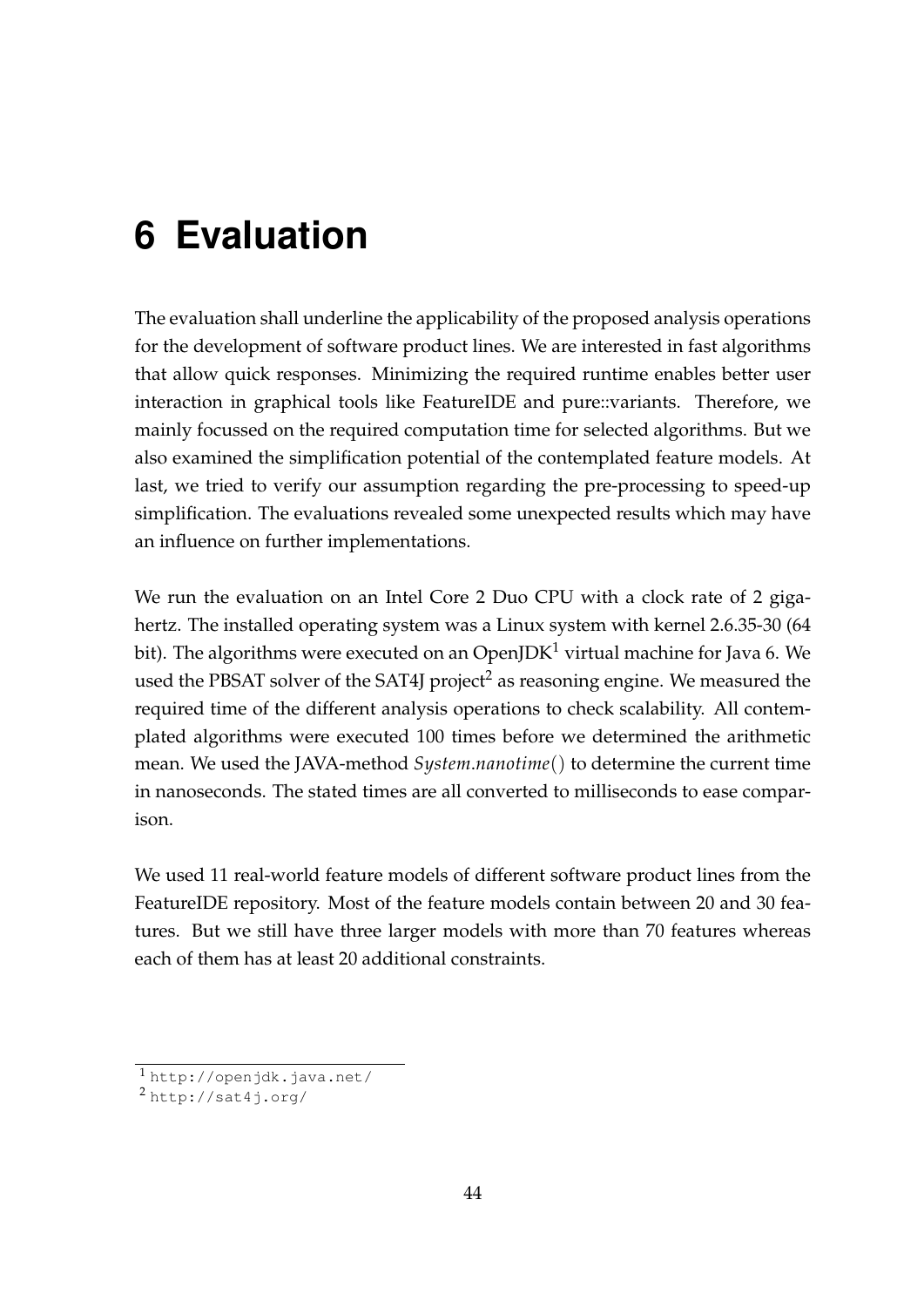### <span id="page-44-0"></span>**6.1 Runtime behaviour**

Table [6.1](#page-44-2) shows the analysed feature models with feature and constraint count as well as required time for different analysis operations. The column VALIDATION specifies the required time to determine whether the feature model is valid or void. It seems that the required processing time of the validation scales very well for feature models with less than a few hundred features. The PROPERTIES-column defines the required time to obtain the four different feature properties. We already mentioned in chapter [5](#page-25-0) that the computation of dead, core, variant and falseoptional features can be done in a compound algorithm. Therefore, we need  $\mathcal{O}(2n)$ calls to the PBSAT solver where *n* denotes the number of features. We see that the required time increases very fast depending on the number of features. The last column PROPAGATION shows the required time to propagate a selection in the feature model. We evaluated the time by iteration over all features. We selected and deselected each features 100 times and determined the mean time until BCP stopped. We observe increasing time for larger models. But the algorithm scales very well even for the largest feature model.

<span id="page-44-2"></span>

| <b>MODEL</b> | #FEAT. | #CONSTR.       | <b>VALIDATION</b><br>(in ms) | <b>PROPERTIES</b><br>(in ms) | PROPAGATION<br>(in ms) |
|--------------|--------|----------------|------------------------------|------------------------------|------------------------|
| FameDB2      | 21     |                | 0.543                        | 6.089                        | 0.825                  |
| FameDB       | 22     | $\theta$       | 0.305                        | 6.910                        | 0.620                  |
| <b>APL</b>   | 23     | $\overline{2}$ | 0.194                        | 3.530                        | 0.838                  |
| SafeBali     | 24     | 0              | 0.204                        | 3.818                        | 0.688                  |
| Chat         | 25     | 1              | 0.230                        | 4.561                        | 0.663                  |
| APL-Model    | 28     | 8              | 0.224                        | 4.635                        | 0.767                  |
| TightVNC     | 28     | 3              | 0.207                        | 4.623                        | 0.636                  |
| <b>GPL</b>   | 38     | 15             | 0.605                        | 8.359                        | 2.217                  |
| BerkeleyDB   | 76     | 20             | 0.482                        | 17.556                       | 2.263                  |
| Violet       | 101    | 27             | 0.503                        | 24.557                       | 4.244                  |
| E-Shop       | 326    | 21             | 0.972                        | 140.199                      | 7.304                  |

**Table 6.1:** Mean runtime of validation, property computation and propagation

### <span id="page-44-1"></span>**6.2 Simplification potential**

We extended the algorithm of atomic sets to guarantee maximum possible simplification of the feature model. Atomic sets allow to consider groups of features as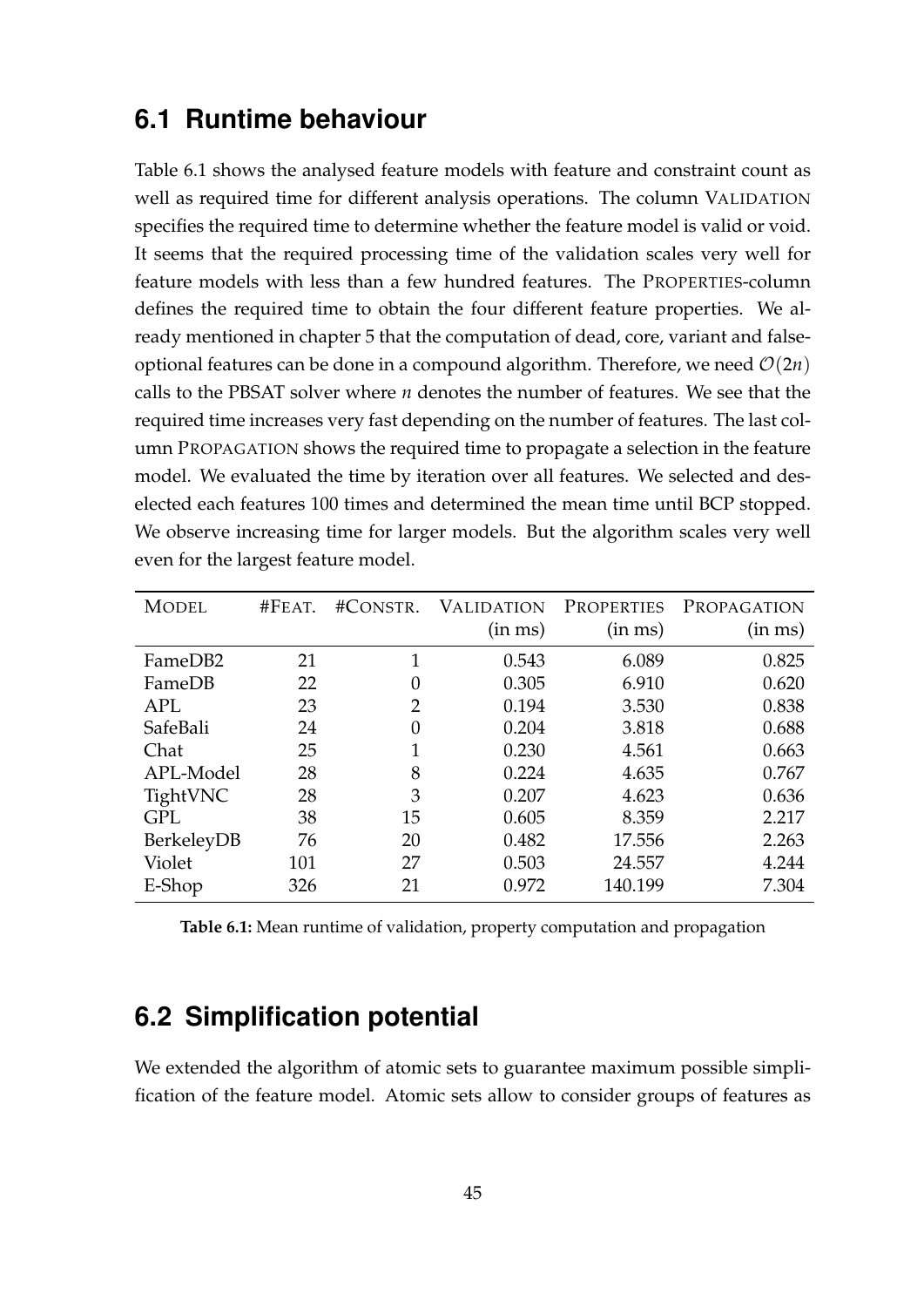a single feature. Hence, atomic sets reduce the number of required variables and allow simplification of the underlying representation. The simplification eliminates redundant or rather satisfied entities of the representation. In our context, these entities are pseudo-boolean restrictions. Table [6.2](#page-45-1) shows the number of features and restrictions for each feature model. Additionally, the number of atomic sets and restrictions after the computation are listed. We observed that all feature models had simplification potential. The potential varies between 2% in the Violet model and 58% in the SafeBali model. Even the largest feature model had a high simplification rate of 35%.

<span id="page-45-1"></span>

|              | <b>BEFORE COMPUTATION</b> | <b>AFTER COMPUTATION</b> |       |         |         |         |
|--------------|---------------------------|--------------------------|-------|---------|---------|---------|
| <b>MODEL</b> | #FEAT.                    | #RESTR.                  | #AS's |         | #RESTR. |         |
| FameDB2      | 21                        | 18                       | 15    | $-29%$  | 12      | $-33%$  |
| FameDB       | 22                        | 16                       | 15    | $-32%$  | 9       | $-44%$  |
| <b>APL</b>   | 23                        | 24                       | 15    | $-35%$  | 16      | $-33%$  |
| SafeBali     | 24                        | 21                       | 10    | $-58%$  | 7       | $-67%$  |
| Chat         | 25                        | 22                       | 20    | $-20%$  | 17      | $-23%$  |
| APL-Model    | 28                        | 36                       | 24    | $-14%$  | 32      | $-11\%$ |
| TightVNC     | 28                        | 16                       | 23    | $-18%$  | 11      | $-31\%$ |
| <b>GPL</b>   | 38                        | 46                       | 26    | $-32\%$ | 34      | $-26%$  |
| BerkeleyDB   | 76                        | 109                      | 54    | $-29%$  | 80      | $-27%$  |
| Violet       | 101                       | 143                      | 99    | $-2\%$  | 141     | $-1\%$  |
| E-Shop       | 326                       | 294                      | 212   | $-35%$  | 179     | $-39\%$ |

**Table 6.2:** Results of the simplification (atomic set) computation

### <span id="page-45-0"></span>**6.3 Pre-processing impact**

In chapter [5,](#page-25-0) we assumed that the traditional tree-traversal algorithm for atomic sets is an efficient pre-processing for our extended algorithm. It turned out that this assumption seems to be wrong. The evaluation revealed that the pre-processing does not accelerate the required runtime. Furthermore, we noticed that the number of calls to the PBSAT solver does not correlate with the runtime. In some models, the computation of atomic sets was faster with pre-processing. In other models, the runtime without pre-processing had a better performance. Table [6.3](#page-46-0) contains the results of our evaluation. We measured the time as well as the number of necesarry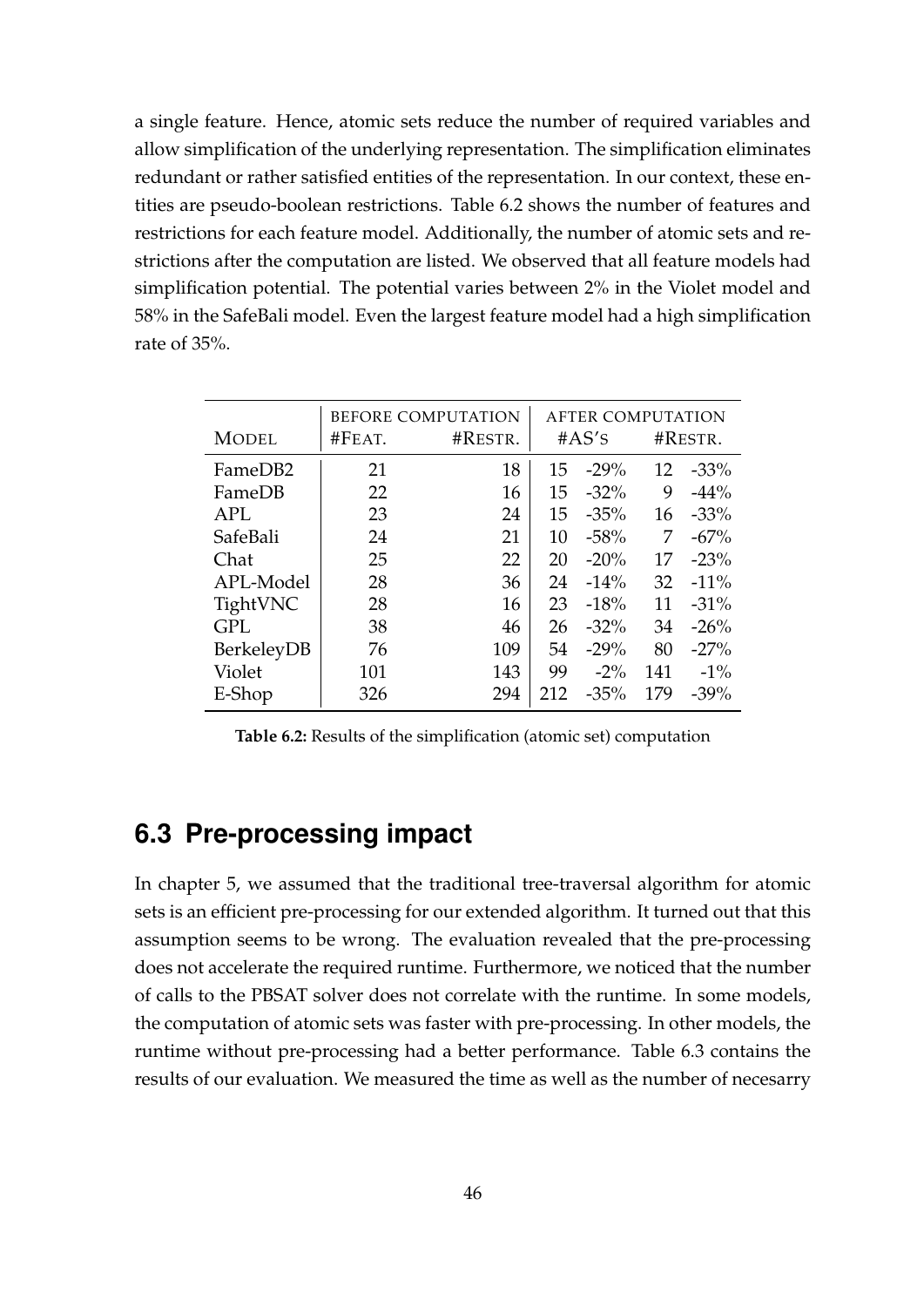call to the satisfiability solver. In most of the cases, the performance without preprocessing was better although more PBSAT calls were needed. The best example is the SafeBali model that needed more than 3 times PBSAT calls with disabled preprocessing. But the required time for the whole computation was still faster than the version with enabled pre-processing.

<span id="page-46-0"></span>

|              |                | +PRE-PROCESSING  | -PRE-PROCESSING |         |                  |         |
|--------------|----------------|------------------|-----------------|---------|------------------|---------|
| <b>MODEL</b> | <b>RUNTIME</b> | <b>SAT CALLS</b> | <b>RUNTIME</b>  |         | <b>SAT CALLS</b> |         |
| FameDB2      | 32.250         | 105              | 22.250          | $-31%$  | 138              | $+24%$  |
| FameDB       | 22.218         | 105              | 20.514          | $-8\%$  | 151              | $+30%$  |
| <b>APL</b>   | 21.050         | 102              | 19.708          | $-6\%$  | 139              | $+36%$  |
| SafeBali     | 12.950         | 45               | 11.966          | $-7\%$  | 164              | $+264%$ |
| Chat         | 33.667         | 180              | 37.925          | $+13%$  | 190              | $+6%$   |
| APL-Model    | 50.659         | 254              | 31.607          | $-38%$  | 203              | $-20%$  |
| TightVNC     | 48.384         | 252              | 33.137          | $-32\%$ | 208              | $-21%$  |
| <b>GPL</b>   | 45.906         | 237              | 56.756          | $+24%$  | 385              | $+62%$  |
| BerkeleyDB   | 200.078        | 1169             | 201.313         | $+1\%$  | 1648             | $+41%$  |
| Violet       | 773.947        | 3186             | 639.629         | $-17%$  | 2592             | $-23%$  |
| E-Shop       | 3817.053       | 18672            | 3605.623        | $-6\%$  | 20238            | $+8%$   |

**Table 6.3:** Mean runtime of the simplification (atomic set) algorithm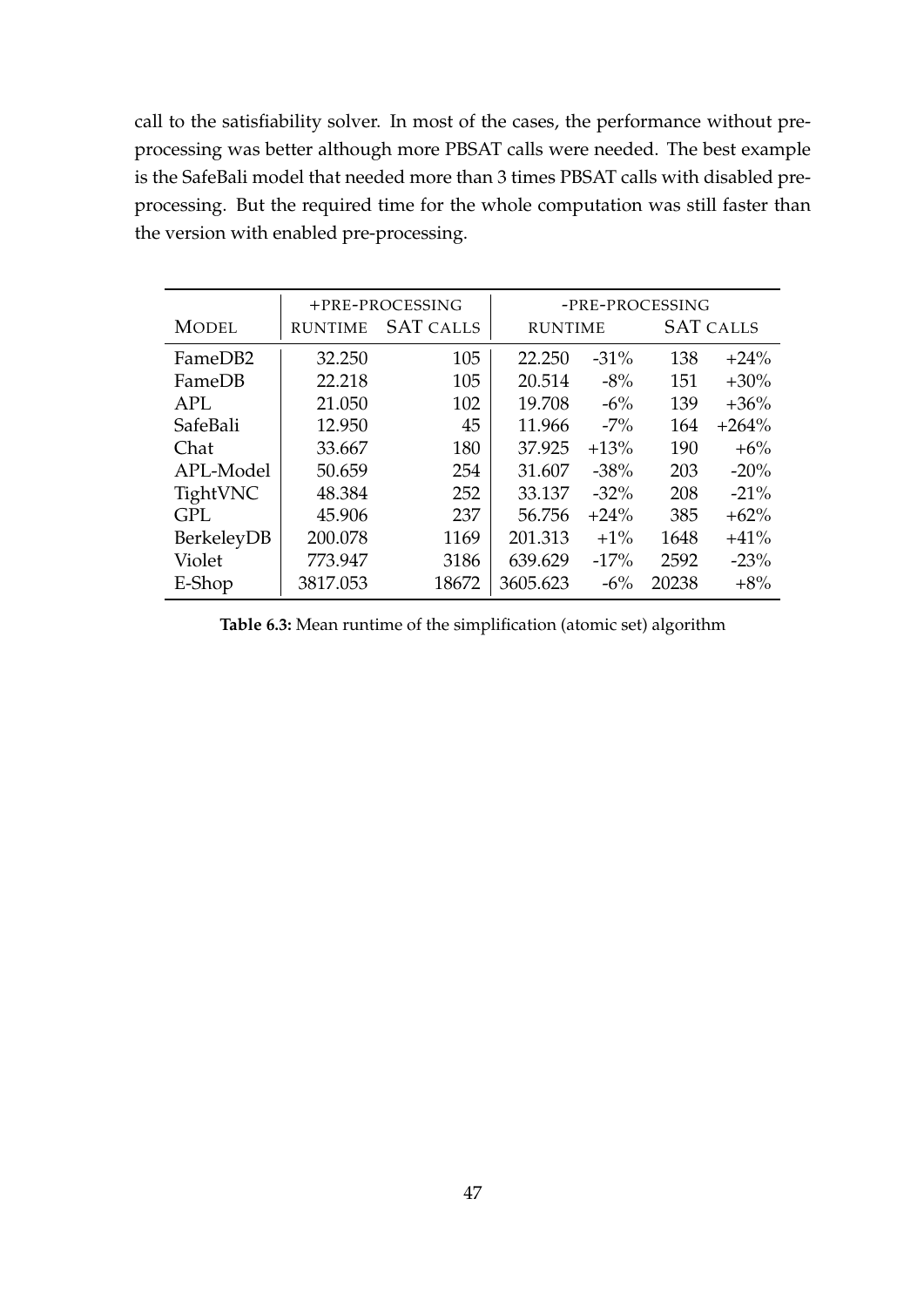# <span id="page-47-0"></span>**7 Conclusion**

In this thesis, we proved that linear pseudo-boolean instances are able to represent feature models. We developed a mapping that allows independent translation of feature model components to PBSAT instances. Furthermore, we discovered that PBSAT instances allow handling and reasoning of integer attributes in features models. We proposed a special attribute file to assign values to feature attributes. Moreover, we also introduced another file to define additional constraints which can refer attributes.

Satisfiability solvers that work on the PBSAT representation allow similar reasoning as traditional SAT solvers. Therefore, we took different known feature model analysis operations and adapted them to work with a PBSAT solver. Simple algorithms needed almost no adaption. More sophisticated algorithms required deeper knowledge of the PBSAT representation and possible conversions. Some adapted algorithms enabled reasoning with fewer calls to the PBSAT solver. But fewer calls not necessarily indicated faster execution. We could not find analysis operations that are not feasible with the PBSAT representation.

In our evaluation, we saw that some algorithms scale very well. Especially the validation and the propagation algorithm. Other algorithms, which needed many PBSAT solver calls, slowed down if the number of features and additional constraints increased too much. The evaluation revealed that all feature models have simplification potential. This is very useful for refactoring and improving performance of other analysis operations. The evaluation also showed that the number of SAT calls does not correlate with the required time to look for satisfying assignments. We also verified that the pre-processing by the tree-traversal algorithm did not accelerate our proposed algorithm.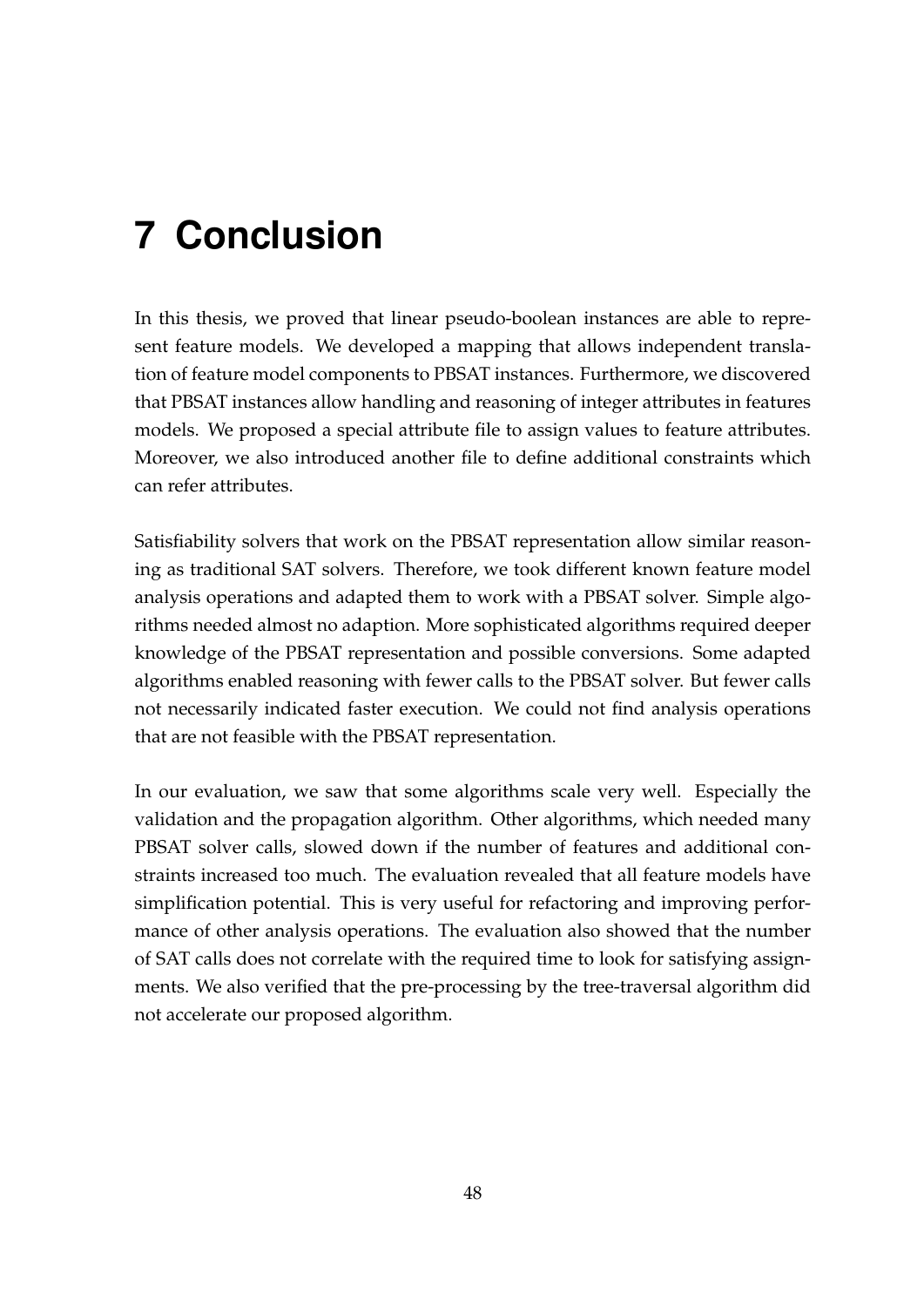## <span id="page-48-0"></span>**7.1 Contributions**

The main contribution of the thesis is the usability of PBSAT problems to reason on feature models. In chapter [4,](#page-20-0) we examined how (extended) feature models can be mapped to PBSAT instances in the most compact representation.

During the adaption of the algorithms, we observed potential for further improvement and therefore extended existing analysis operations. We extended the simplification algorithm to find **all** existing atomic sets which ensures maximum simplification. The proposed algorithm supports the divide and conquer design paradigm that enables parallel execution. We also found out that reasoning of feature model edits using the PBSAT representation needs fewer calls to the solver. Further calls can be saved if our proposed conversion for equations will be used. In addition, we proposed the distinction between *tree-based atomic sets* and *real atomic sets* since the widely known tree-traversal algorithm does not detect all atomic sets.

We also proposed a new definition of the term *variant feature* to have a clear distinction between feature properties. In our point of view, features are either *core*, *dead* and *variant*.

We found out the PBSAT instances are well suited to represent feature models. The compactness and the expressiveness are the major benefits of this representation. Additionally, it allows us to define cardinality-based feature models easily and supports feature attributes.

## <span id="page-48-1"></span>**7.2 Further work**

During this thesis, we found several interesting issues we want to address in near future. This section gives a brief overview about the related topics we want to deal with.

Inspired by the logic truth maintenance system (LTMS) proposed by Batory[\[Bat05\]](#page-50-1), we want to check feasibility of explanations using a PBSAT solver. Explanations describe automatic propagation in a human-readable way. This helps users to comprehend automatic selection during product derivation.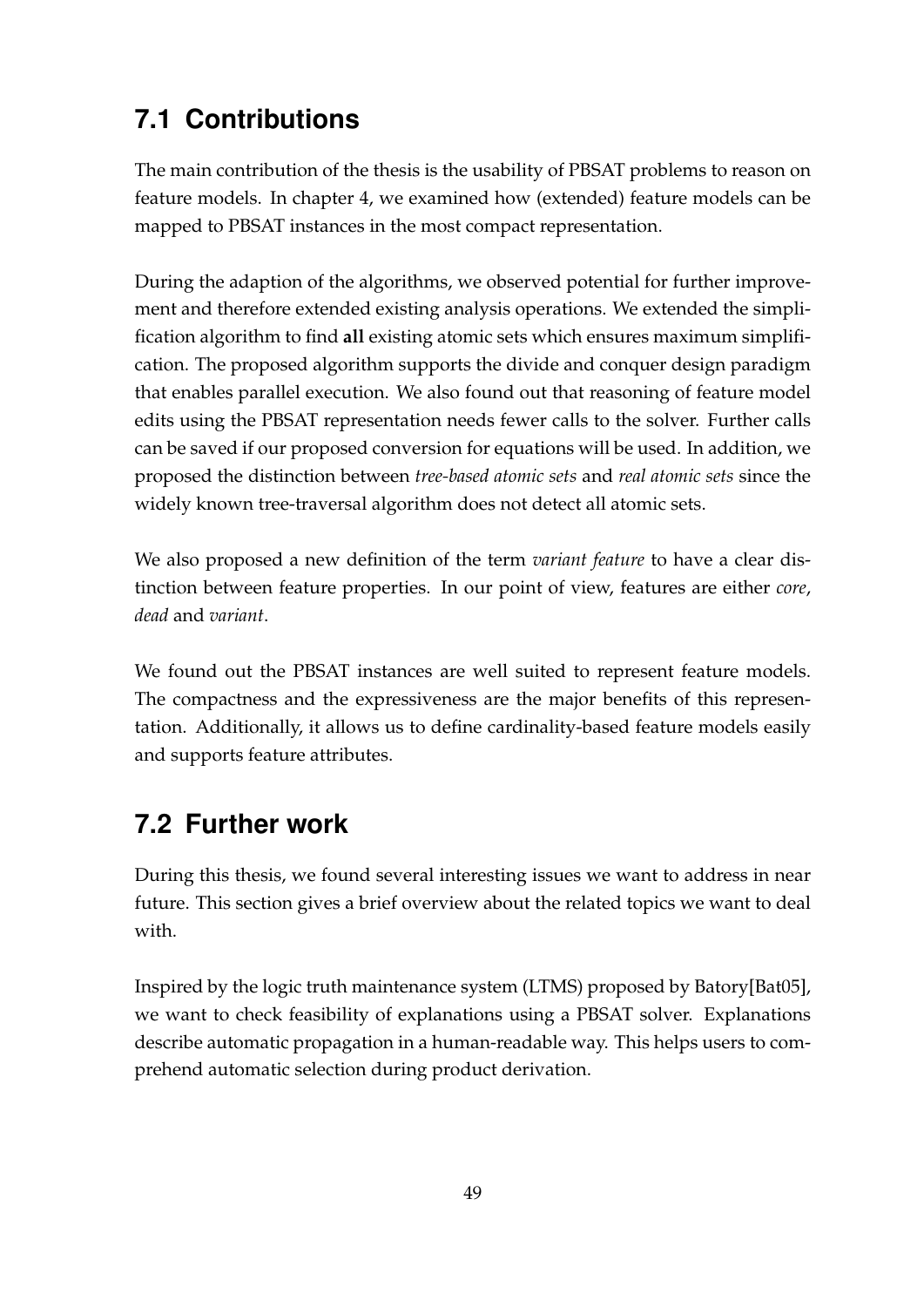PBSAT solvers usually provide an objective function that allow to find optimal solutions. An optimal solution is a satisfying assignment which maximizes (or minimizes) the value of the objective function. We want to use this target function to derive optimal products based on different objectives.

The evaluation in this thesis used 11 different real-world feature models from software projects. In future, we want to enlarge our repository of feature models to get more representative evaluation results. Therefore, we will gather variability models from different business sectors.

We are also interested in a comprehensive performance comparison of SAT and PBSAT. Therefore, we have to implement missing analysis operation based on a SAT reasoning engine.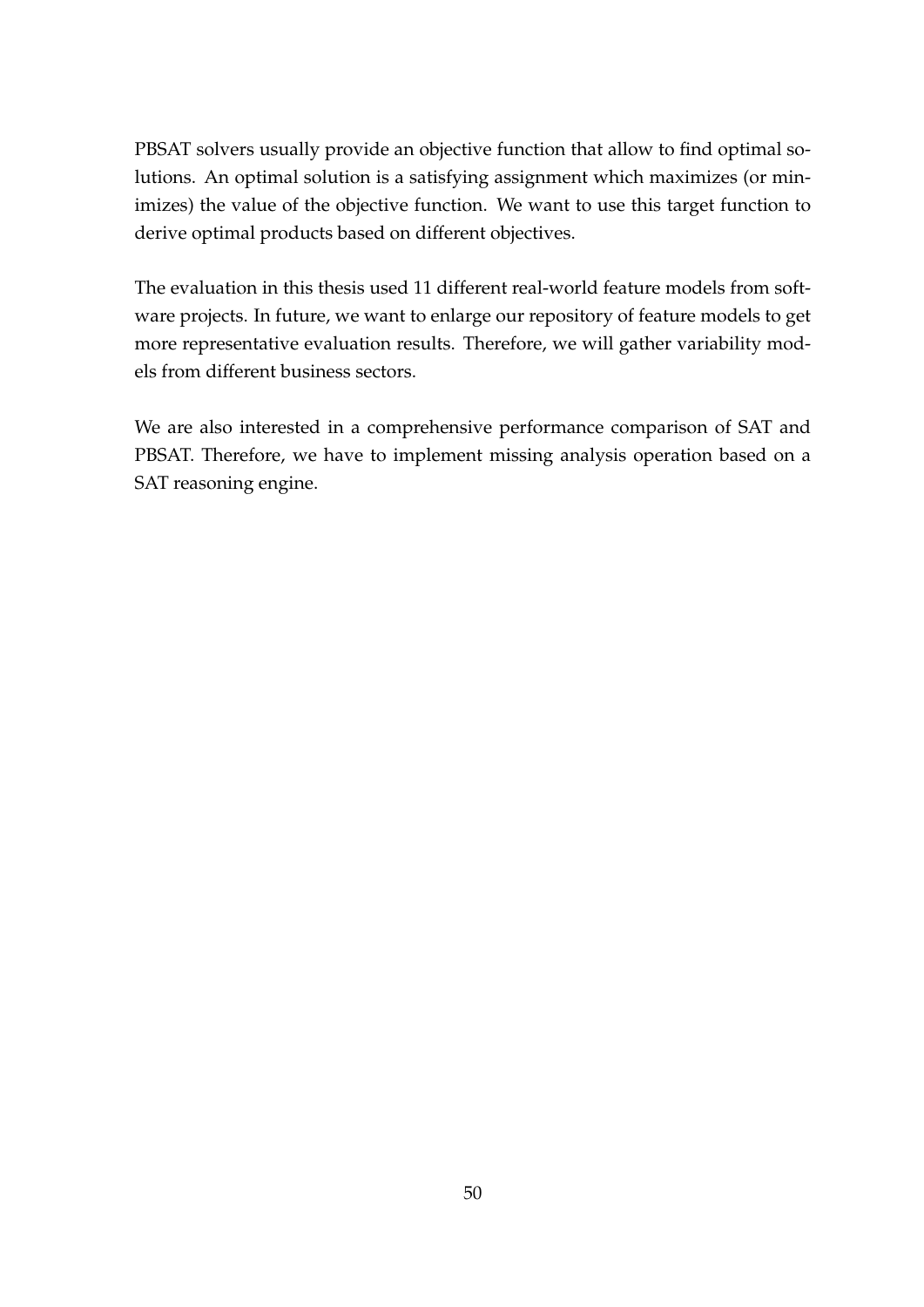## <span id="page-50-0"></span>**Bibliography**

- <span id="page-50-1"></span>[Bat05] Don S. Batory. Feature models, grammars, and propositional formulas. In *Proc. Int. Software Product Line Conference (SPLC)*, pages 7–20. Springer, 2005.
- <span id="page-50-5"></span>[BCTS06] David Benavides, Antonio Ruiz Cortés, Pablo Trinidad, and Sergio Segura. A survey on the automated analyses of feature models. In *Proc. Jornadas de Ingeniería del Software y Bases de Datos (JISBD)*, pages 129– 134, 2006.
- <span id="page-50-3"></span>[BHP08] Timo Berthold, Stefan Heinz, and Marc E. Pfetsch. Solving pseudoboolean problems with scip. Technical Report 08-12, ZIB, Takustr.7, 14195 Berlin, 2008.
- <span id="page-50-6"></span>[BPSP04] Danilo Beuche, Holger Papajewski, and Wolfgang Schröder-Preikschat. Variability management with feature models. *Jour. Science of Computer Programming (SCP)*, 53(3):333–352, 2004.
- <span id="page-50-2"></span>[BSRC10] David Benavides, Sergio Segura, and Antonio Ruiz-Cortés. Automated analysis of feature models 20 years later: A literature review. *Information Systems*, 35(6):615–636, 2010.
- <span id="page-50-7"></span>[BSTC07] David Benavides, Sergio Segura, Pablo Trinidad, and Antonio Ruiz Cortés. Fama: Tooling a framework for the automated analysis of feature models. In *Proc. Int. Workshop Variability Modelling of Softwareintensive Systems (VaMoS)*, pages 129–134. The Irish Software Engineering Research Centre, 2007.
- <span id="page-50-4"></span>[BTRC05a] David Benavides, Pablo Trinidad, and Antonio Ruiz-Cortés. Automated Reasoning on Feature Models. In *Proc. Int. Conf. Advanced Information Systems Engineering (CAiSE)*, pages 381–390. Springer, 2005.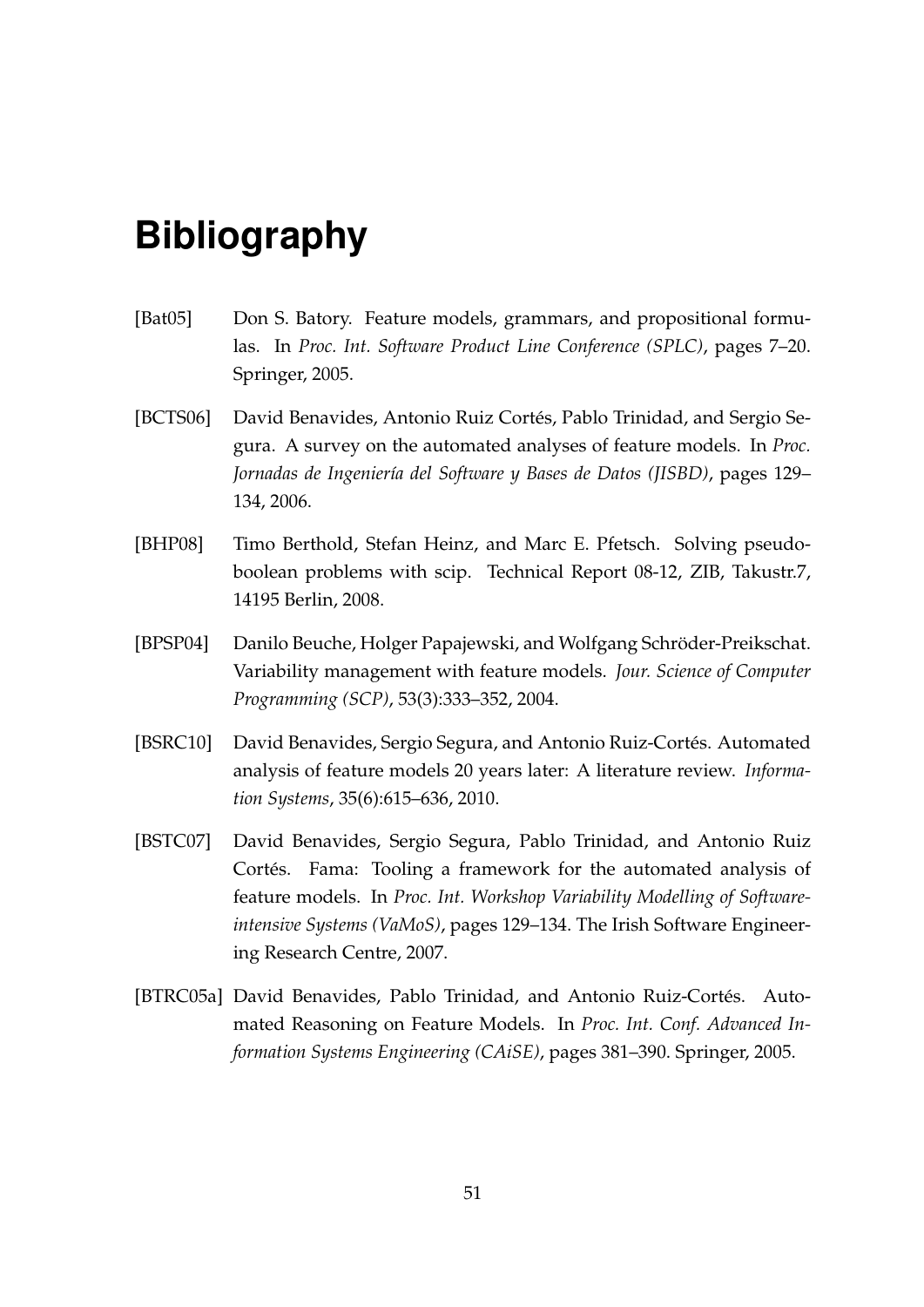- <span id="page-51-0"></span>[BTRC05b] David Benavides, Pablo Trinidad, and Antonio Ruiz-Cortés. Using Constraint Programming to Reason on Feature Models. In *Proc. Int. Conf. Software Engineering & Knowledge Engineering (SEKE)*, pages 677– 682. Knowledge Systems Institute, 2005.
- <span id="page-51-6"></span>[CHE05] Krzysztof Czarnecki, Simon Helsen, and Ulrich Eisenecker. Staged configuration through specialization and multilevel configuration of feature models. *Software Process: Improvement and Practice*, 10(2):143–169, 2005.
- <span id="page-51-2"></span>[CK03] Donald Chai and Andreas Kuehlmann. A fast pseudo-boolean constraint solver. In *Proc. Design Automation Conference (DAC)*, pages 830– 835. ACM Press, 2003.
- <span id="page-51-3"></span>[CW07] Krzysztof Czarnecki and Andrzej Wasowski. Feature diagrams and logics: There and back again. In *Proc. Int. Software Product Line Conference (SPLC)*, pages 23–34. IEEE Computer Society, 2007.
- <span id="page-51-8"></span>[GJ79] Michael R. Garey and David S. Johnson. *Computers and Intractability: A Guide to the Theory of NP-Completeness*. W. H. Freeman, 1979.
- <span id="page-51-1"></span>[KK06] Martin Kreuzer and Stefan Kühling. *Logik für Informatiker (in German)*. Pearson, 2006.
- <span id="page-51-5"></span>[KTS+09] Christian Kästner, Thomas Thüm, Gunter Saake, Janet Feigenspan, Thomas Leich, Fabian Wielgorz, and Sven Apel. Featureide: A tool framework for feature-oriented software development. In *Proc. Int. Conf. Software Engineering (ICSE)*. IEEE Computer Society, 2009.
- <span id="page-51-4"></span>[pur09] pure-systems GmbH. *pure::variants User's Guide: Version 3.0 for pure::variants 3.0*, 2009. Source: [http://www.](http://www.pure-systems.com/fileadmin/downloads/pure-variants/doc/pv-user-manual.pdf) [pure-systems.com/fileadmin/downloads/pure-variants/](http://www.pure-systems.com/fileadmin/downloads/pure-variants/doc/pv-user-manual.pdf) [doc/pv-user-manual.pdf](http://www.pure-systems.com/fileadmin/downloads/pure-variants/doc/pv-user-manual.pdf).
- <span id="page-51-7"></span>[Seg08] Sergio Segura. Automated Analysis of Feature Models Using Atomic Sets. In *Proc. Int. Software Product Line Conference (SPLC)*, pages 201–207. Lero Int. Science Centre, 2008.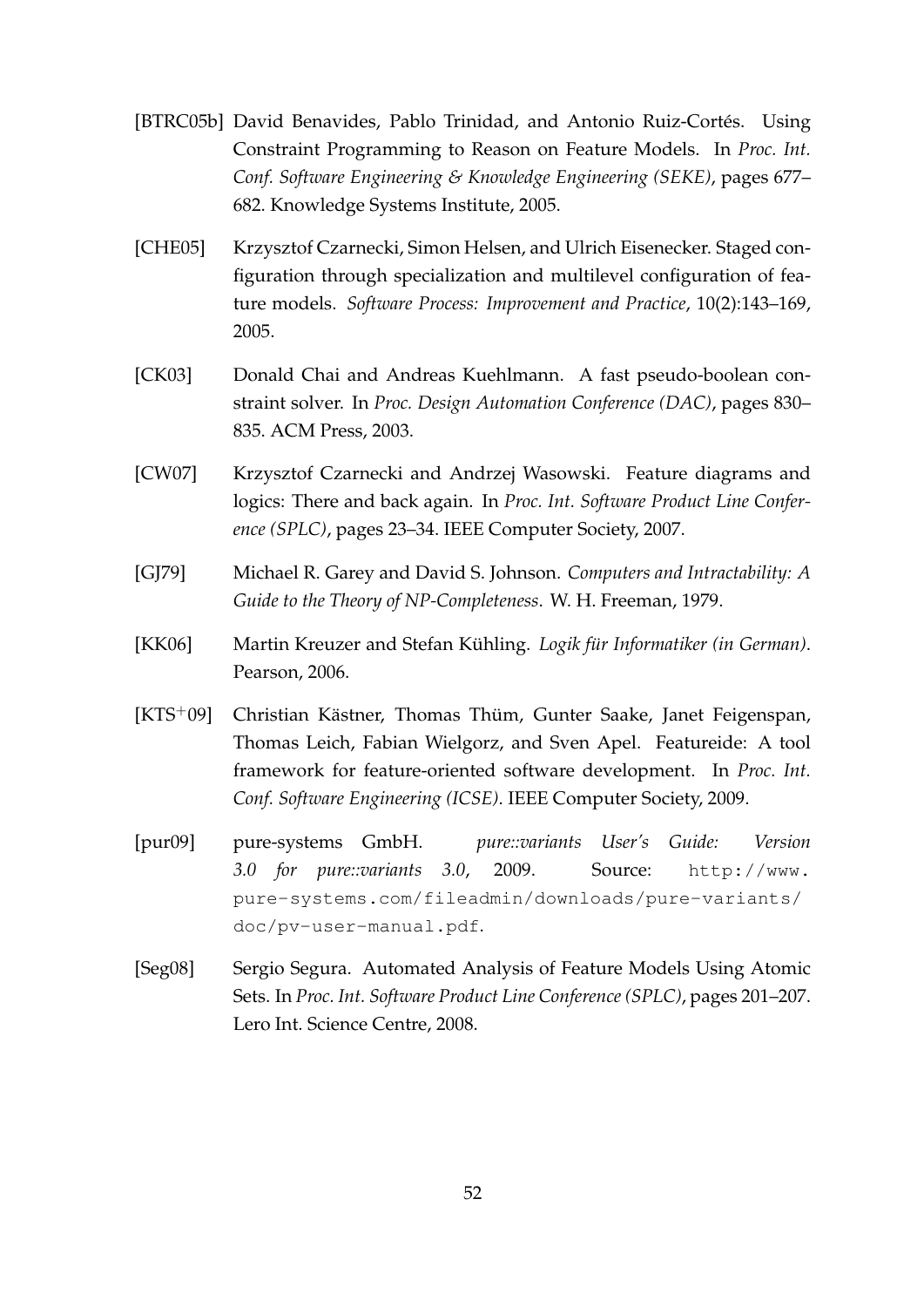- <span id="page-52-2"></span>[TBK09] Thomas Thüm, Don S. Batory, and Christian Kästner. Reasoning about edits to feature models. In *Proc. Int. Conf. Software Engineering (ICSE)*. IEEE Computer Society, 2009.
- <span id="page-52-3"></span>[TKES11] Thomas Thüm, Christian Kästner, Sebastian Erdweg, and Norbert Siegmund. Abstract Features in Feature Modeling. In *Proc. Int. Software Product Line Conference (SPLC)*, pages 191 –200, 2011.
- <span id="page-52-0"></span>[WLS+07] Hai H. Wang, Yuan Fang Li, Jing Sun, Hongyu Zhang, and Jeff Pan. Verifying feature models using owl. *Jour. Web Semantics*, 5(2):117–129, 2007.
- <span id="page-52-1"></span>[ZZM04] Wei Zhang, Haiyan Zhao, and Hong Mei. A propositional logic-based method for verification of feature models. In *Formal Methods and Software Engineering*, pages 115–130. Springer, 2004.